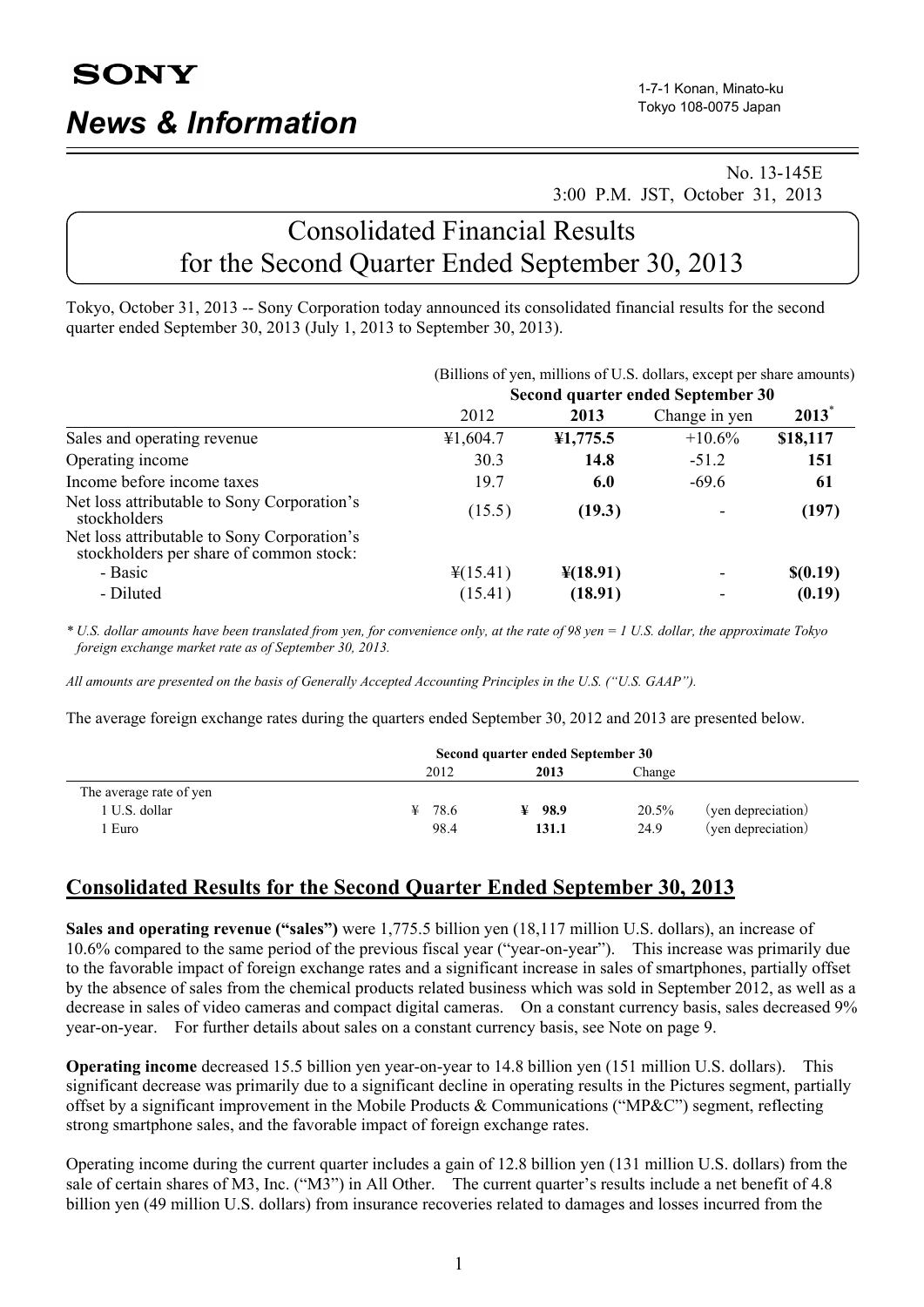floods in Thailand in the fiscal year ended March 31, 2012 (the "Floods"). In the same quarter of the previous fiscal year, a net benefit of 13.2 billion yen from the above-mentioned insurance recoveries, and a gain of 8.2 billion yen from the sale of the chemical products related business were recorded.

During the current quarter, restructuring charges, net, decreased 3.7 billion yen year-on-year to 7.8 billion yen (80 million U.S. dollars).

**Equity in net loss of affiliated companies**, recorded within operating income, decreased 1.1 billion yen year-on-year to 2.0 billion yen (21 million U.S. dollars).

The net effect of **other income and expenses** was an expense of 8.8 billion yen (90 million U.S. dollars), an improvement of 1.8 billion yen year-on-year.

**Income before income taxes** decreased 13.7 billion yen year-on-year to 6.0 billion yen (61 million U.S. dollars).

**Income taxes:** During the current quarter, Sony recorded 11.6 billion yen (119 million U.S. dollars) of income tax expense. As of March 31, 2013, Sony had established a valuation allowance against certain deferred tax assets for Sony Corporation and its national tax filing group in Japan, the consolidated tax filing group in the U.S., and certain other subsidiaries. During the current fiscal year, certain of these tax filing groups and subsidiaries incurred losses, and as a result Sony continued to not recognize the associated tax benefits. As a result, Sony's effective tax rate for the current quarter exceeded the Japanese statutory tax rate.

**Net loss attributable to Sony Corporation's stockholders**, which excludes net income attributable to noncontrolling interests, increased 3.8 billion yen year-on-year to 19.3 billion yen (197 million U.S. dollars).

# **Operating Performance Highlights by Business Segment**

*"Sales and operating revenue" in each business segment represents sales and operating revenue recorded before intersegment transactions are eliminated. "Operating income (loss)" in each business segment represents operating income (loss) reported before intersegment transactions are eliminated and excludes unallocated corporate expenses.*

# *Imaging Products & Solutions (IP&S)*

(Billions of yen, millions of U.S. dollars)

|                             | Second quarter ended September 30 |          |               |         |  |
|-----------------------------|-----------------------------------|----------|---------------|---------|--|
|                             | 2012                              | 2013     | Change in yen | 2013    |  |
| Sales and operating revenue | ¥188.6                            | $*175.5$ | $-6.9\%$      | \$1,791 |  |
| Operating income (loss)     | 2.2                               | (2.3)    | -             | (24)    |  |

*The IP&S segment includes the Digital Imaging Products and Professional Solutions categories. Digital Imaging Products includes compact digital cameras, video cameras and interchangeable single-lens cameras; Professional Solutions includes broadcast- and professional-use products. Due to certain changes in the organizational structure, sales and operating revenue and operating income (loss) of the IP&S segment of the comparable period have been restated to conform to the current presentation.* 

**Sales** decreased 6.9% year-on-year (a 24% decrease on a constant currency basis) to 175.5 billion yen (1,791 million U.S. dollars). This decrease was primarily due to a significant decrease in unit sales of video cameras and compact digital cameras reflecting a contraction of these markets, partially offset by the favorable impact of foreign exchange rates during the current quarter.

**Operating loss** of 2.3 billion yen (24 million U.S. dollars) was recorded, compared to operating income of 2.2 billion yen in the same quarter of the previous fiscal year. This decline was mainly due to the impact of the above-mentioned decrease in sales of video cameras.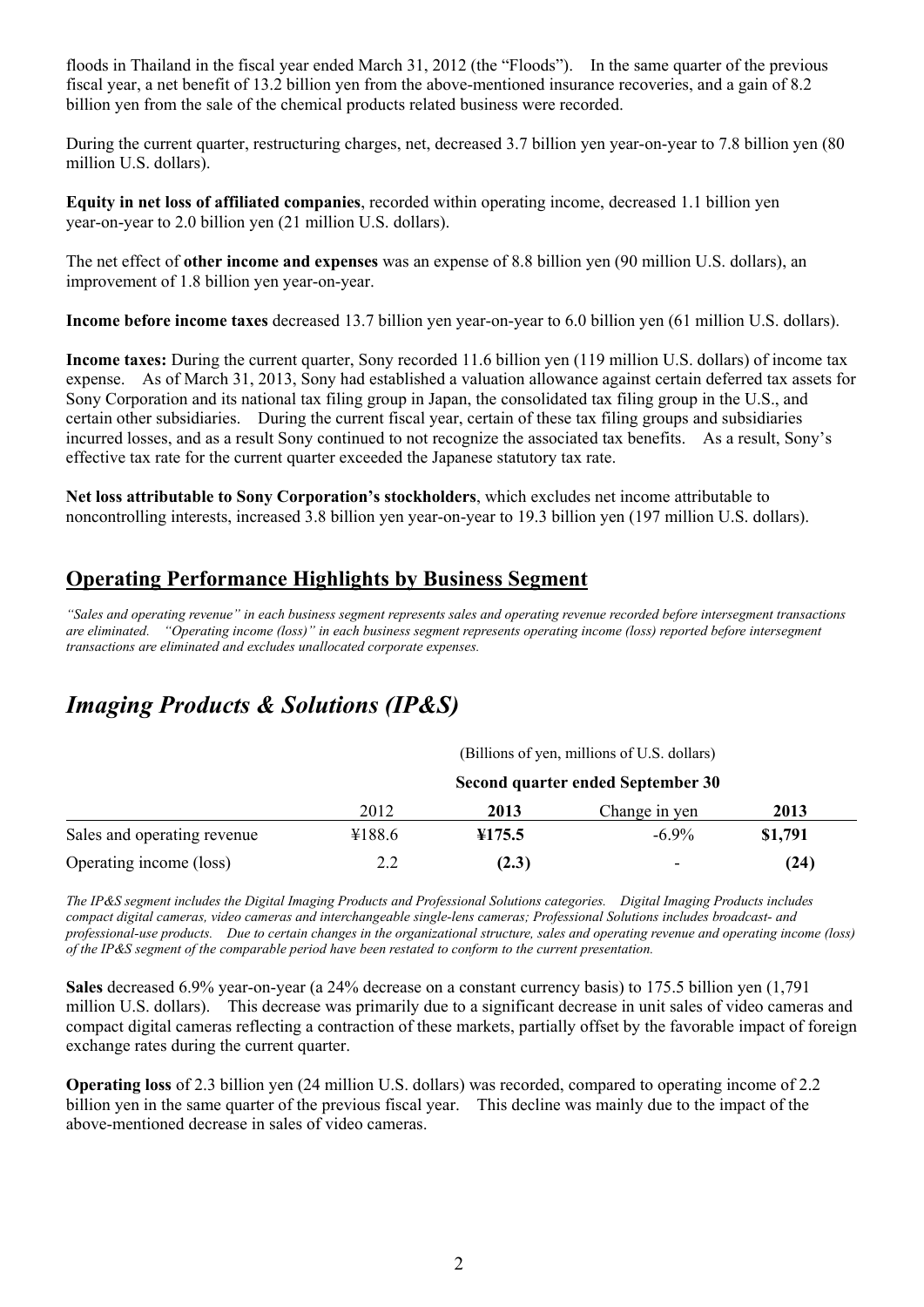# *Game*

|                             | (Billions of yen, millions of U.S. dollars) |        |                          |         |  |  |
|-----------------------------|---------------------------------------------|--------|--------------------------|---------|--|--|
|                             | Second quarter ended September 30           |        |                          |         |  |  |
|                             | 2012                                        | 2013   | Change in yen            | 2013    |  |  |
| Sales and operating revenue | ¥148.2                                      | 4155.7 | $+5.1\%$                 | \$1,588 |  |  |
| Operating income (loss)     | 2.3                                         | (0.8)  | $\overline{\phantom{0}}$ | (8)     |  |  |

**Sales** increased 5.1% year-on-year (a 14% decrease on a constant currency basis) to 155.7 billion yen (1,588 million U.S. dollars) primarily due to the favorable impact of foreign exchange rates. The decrease in sales on a constant currency basis was primarily due to a decrease in unit sales of PlayStation®2 ("PS2"), PlayStation®3 ("PS3") and PSP® (PlayStation Portable) hardware, partially offset by increased PS3 software unit sales compared to the same quarter of the previous fiscal year.

**Operating loss** of 0.8 billion yen (8 million U.S. dollars) was recorded, compared to operating income of 2.3 billion yen in the same quarter of the previous fiscal year. This year-on-year decline was primarily due to the impact of a strategic price reduction for the PlayStation®Vita ("PS Vita") and the unfavorable impact of foreign exchange rates, partially offset by the above-mentioned increase in software unit sales.

# *Mobile Products & Communications (MP&C)*

|                             | (Billions of yen, millions of U.S. dollars) |        |               |                       |  |  |
|-----------------------------|---------------------------------------------|--------|---------------|-----------------------|--|--|
|                             | Second quarter ended September 30           |        |               |                       |  |  |
|                             | 2012                                        | 2013   | Change in yen | 2013                  |  |  |
| Sales and operating revenue | 4300.4                                      | ¥418.6 | $+39.3\%$     | \$4,271               |  |  |
| Operating loss              | (23.1)                                      | (0.9)  | -             | $\boldsymbol{\theta}$ |  |  |

*The MP&C segment includes the Mobile Communications and Personal and Mobile Products categories. Mobile Communications includes mobile phones; Personal and Mobile Products includes personal computers.* 

**Sales** increased 39.3% year-on-year (a 4% increase on a constant currency basis) to 418.6 billion yen (4,271 million U.S. dollars). This significant increase was primarily due to the favorable impact of foreign exchange rates, a significant increase in unit sales of smartphones and an increase in the average selling price of smartphones, partially offset by a significant decrease in unit sales of PCs.

**Operating loss** decreased 22.2 billion yen year-on-year to 0.9 billion yen (9 million U.S. dollars). This significant improvement was primarily due to the above-mentioned increase in sales of smartphones.

# *Home Entertainment & Sound (HE&S)*

|                             | (Billions of yen, millions of U.S. dollars) |        |                          |         |  |  |
|-----------------------------|---------------------------------------------|--------|--------------------------|---------|--|--|
|                             | Second quarter ended September 30           |        |                          |         |  |  |
|                             | 2012                                        | 2013   | Change in yen            | 2013    |  |  |
| Sales and operating revenue | 4236.0                                      | 4263.8 | $+11.8\%$                | \$2,692 |  |  |
| Operating loss              | (15.8)                                      | (12.1) | $\overline{\phantom{0}}$ | (123)   |  |  |

*The HE&S segment includes the Televisions and Audio and Video categories. Televisions includes LCD televisions; Audio and Video includes home audio, Blu-ray DiscTM players and recorders and memory-based portable audio devices.*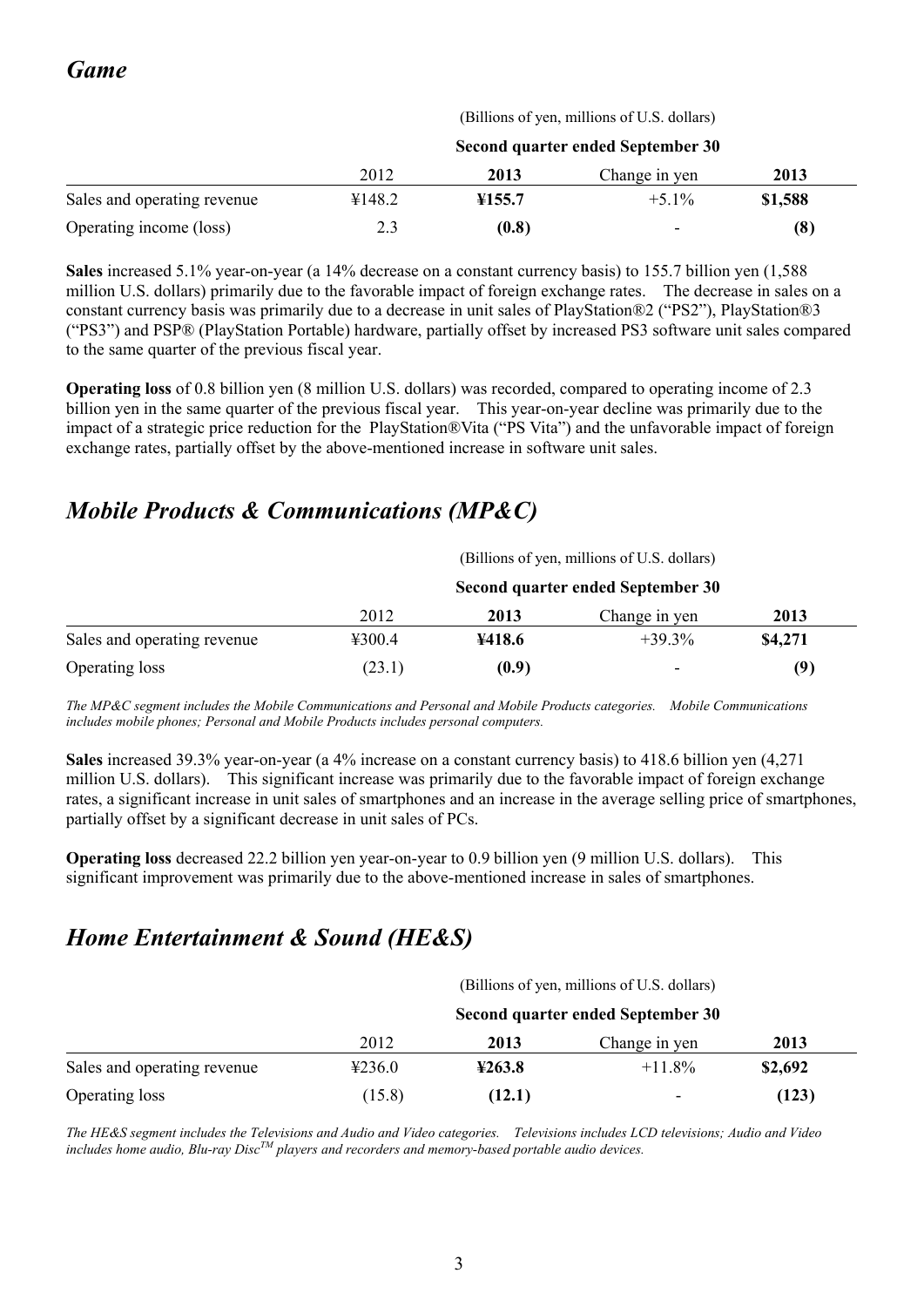**Sales** increased 11.8% year-on-year (a 12% decrease on a constant currency basis) to 263.8 billion yen (2,692 million U.S. dollars) primarily due to the favorable impact of foreign exchange rates, partially offset by a decrease in LCD television unit sales.

**Operating loss** decreased 3.7 billion yen year-on-year to 12.1 billion yen (123 million U.S. dollars). This improvement was primarily due to a 3.1 billion yen decrease year-on-year in restructuring charges, net, and cost reductions in Televisions.

In Televisions, sales increased 18.7% year-on-year to 174.1 billion yen (1,777 million U.S. dollars), primarily due to the impact of foreign exchange rates. Operating loss\* decreased 0.9 billion yen year-on-year to 9.3 billion yen (95 million U.S. dollars) primarily due to cost reductions, partially offset by a decrease in unit sales of LCD televisions year-on-year.

*\* The operating loss in Televisions excludes restructuring charges, which are included in the overall segment results and are not allocated to product categories.*

# *Devices*

|                             | (Billions of yen, millions of U.S. dollars) |        |               |         |  |  |
|-----------------------------|---------------------------------------------|--------|---------------|---------|--|--|
|                             | Second quarter ended September 30           |        |               |         |  |  |
|                             | 2012                                        | 2013   | Change in yen | 2013    |  |  |
| Sales and operating revenue | 4249.9                                      | 4208.1 | $-16.7\%$     | \$2,123 |  |  |
| Operating income            | 29.8                                        | 11.9   | $-60.0$       | 122     |  |  |

*The Devices segment includes the Semiconductors and Components categories. Semiconductors includes image sensors; Components includes batteries, recording media and data recording systems.* 

**Sales** decreased 16.7% year-on-year (a 30% decrease on a constant currency basis) to 208.1 billion yen (2,123 million U.S. dollars). This decrease was primarily due to a decrease in sales of system LSIs for the game business and the absence of sales from the chemical products related business which was sold in September 2012, partially offset by the favorable impact of foreign exchange rates and a significant increase in sales of image sensors reflecting higher demand for mobile products. Sales to external customers decreased 9.8% year-on-year primarily due to the above-mentioned absence of sales from the chemical products related business.

**Operating income** decreased 17.9 billion yen year-on-year to 11.9 billion yen (122 million U.S. dollars). This decrease was primarily due to the recording of a gain on the sale of the chemical products related business in the same quarter of the previous fiscal year and a significantly lower net benefit in the current quarter from insurance recoveries related to damages and losses incurred from the Floods, partially offset by the favorable impact of foreign exchange rates.

\* \* \* \* \*

**Total inventory** of the five Electronics\* segments above as of September 30, 2013 was 862.2 billion yen (8,798 million U.S. dollars), an increase of 111.2 billion yen, or 14.8% year-on-year. This increase was primarily due to the impact of the depreciation of the yen. Inventory increased by 110.6 billion yen, or 14.7% compared with the level as of June 30, 2013.

*\* The term "Electronics" refers to the sum of the IP&S, Game, MP&C, HE&S and Devices segments.* 

\* \* \* \* \*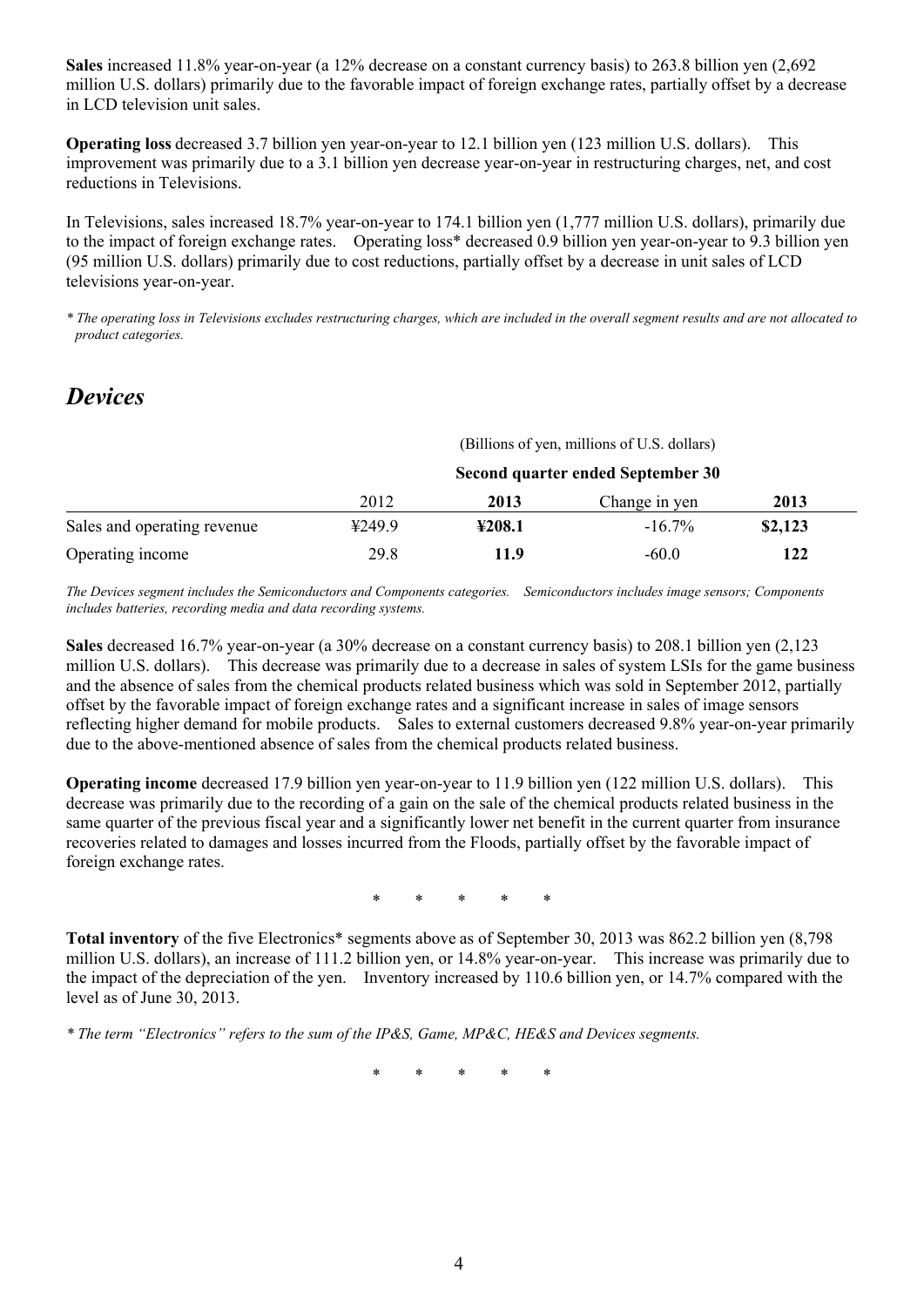# *Pictures*

#### (Billions of yen, millions of U.S. dollars)

|                             | Second quarter ended September 30 |        |                          |         |  |
|-----------------------------|-----------------------------------|--------|--------------------------|---------|--|
|                             | 2012                              | 2013   | Change in yen            | 2013    |  |
| Sales and operating revenue | 4163.0                            | ¥177.8 | $+9.1\%$                 | \$1,815 |  |
| Operating income (loss)     | 7 Q                               | (17.8) | $\overline{\phantom{0}}$ | (181)   |  |

*Starting from the current quarter, the disclosure for sales to external customers for the Pictures segment is expanded into the following three categories: Motion Pictures, Television Production, and Media Networks. Motion Pictures includes the production, acquisition and distribution of motion pictures; Television Productions includes the production, acquisition and distribution of television programming; Media Networks includes the operation of television and digital networks. For further details, see page F-8.* 

*The results presented in Pictures are a yen-translation of the results of Sony Pictures Entertainment ("SPE"), a U.S.-based operation that aggregates the results of its worldwide subsidiaries on a U.S. dollar basis. Management analyzes the results of SPE in U.S. dollars, so discussion of certain portions of its results is specified as being on "a U.S. dollar basis."* 

**Sales** increased 9.1% year-on-year (a 13% decrease on a constant currency (U.S. dollar) basis) to 177.8 billion yen (1,815 million U.S. dollars) due to the favorable impact of the depreciation of the yen against the U.S. dollar. On a U.S. dollar basis, sales for Motion Pictures decreased significantly due to lower television licensing, home entertainment and theatrical revenues. The decline in television licensing revenues was due to fewer films licensed year-on-year. The same quarter of the previous fiscal year also benefitted from the home entertainment performance of *21 Jump Street* and the worldwide theatrical performance of *The Amazing Spider-Man.* On a U.S. dollar basis, sales for Television Productions increased year-on-year primarily due to the recording of revenues from Left Bank Pictures Limited, a television production company in the United Kingdom in which Sony acquired a majority interest in August 2012, as well as higher sales of television catalog product.

**Operating loss** of 17.8 billion yen (181 million U.S. dollars) was recorded, compared to operating income of 7.9 billion yen in the same quarter of the previous fiscal year. This decline in operating results was primarily due to the lower Motion Pictures sales noted above. The current quarter reflects the theatrical underperformance of *White House Down*, while the same quarter of the previous fiscal year included the strong theatrical performance of *The Amazing Spider-Man*. In addition, the current quarter was negatively impacted by higher year-on-year production costs incurred as a result of an increase in the number of episodes produced in the current quarter for Television Productions' new U.S. television network programming.

# *Music*

|                             | (Billions of yen, millions of U.S. dollars) |        |               |         |  |  |
|-----------------------------|---------------------------------------------|--------|---------------|---------|--|--|
|                             | Second quarter ended September 30           |        |               |         |  |  |
|                             | 2012                                        | 2013   | Change in yen | 2013    |  |  |
| Sales and operating revenue | ¥99.2                                       | ¥115.0 | $+15.9\%$     | \$1,173 |  |  |
| Operating income            | 79                                          | 9.7    | $+23.5$       | 99      |  |  |

*Starting from the current quarter, the disclosure for sales to external customers for the Music segment is expanded into the following three categories: Recorded Music, Music Publishing and Visual Media and Platform. Recorded Music includes the distribution of physical and digital recorded music and revenue derived from artists' live performances; Music Publishing includes the management and licensing of the words and music of songs; Visual Media and Platform includes the production and distribution of animated videos and the solution offering for music and visual products. For further details, see page F-8.* 

*The results presented in Music include the yen-translated results of Sony Music Entertainment ("SME"), a U.S.-based operation which aggregates the results of its worldwide subsidiaries on a U.S. dollar basis, the results of Sony Music Entertainment (Japan) Inc., a Japan-based music company which aggregates its results in yen, and the yen-translated consolidated results of Sony/ATV Music Publishing LLC ("Sony/ATV"), a 50% owned U.S.-based joint venture in the music publishing business which aggregates the results of its worldwide subsidiaries on a U.S. dollar basis.*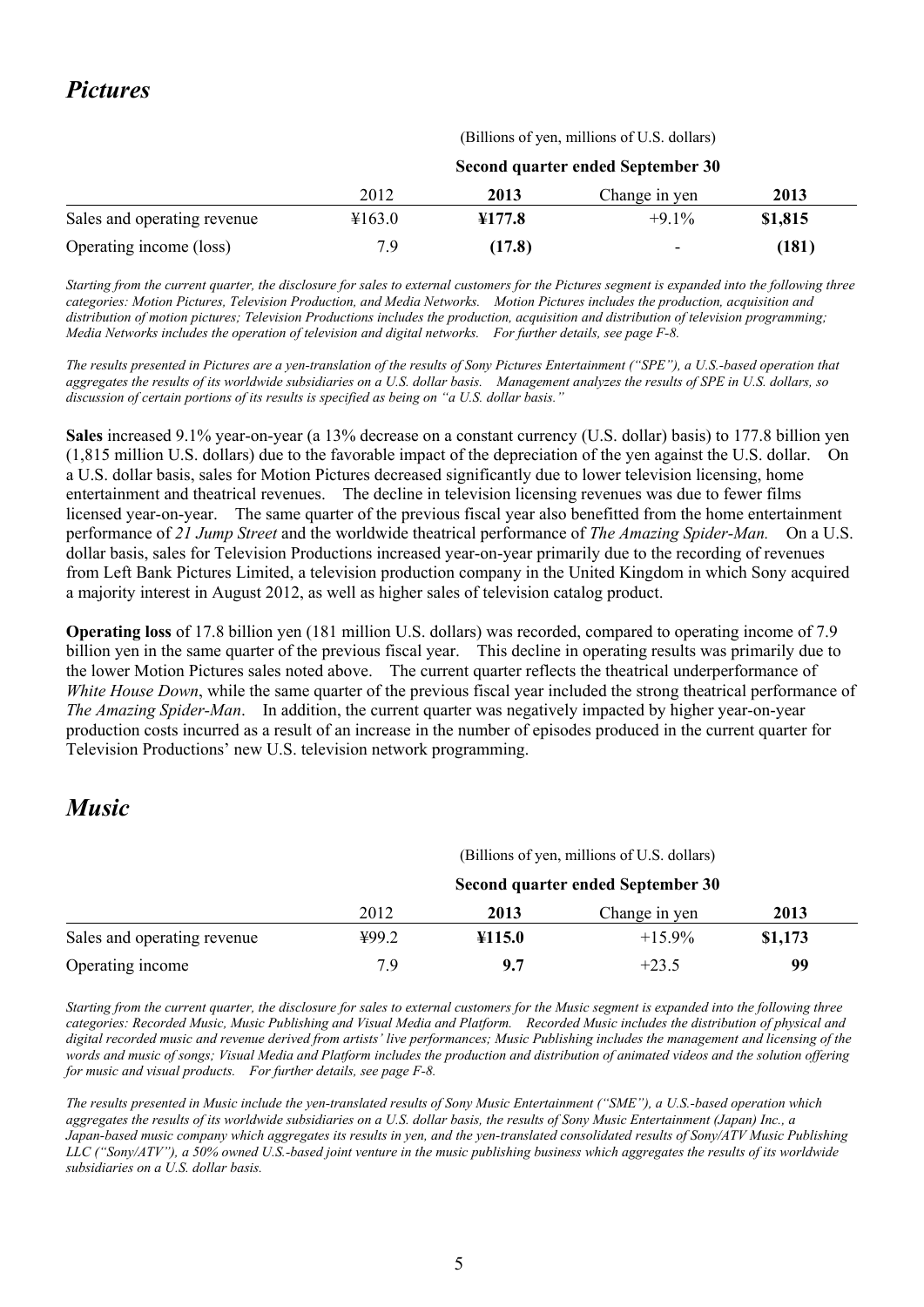**Sales** increased 15.9% year-on-year (essentially flat on a constant currency basis) to 115.0 billion yen (1,173 million U.S. dollars) due to the favorable impact of the depreciation of the yen against the U.S. dollar. Sales were essentially flat on a constant currency basis due to a decrease in Visual Media and Platform sales resulting from a decrease in home entertainment revenues for animation products, offset by a year-on-year increase in sales of Recorded Music due to continuing growth in digital revenues and the success of a number of recent releases. Best-selling titles in the current quarter included Justin Timberlake's *The 20/20 Experience - 2 of 2*, Kana Nishino's *Love Collection ~pink~* and *Love Collection ~mint~*, ikimono-gakari's *I,* and Miley Cyrus' *Bangerz*.

**Operating income** increased 1.8 billion yen year-on-year to 9.7 billion yen (99 million U.S. dollars). This increase was primarily due to the favorable impact of the depreciation of the yen against the U.S. dollar and the above-mentioned increase in sales of Recorded Music.

# *Financial Services*

|                            | (Billions of yen, millions of U.S. dollars)<br>Second quarter ended September 30 |        |               |         |  |  |
|----------------------------|----------------------------------------------------------------------------------|--------|---------------|---------|--|--|
|                            |                                                                                  |        |               |         |  |  |
|                            | 2012                                                                             | 2013   | Change in yen | 2013    |  |  |
| Financial services revenue | 4231.4                                                                           | 4245.0 | $+5.9\%$      | \$2,500 |  |  |
| Operating income           | 31.2                                                                             | 39.2   | $+25.7$       | 400     |  |  |

*The Financial Services segment results include Sony Financial Holdings Inc. ("SFH") and SFH's consolidated subsidiaries such as Sony Life Insurance Co., Ltd. ("Sony Life"), Sony Assurance Inc. and Sony Bank Inc. ("Sony Bank"). The results of Sony Life discussed in the Financial Services segment differ from the results that SFH and Sony Life disclose separately on a Japanese statutory basis.* 

**Financial services revenue** increased 5.9% year-on-year to 245.0 billion yen (2,500 million U.S. dollars) primarily due to an increase in revenue at Sony Life. Revenue at Sony Life increased 5.8% year-on-year to 217.6 billion yen (2,221 million U.S. dollars). This increase was mainly due to significantly improved investment performance in both the separate account and the general account primarily reflecting a rise in the Japanese stock market during the current quarter, as compared with a slight decline in the same quarter of the previous fiscal year.

**Operating income** increased 8.0 billion yen year-on-year to 39.2 billion yen (400 million U.S. dollars) mainly due to an increase in operating income at Sony Life. Operating income at Sony Life increased 5.5 billion yen year-on-year to 37.2 billion yen (380 million U.S. dollars) primarily due to the above-mentioned improvement in investment performance in the general account.

\* \* \* \* \*

# **Consolidated Results for the Six Months ended September 30, 2013**

*For Consolidated Statements of Income and Business Segment Information for the six months ended September 30, 2013 and 2012, please refer to pages F-3 and F-7 respectively.* 

**Sales** for the six months ended September 30, 2013 ("the current six months") increased 11.8% year-on-year to 3,488.2 billion yen (35,594 million U.S. dollars). This increase was primarily due to the favorable impact of foreign exchange rates and a significant increase in smartphone unit sales, partially offset by the absence of the sales from the chemical products related business.

During the current six months, the average rates of the yen were 98.8 yen against the U.S. dollar and 130.0 yen against the euro, which were 19.6% lower and 22.5% lower, respectively, as compared with the same period in the previous fiscal year. On a constant currency basis, consolidated sales decreased 6%. For further detail about sales on a constant currency basis, see Note on page 9.

In the IP&S segment, sales decreased primarily due to lower sales of video cameras and compact digital cameras reflecting a contraction of these markets. In the Game segment, overall segment sales remained essentially flat due to the favorable impact of foreign exchange rates and an increase in PS3 software sales being offset by lower PS2, PS3 and PSP hardware sales. In the MP&C segment, sales increased significantly primarily due to a significant increase in unit sales of smartphones. In the HE&S segment, sales increased significantly primarily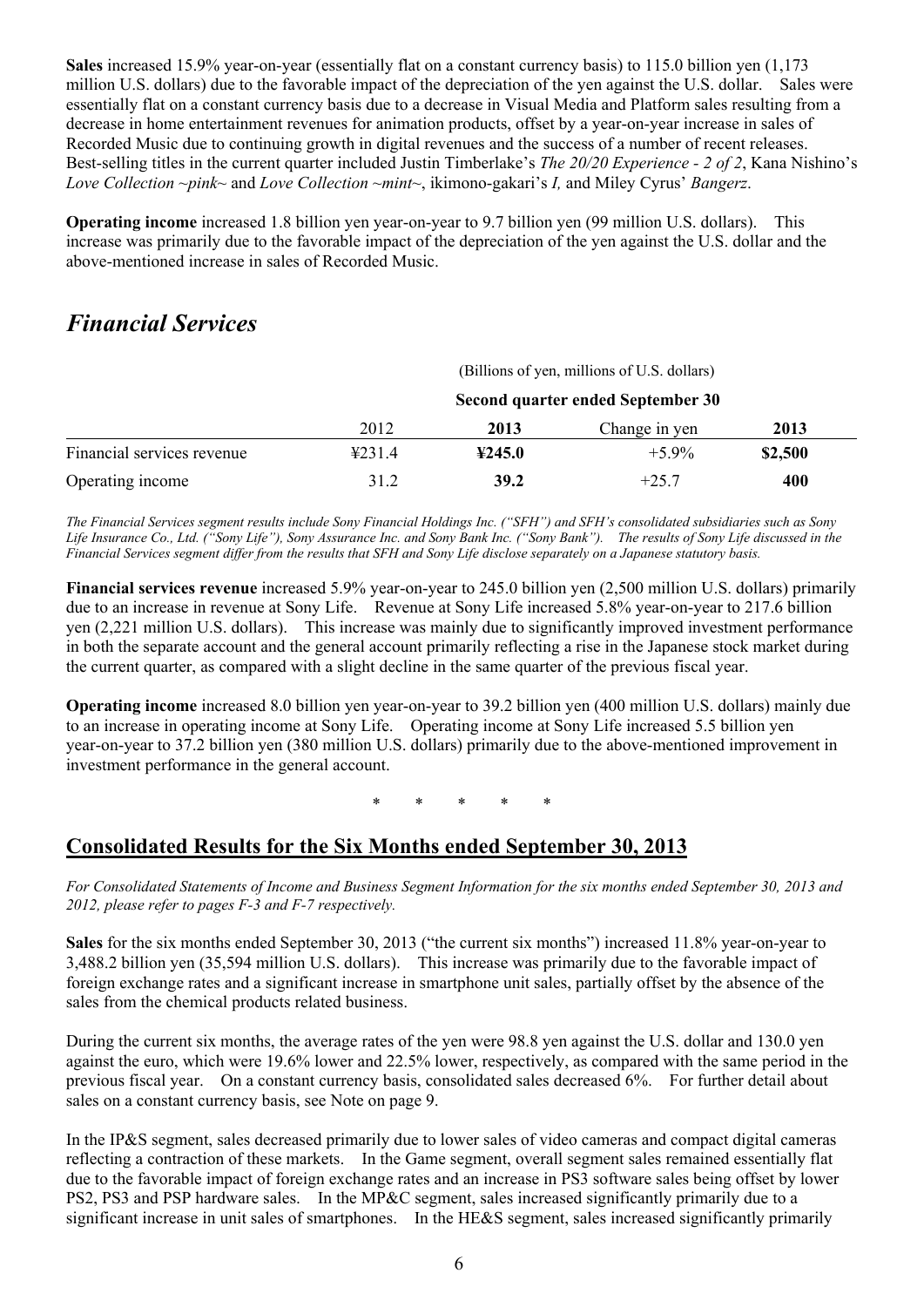due to the favorable impact of foreign exchange rates, partially offset by a significant decrease in unit sales of LCD televisions. In the Devices segment, sales decreased significantly mainly due to lower sales of system LSIs for the game business and the absence of sales from the chemical products related business which were included in the same period of the previous fiscal year. In the Pictures segment, sales increased primarily due to the favorable impact of the depreciation of the yen against the U.S. dollar and higher advertising revenues for Sony's television networks in India and the U.S., partially offset by lower theatrical and home entertainment revenues for Motion Pictures. In the Music segment, sales increased significantly due to the favorable impact of the depreciation of the yen against the U.S. dollar as well as growth of digital sales and the strong performance of a number of recent releases in Recorded Music. In the Financial Services segment, financial services revenue increased significantly primarily due to a significant improvement in investment performance in the separate account at Sony Life.

**Operating income** for the current six months increased 14.6 billion yen year-on-year to 51.1 billion yen (522 million U.S. dollars). This increase was primarily due to a significant improvement in the operating results of the MP&C segment, a significant increase in operating income in the Financial Services segment, a significant improvement in the operating results of the HE&S segment, and the favorable impact of foreign exchange rates. Operating income during the current six months includes a gain of 12.8 billion yen (131 million U.S. dollars) from the sale of certain shares of M3, a gain of 106 million U.S. dollars (10.3 billion yen) recognized on the sale of SPE's music publishing catalog, a net benefit of 7.1 billion yen (72 million U.S. dollars) from insurance recoveries related to damages and losses incurred from the Floods and a benefit of 7.0 billion yen (71 million U.S. dollars) due to the reversal of a patent royalty accrual. In the same period of the previous fiscal year, a net benefit of 29.7 billion yen from the above-mentioned insurance recoveries, and a gain of 8.2 billion yen from the sale of the chemical products related business were recorded.

In the IP&S segment, operating income decreased year-on-year mainly due to a decrease in sales of video cameras. In the Game segment, operating loss significantly increased year-on-year primarily due to an increase in research and development expenses related to the upcoming introduction of the PlayStation®4 ("PS4") and the impact of a strategic price reduction for the PS Vita. In the MP&C segment, operating results significantly improved year-on-year primarily due to a significant increase in sales of smartphones. In the HE&S segment, the operating loss decreased significantly year-on-year primarily due to an improved product mix in LCD televisions reflecting the introduction of high value-added models and cost reductions. In the Devices segment, operating income decreased significantly primarily due to a decrease in the net benefit from insurance recoveries related to damages and losses incurred from the Floods and the recording of a gain on the sale of the chemical products related business in the same quarter of the previous fiscal year. In the Pictures segment, operating income decreased primarily due to the impact of lower theatrical and home entertainment revenues for Motion Pictures, higher production costs for Television Productions' U.S. television network programming, and higher programming and operating costs for Media Networks, partially offset by the gain recognized on the sale of SPE's music publishing catalog. In the Music segment, operating income increased primarily due to the favorable impact of the depreciation of the yen against the U.S. dollar and the strong performance of a number of recent releases in Recorded Music. In the Financial Services segment, operating income significantly increased primarily due to an improvement in investment performance in the general account at Sony Life.

Restructuring charges, recorded as operating expenses, amounted to 12.5 billion yen (127 million U.S. dollars) for the current six months compared to 22.8 billion yen for the same period of the previous fiscal year.

**Equity in net loss of affiliated companies,** recorded within operating income, decreased 1.0 billion yen year-on-year to 2.5 billion yen (25 million U.S. dollars).

The net effect of **other income and expenses** was income of 1.1 billion yen (11 million U.S. dollars), compared to an expense of 7.5 billion yen in the same period of the previous fiscal year. This improvement was primarily due to an increase in other non-operating income.

**Income before income taxes** increased 23.2 billion yen year-on-year to 52.2 billion yen (533 million U.S. dollars) due to the higher operating income noted above.

**Income taxes:** During the current six months, Sony recorded 38.3 billion yen (391 million U.S. dollars) of income tax expense. As of March 31, 2013, Sony had established a valuation allowance against certain deferred tax assets for Sony Corporation and its national tax filing group in Japan, the consolidated tax filing group in the U.S., and certain other subsidiaries. During the current fiscal year, certain of these tax filing groups and subsidiaries incurred losses and as a result Sony continued to not recognize the associated tax benefits. As a result, Sony's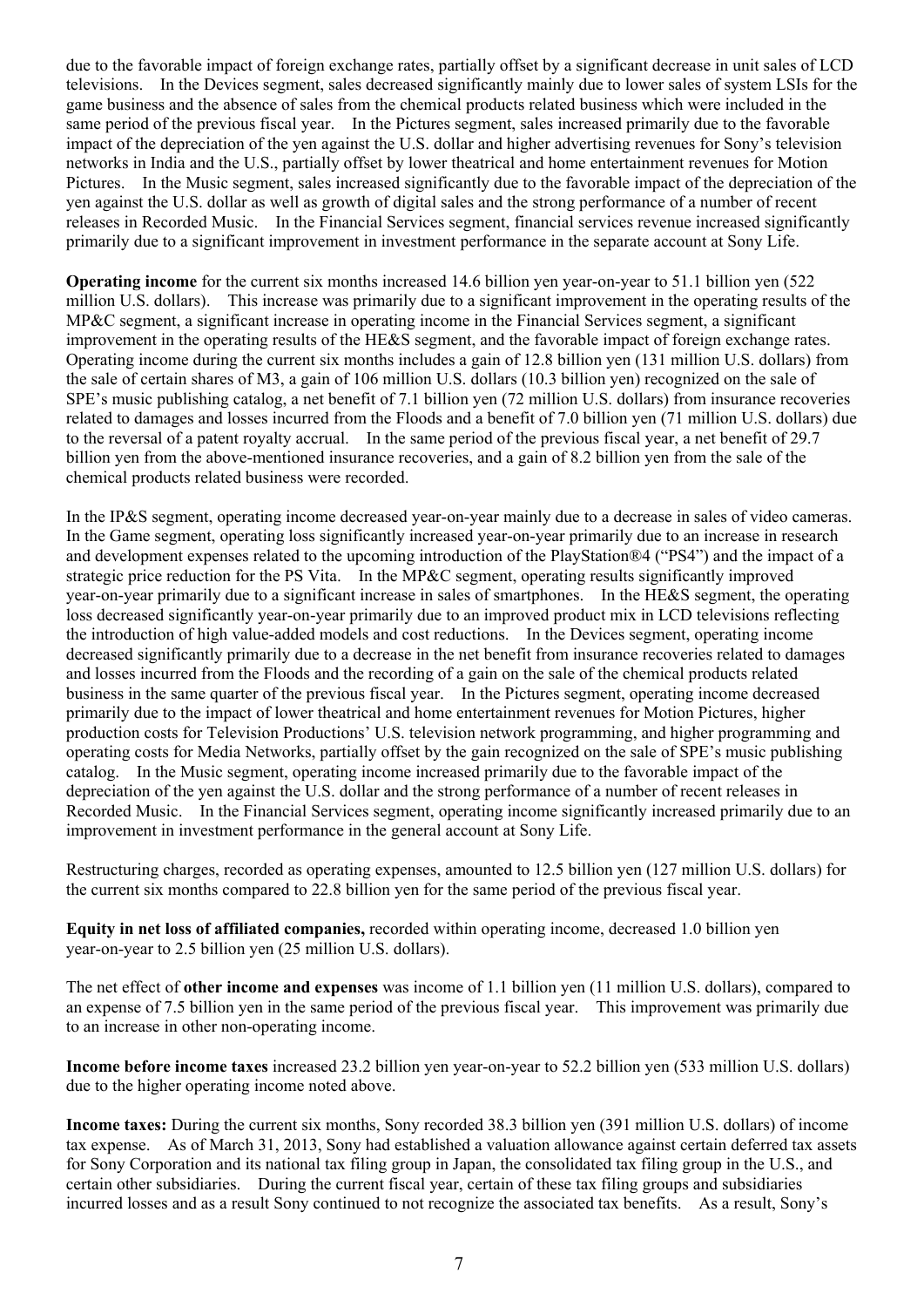effective tax rate for the current six months exceeded the Japanese statutory tax rate.

**Net loss attributable to Sony Corporation's stockholders** for the current six months decreased 24.3 billion yen year-on-year to 15.8 billion yen (161 million U.S. dollars).

\* \* \* \* \*

# **Cash Flows**

*For Consolidated Statements of Cash Flows, charts showing Sony's cash flow information for all segments, all segments excluding the Financial Services segment and the Financial Services segment alone, please refer to pages F-5 and F-16.* 

**Operating Activities:** During the current six months, there was a net cash outflow of 10.2 billion yen (105 million U.S. dollars) from operating activities, compared to a net cash inflow of 49.4 billion yen in the same period of the previous fiscal year.

For all segments excluding the Financial Services segment, there was a net cash outflow of 214.3 billion yen (2,187 million U.S. dollars) for the current six months, an increase of outflow of 31.6 billion yen, or 17.3% year-on-year. This increase of outflow was primarily due to the negative impact of an increase in other receivables, included in other current assets, from component assembly companies, resulting from the production of PS4 hardware and an expansion in production of smartphones, compared to a decrease in the same period of the previous fiscal year, an increase in inventories, and a larger increase in notes and accounts receivable, trade reflecting an increase in unit sales of smartphones. This increase of outflow was partially offset by the positive impact of an increase in notes and accounts payable, trade compared to a decrease in the same period of the previous fiscal year, primarily due to the expansion in production mentioned above.

The Financial Services segment had a net cash inflow of 210.7 billion yen (2,150 million U.S. dollars), a decrease of 27.8 billion yen, or 11.7% year-on-year. This decrease was primarily due to an increase mainly in insurance payments and a decrease in insurance premium revenue at Sony Life.

**Investing Activities:** During the current six months, Sony used 224.1 billion yen (2,287 million U.S. dollars) of net cash in investing activities, a decrease of 246.7 billion yen, or 52.4% year-on-year.

For all segments excluding the Financial Services segment, 7.7 billion yen (78 million U.S. dollars) was provided, compared to 117.8 billion yen used in the same period of the previous fiscal year. Cash was provided primarily due to a year-on-year increase in cash inflow from the sale of fixed assets, including the sale and leaseback of machinery and equipment during the current six months. In the same period of the previous fiscal year, cash was generated from the sale of the chemical products related business.

The Financial Services segment used 231.8 billion yen (2,365 million U.S. dollars) of net cash, a decrease of 122.3 billion yen, or 34.5% year-on-year. This decrease was mainly due to a year-on-year increase in proceeds from the maturities of marketable securities and sales of investment securities at Sony Bank.

In all segments excluding the Financial Services segment, net cash used in operating and investing activities combined<sup>\**l*</sup> for the current six months was 206.6 billion yen (2,108 million U.S. dollars), a decrease of 93.9 billion yen, or 31.2% year-on-year.

**Financing Activities:** During the current six months, 108.6 billion yen (1,109 million U.S. dollars) of net cash and cash equivalents was provided by financing activities, a decrease of 39.3 billion yen, or 26.6% year-on-year.

For all segments excluding the Financial Services segment, there was an 84.8 billion yen (866 million U.S. dollars) net cash inflow, an increase of 48.9 billion yen, or 136.3% year-on-year. This increase was primarily due to a year-on-year increase in financing. In the current six months, funds were raised through the issuance of straight bonds for Japanese retail investors. In the same period of the previous fiscal year, commercial paper was issued while straight bonds were redeemed, a syndicated loan was repaid and a tender offer for shares of So-net Entertainment Corporation (currently So-net Corporation) was executed.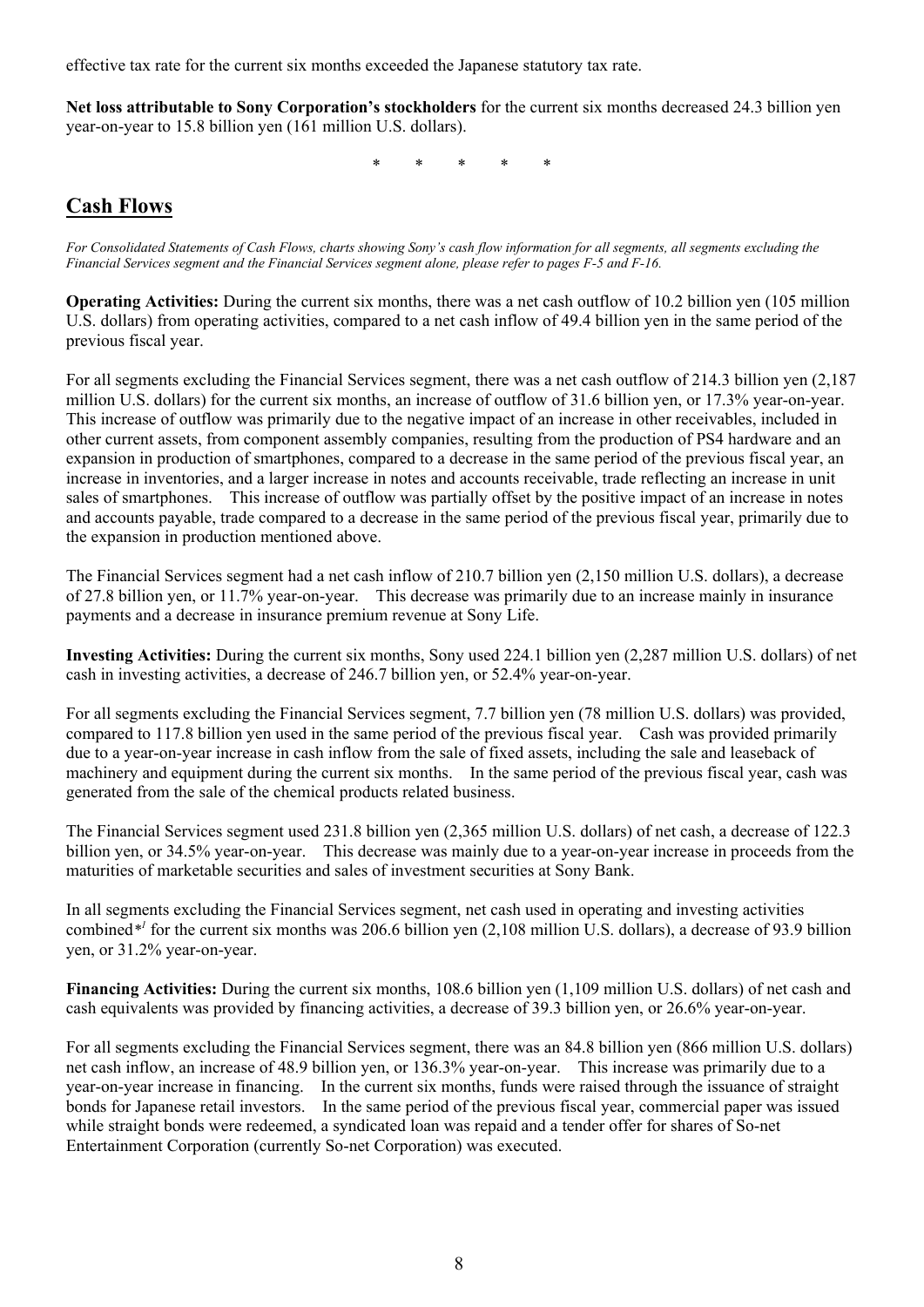In the Financial Services segment, financing activities provided 17.1 billion yen (175 million U.S. dollars) of net cash, a decrease of 89.6 billion yen, or 84.0% year-on-year. This decrease was primarily due to a decrease in customer deposits at Sony Bank, compared to an increase in the same period of the previous fiscal year.

**Total Cash and Cash Equivalents:** Accounting for the above factors and the effect of fluctuations in foreign exchange rates, the total outstanding balance of cash and cash equivalents at September 30, 2013 was 725.7 billion yen (7,405 million U.S. dollars). Cash and cash equivalents of all segments excluding the Financial Services segment was 528.0 billion yen (5,388 million U.S. dollars) at September 30, 2013, an increase of 105.5 billion yen, or 25.0% compared with the balance as of September 30, 2012, and a decrease of 96.8 billion yen, or 15.5% compared with March 31, 2013. Sony believes that it continues to maintain sufficient liquidity through access to a total, translated into yen, of 819.1 billion yen (8,358 million U.S. dollars) of unused committed lines of credit with financial institutions in addition to the cash and cash equivalents balance at September 30, 2013. Within the Financial Services segment, the outstanding balance of cash and cash equivalents was 197.6 billion yen (2,017 million U.S. dollars) at September 30, 2013, an increase of 31.3 billion yen, or 18.8% compared with the balance as of September 30, 2012, and a decrease of 3.9 billion yen, or 1.9% compared with the balance as of March 31, 2013.

*\*1 Sony has included the information for cash flow from operating and investing activities combined, excluding the Financial Services segment's activities, as Sony's management frequently monitors this financial measure, and believes this non-U.S. GAAP measurement is important for use in evaluating Sony's ability to generate cash to maintain liquidity and fund debt principal and dividend payments from business activities other than its Financial Services segment. This information is derived from the reconciliations prepared in the Condensed Statements of Cash Flows on page F-16. This information and the separate condensed presentations shown below are not required or prepared in accordance with U.S. GAAP. The Financial Services segment's cash flow is excluded from the measure because SFH, which constitutes a majority of the Financial Services segment, is a separate publicly traded entity in Japan with a significant minority interest and it, as well as its subsidiaries, secure liquidity on their own. This measure may not be comparable to those of other companies. This measure has limitations because it does not represent residual cash flows available for discretionary expenditures principally due to the fact that the measure does not deduct the principal payments required for debt service. Therefore, Sony believes it*  is important to view this measure as supplemental to its entire statement of cash flows and together with Sony's disclosures regarding *investments, available credit facilities and overall liquidity.* 

*A reconciliation of the differences between the Consolidated Statement of Cash Flows reported and cash flows from operating and investing activities combined excluding the Financial Services segment's activities is as follows:* 

|                                                                                                                                                                                                  | (Billions of yen, millions of U.S. dollars) |                         |                        |
|--------------------------------------------------------------------------------------------------------------------------------------------------------------------------------------------------|---------------------------------------------|-------------------------|------------------------|
|                                                                                                                                                                                                  | Six months ended September 30               |                         |                        |
|                                                                                                                                                                                                  | 2012                                        | 2013                    | 2013                   |
| Net cash provided by (used in) operating activities reported in the consolidated statements of<br>cash flows                                                                                     | ¥49.4                                       | $\frac{1}{2}(10.2)$     | \$(105)                |
| Net cash used in investing activities reported in the consolidated statements of cash flows                                                                                                      | (470.8)<br>(421.4)                          | (224.1)<br>(234.3)      | (2, 287)<br>(2,391)    |
| Less: Net cash provided by operating activities within the Financial Services segment<br>Less: Net cash used in investing activities within the Financial Services segment<br>Eliminations $z^2$ | 238.5<br>(354.1)<br>5.3                     | 210.7<br>(231.8)<br>6.6 | 2,150<br>(2,365)<br>68 |
| Cash flow used in operating and investing activities combined excluding the Financial<br>Services segment's activities                                                                           | $*(300.5)$                                  | $\frac{1}{2}(206.6)$    | \$(2,108)              |

*\*2 Eliminations primarily consist of intersegment dividend payments.* 

\* \* \* \* \*

## **Note**

The descriptions of sales on a constant currency basis reflect sales obtained by applying the yen's monthly average exchange rates from the same quarter of the previous fiscal year to local currency-denominated monthly sales in the current quarter. In certain cases, most significantly in the Pictures segment and SME and Sony/ATV in the Music segment, the constant currency amounts are after aggregation on a U.S. dollar basis. Sales on a constant currency basis are not reflected in Sony's consolidated financial statements and are not measures in accordance with U.S. GAAP. Sony does not believe that these measures are a substitute for U.S. GAAP measures. However, Sony believes that disclosing sales information on a constant currency basis provides additional useful analytical information to investors regarding the operating performance of Sony.

\* \* \* \* \*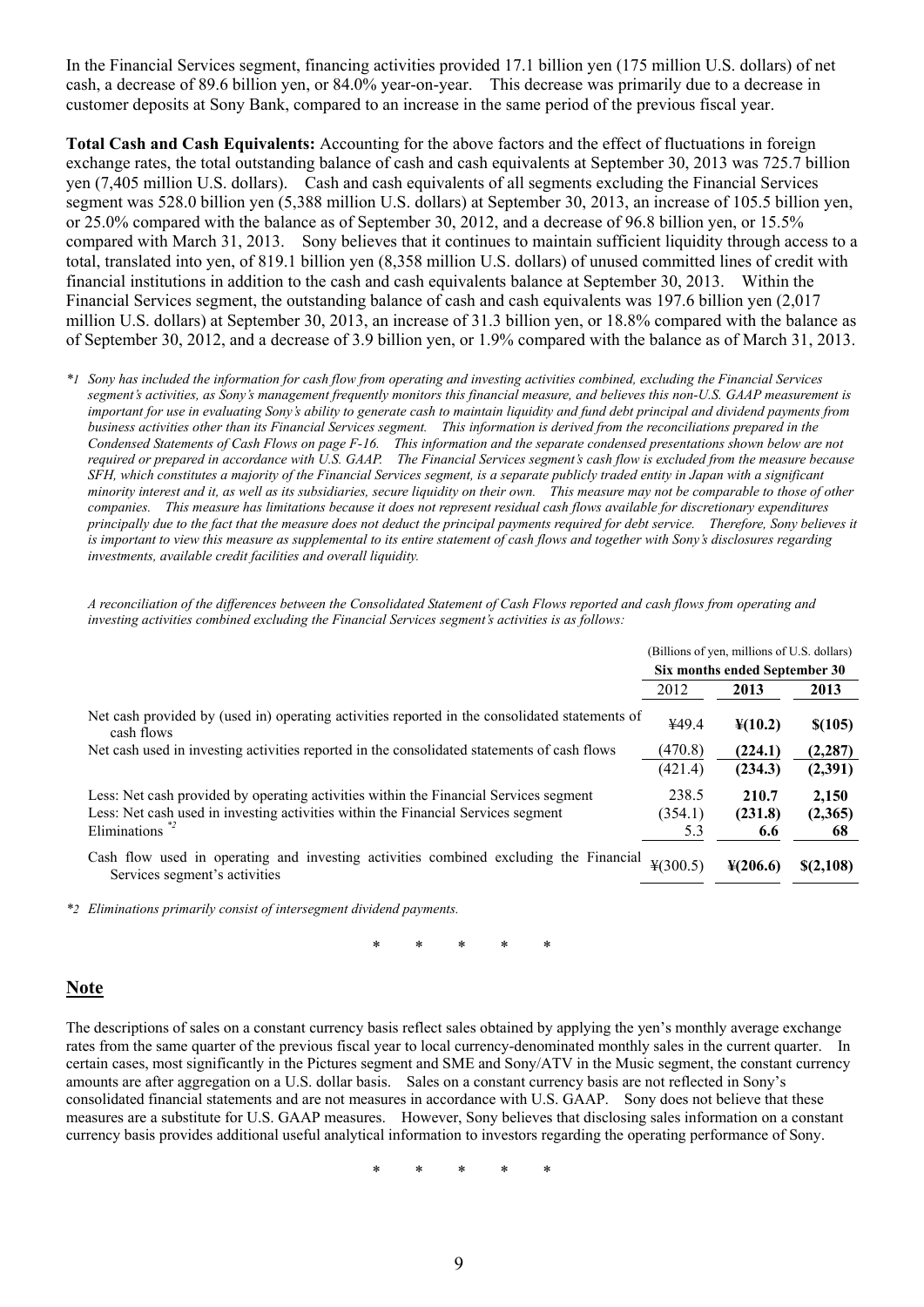# **Outlook for the Fiscal Year ending March 31, 2014**

The forecast for consolidated results for the fiscal year ending March 31, 2014, as announced on August 1, 2013, has been revised as follows:

|                                 | (Billions of yen) |          |          |                       |                       |
|---------------------------------|-------------------|----------|----------|-----------------------|-----------------------|
|                                 |                   |          |          |                       |                       |
|                                 | October           | August   | August   | March 31, 2013        | March 31, 2013        |
|                                 | Forecast          | Forecast | Forecast | <b>Actual Results</b> | <b>Actual Results</b> |
| Sales and operating revenue     | 47,700            | $-2.5\%$ | 47,900   | $+13.2\%$             | 46,800.9              |
| Operating income                | 170               | $-26.1$  | 230      | $-26.1$               | 230.1                 |
| Income before income taxes      | 180               | $-14.3$  | 210      | $-26.7$               | 245.7                 |
| Net income attributable to Sony | 30                | $-40.0$  | 50       | $-30.3$               | 43.0                  |
| Corporation's stockholders      |                   |          |          |                       |                       |

Assumed foreign currency exchange rates for the second half of the fiscal year ending March 31, 2014: approximately 100 yen to the U.S. dollar and approximately 130 yen to the euro. (Assumed foreign currency exchange rates for the current fiscal year at the time of the August forecast: approximately 100 yen to the U.S. dollar and approximately 130 yen to the euro.)

Consolidated sales for the current fiscal year are expected to be 7,700 billion yen due to a downward revision in the annual unit sales forecasts for certain electronics products.

Consolidated operating income is expected to be 170 billion yen, 60 billion yen below the August forecast. Although the operating income of the Financial Services segment in the current quarter exceeded the August forecast, operating results of the IP&S, MP&C, HE&S, Devices and Pictures segments are expected to be below the August forecast.

Restructuring charges are expected to be approximately 50 billion yen for the Sony group, unchanged from the August forecast, compared to 77.5 billion yen recorded in the fiscal year ended March 31, 2013. This amount will be recorded as an operating expense included in the above-mentioned forecast for operating income.

The forecast for each business segment is as follows:

## Imaging Products & Solutions

Overall segment sales are expected to be below the August forecast primarily due to a downward revision in the annual unit sales forecast of video cameras and digital cameras. Operating income is expected to be significantly below the August forecast, primarily due to the negative impact of the above-mentioned decrease in sales. Year-on-year, sales are expected to be essentially flat and operating income is expected to increase significantly.

## Mobile Products & Communications

Overall segment sales are expected to be slightly below the August forecast primarily due to a downward revision in the annual unit sales forecast of PCs. Operating income is expected to be significantly lower than the August forecast due to the negative impact of the above-mentioned decrease in sales. Year-on-year, sales are expected to increase significantly and operating income is expected to be recorded, reflecting an expected significant improvement in operating results primarily due to an increase in unit sales of smartphones.

## Home Entertainment & Sound

Overall segment sales are expected to be below the August forecast primarily due to a downward revision in the annual unit sales forecast of LCD TVs. Operating results are expected to be significantly lower than the August forecast primarily due to the negative impact of the above-mentioned decrease in sales. Year-on-year, sales are expected to increase significantly and operating results are expected to improve significantly.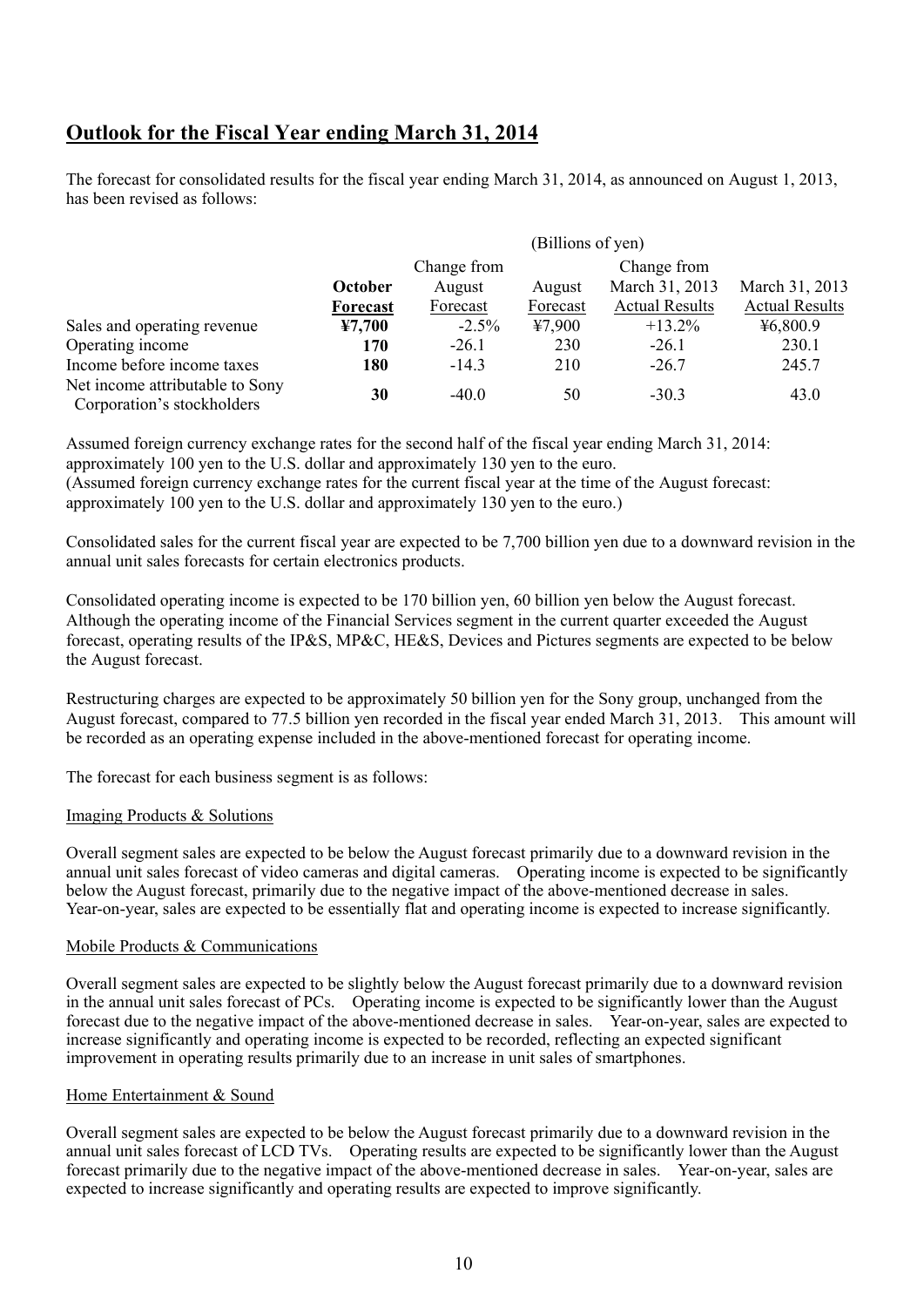# Devices

Overall segment sales are expected to be below the August forecast primarily because sales of image sensors are expected to be lower than the August forecast. Operating income is expected to be significantly below the August forecast primarily due to the negative impact of the above-mentioned decrease in sales. Year-on-year, sales are expected to decrease and operating income is expected to decrease significantly.

# Pictures

Sales and operating income are expected to be below the August forecast primarily due to the underperformance of Motion Pictures' current year film slate in the current quarter. Year-on-year, sales are expected to increase significantly and operating income is expected to be essentially flat.

## Financial Services

Expected financial services revenue remains unchanged from the August forecast. Operating income for the fiscal year is expected to exceed the August forecast because results in the current quarter exceeded expectations. Year-on-year, financial services revenue is expected to be essentially flat and operating income is expected to increase.

The effects of gains and losses on investments held by the Financial Services segment due to market fluctuations have not been incorporated within the above forecast as it is difficult for Sony to predict market trends in the future. Accordingly, future market fluctuations could further impact the current forecast.

There is no change from the August forecast for the sales and operating income of the Game and Music segments.

The forecast for capital expenditures, depreciation and amortization, as well as research and development expenses for the current fiscal year remains unchanged from the August forecast.

|                                                                     | (Billions of yen) |                |                |  |  |  |  |
|---------------------------------------------------------------------|-------------------|----------------|----------------|--|--|--|--|
|                                                                     | Change from       |                |                |  |  |  |  |
|                                                                     | <b>Current</b>    | March 31, 2013 | March 31, 2013 |  |  |  |  |
|                                                                     | Forecast          | Results        | Results        |  |  |  |  |
| Capital expenditures<br>(addition to property, plant and equipment) | ¥190              | $+0.7\%$       | ¥188.6         |  |  |  |  |
| Depreciation and amortization*                                      | 340               | $+29$          | 330.6          |  |  |  |  |
| [for property, plant and equipment (included above)                 | <b>200</b>        | $+0.4$         | 199.2]         |  |  |  |  |
| Research and development expenses                                   | 460               | $-2.9$         | 473.6          |  |  |  |  |

*\* The forecast for depreciation and amortization includes amortization expenses for intangible assets and for deferred insurance acquisition costs.* 

This forecast is based on management's current expectations and is subject to uncertainties and changes in circumstances. Actual results may differ materially from those included in this forecast due to a variety of factors. See "Cautionary Statement" below.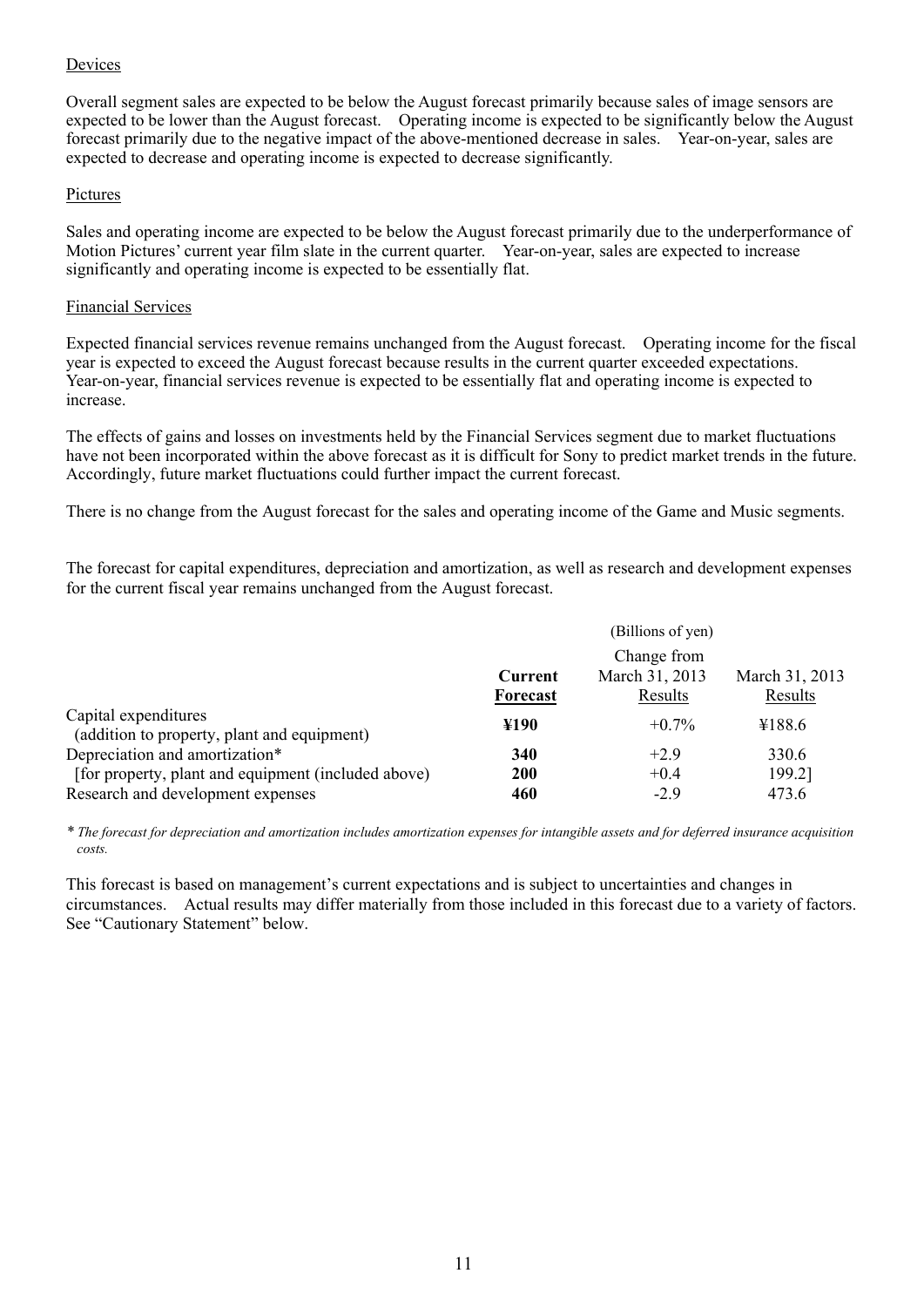#### **Cautionary Statement**

Statements made in this release with respect to Sony's current plans, estimates, strategies and beliefs and other statements that are not historical facts are forward-looking statements about the future performance of Sony. Forward-looking statements include, but are not limited to, those statements using words such as "believe," "expect," "plans," "strategy," "prospects," "forecast," "estimate," "project," "anticipate," "aim," "intend," "seek," "may," "might," "could" or "should," and words of similar meaning in connection with a discussion of future operations, financial performance, events or conditions. From time to time, oral or written forward-looking statements may also be included in other materials released to the public. These statements are based on management's assumptions, judgments and beliefs in light of the information currently available to it. Sony cautions investors that a number of important risks and uncertainties could cause actual results to differ materially from those discussed in the forward-looking statements, and therefore investors should not place undue reliance on them. Investors also should not rely on any obligation of Sony to update or revise any forward-looking statements, whether as a result of new information, future events or otherwise. Sony disclaims any such obligation. Risks and uncertainties that might affect Sony include, but are not limited to:

- (i) the global economic environment in which Sony operates and the economic conditions in Sony's markets, particularly levels of consumer spending;
- (ii) foreign exchange rates, particularly between the yen and the U.S. dollar, the euro and other currencies in which Sony makes significant sales and incurs production costs, or in which Sony's assets and liabilities are denominated;
- (iii) Sony's ability to continue to design and develop and win acceptance of, as well as achieve sufficient cost reductions for, its products and services, including televisions, game platforms and smartphones, which are offered in highly competitive markets characterized by severe price competition and continual new product and service introductions, rapid development in technology and subjective and changing consumer preferences;
- (iv) Sony's ability and timing to recoup large-scale investments required for technology development and production capacity;
- (v) Sony's ability to implement successful business restructuring and transformation efforts under changing market conditions;
- (vi) Sony's ability to implement successful hardware, software, and content integration strategies for all segments excluding the Financial Services segment, and to develop and implement successful sales and distribution strategies in light of the Internet and other technological developments;
- (vii) Sony's continued ability to devote sufficient resources to research and development and, with respect to capital expenditures, to prioritize investments correctly (particularly in the electronics businesses);
- (viii) Sony's ability to maintain product quality;
- (ix) the effectiveness of Sony's strategies and their execution, including but not limited to the success of Sony's acquisitions, joint ventures and other strategic investments;
- (x) Sony's ability to forecast demands, manage timely procurement and control inventories;
- (xi) the outcome of pending and/or future legal and/or regulatory proceedings;
- (xii) shifts in customer demand for financial services such as life insurance and Sony's ability to conduct successful asset liability management in the Financial Services segment;
- (xiii) the impact of unfavorable conditions or developments (including market fluctuations or volatility) in the Japanese equity markets on the revenue and operating income of the Financial Services segment; and
- (xiv) risks related to catastrophic disasters or similar events. Risks and uncertainties also include the impact of any future events with material adverse impact.

Investor Relations Contacts:

| Tokyo                | New York                | London                |
|----------------------|-------------------------|-----------------------|
| Yoshinori Hashitani  | Justin Hill             | Haruna Nagai          |
| $+81-(0)3-6748-2111$ | $+1 - 212 - 833 - 6722$ | $+44-(0)20-7426-8696$ |

IR home page: http://www.sony.net/IR/

Presentation slides: http://www.sony.net/SonyInfo/IR/financial/fr/13q2\_sonypre.pdf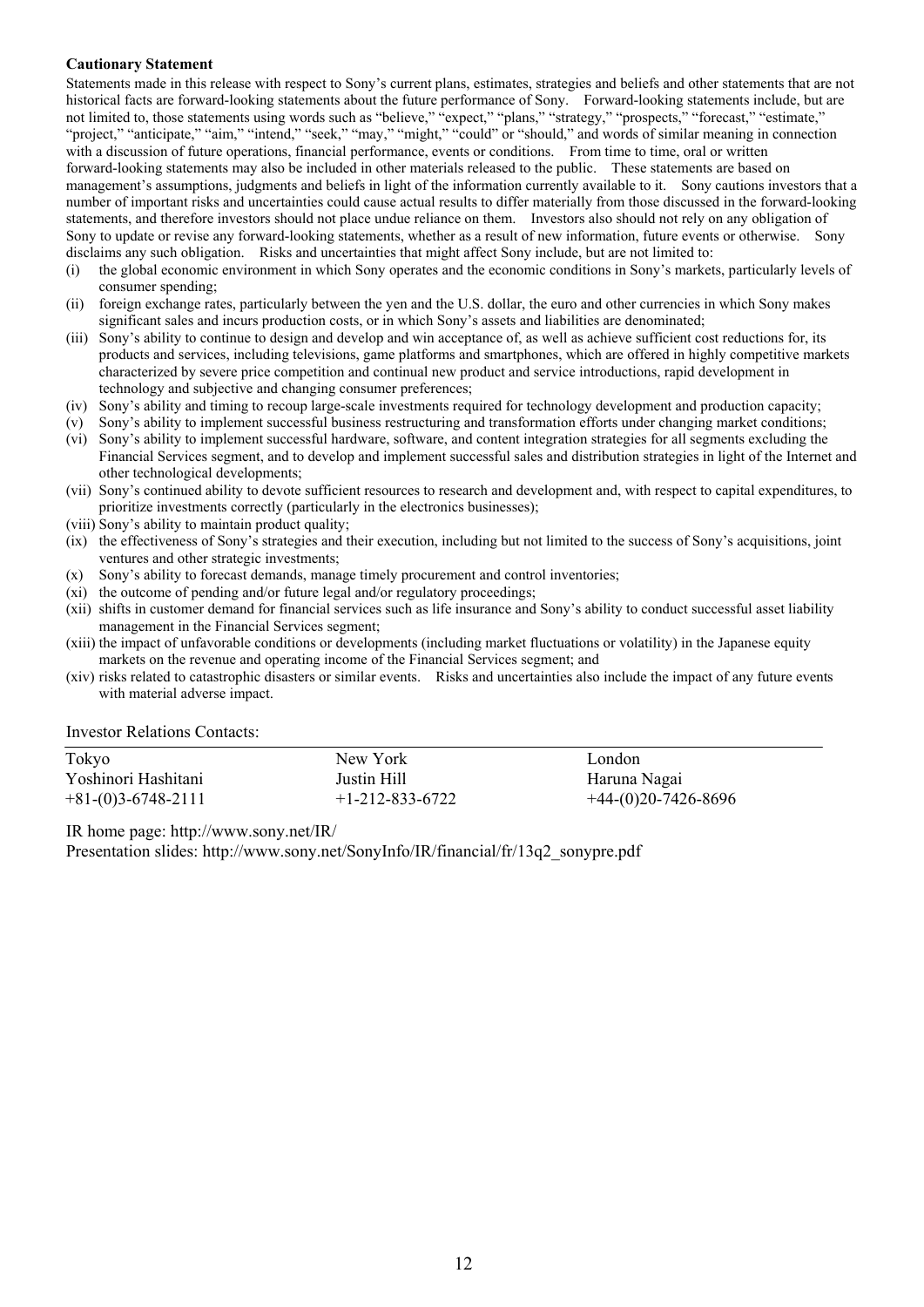#### (Unaudited) **Consolidated Financial Statements Consolidated Balance Sheets**

| <u>Consonuateu Dalance Sheets</u>                                                 |   |                      |   |                                                                     |   |                               |                    |                      |
|-----------------------------------------------------------------------------------|---|----------------------|---|---------------------------------------------------------------------|---|-------------------------------|--------------------|----------------------|
| <b>ASSETS</b>                                                                     |   | March 31<br>2013     |   | (Millions of yen, millions of U.S. dollars)<br>September 30<br>2013 |   | Change from<br>March 31, 2013 |                    | September 30<br>2013 |
| Current assets:                                                                   |   |                      |   |                                                                     |   |                               |                    |                      |
| Cash and cash equivalents                                                         | ¥ | 826,361              | ¥ | 725,668                                                             | ¥ | $-100,693$                    | S                  | 7,405                |
| Marketable securities                                                             |   | 697,597              |   | 750,409                                                             |   | $+52,812$                     |                    | 7,657                |
| Notes and accounts receivable, trade                                              |   | 844,117              |   | 938,435                                                             |   | $+94,318$                     |                    | 9,576                |
| Allowance for doubtful accounts and sales returns                                 |   | (67, 625)            |   | (63, 411)                                                           |   | $+4,214$                      |                    | (647)                |
| Inventories                                                                       |   | 710,054              |   | 965,689                                                             |   | $+255,635$                    |                    | 9,854                |
| Other receivables                                                                 |   | 148,142              |   | 259,783                                                             |   | $+111,641$                    |                    | 2,651                |
| Deferred income taxes                                                             |   | 44,615               |   | 51,930                                                              |   | $+7,315$                      |                    | 530                  |
| Prepaid expenses and other current assets                                         |   | 443,272              |   | 488,056                                                             |   | $+44,784$                     |                    | 4,980                |
| Total current assets                                                              |   | 3,646,533            |   | 4,116,559                                                           |   | $+470,026$                    |                    | 42,006               |
| Film costs                                                                        |   | 270,089              |   | 311,756                                                             |   | $+41,667$                     |                    | 3,181                |
| Investments and advances:                                                         |   |                      |   |                                                                     |   |                               |                    |                      |
| Affiliated companies                                                              |   | 198,621              |   | 172,586                                                             |   | $-26,035$                     |                    | 1,761                |
| Securities investments and other                                                  |   | 7,118,504            |   | 7,379,501                                                           |   | $+260,997$                    |                    | 75,301               |
|                                                                                   |   | 7,317,125            |   | 7,552,087                                                           |   | $+234,962$                    |                    | 77,062               |
|                                                                                   |   |                      |   |                                                                     |   |                               |                    |                      |
| Property, plant and equipment:                                                    |   |                      |   |                                                                     |   |                               |                    |                      |
| Land                                                                              |   | 131,484              |   | 132,040                                                             |   | $+556$                        |                    | 1,347                |
| <b>Buildings</b>                                                                  |   | 778,514              |   | 787,185                                                             |   | $+8,671$                      |                    | 8,033                |
| Machinery and equipment                                                           |   | 1,934,520            |   | 1,920,482                                                           |   | $-14,038$                     |                    | 19,596               |
| Construction in progress                                                          |   | 47,839               |   | 44,281                                                              |   | $-3,558$                      |                    | 452                  |
|                                                                                   |   | 2,892,357            |   | 2,883,988                                                           |   | $-8,369$                      |                    | 29,428               |
| Less-Accumulated depreciation                                                     |   | 2,030,807            |   | 2,036,454                                                           |   | $+5,647$                      |                    | 20,780               |
|                                                                                   |   | 861,550              |   | 847,534                                                             |   | $-14,016$                     |                    | 8,648                |
| Other assets:                                                                     |   |                      |   |                                                                     |   |                               |                    |                      |
| Intangibles, net                                                                  |   | 527,507              |   | 526,922                                                             |   | $-585$                        |                    | 5,377                |
| Goodwill                                                                          |   | 643,243              |   | 672,101                                                             |   | $+28,858$                     |                    | 6,858                |
| Deferred insurance acquisition costs                                              |   | 460,758              |   | 473,360                                                             |   | $+12,602$                     |                    | 4,830                |
| Deferred income taxes                                                             |   | 107,688              |   | 105,719                                                             |   | $-1,969$                      |                    | 1,079                |
| Other                                                                             |   | 371,799              |   | 371,690                                                             |   | $-109$                        |                    | 3,793                |
|                                                                                   |   | 2,110,995            |   | 2,149,792                                                           |   | $+38,797$                     |                    | 21,937               |
| Total assets                                                                      | ¥ | 14,206,292           | ¥ | 14,977,728                                                          | ¥ | $+771,436$                    | \$                 | 152,834              |
| <b>LIABILITIES AND EQUITY</b>                                                     |   |                      |   |                                                                     |   |                               |                    |                      |
| Current liabilities:                                                              |   |                      |   |                                                                     |   |                               |                    |                      |
| Short-term borrowings                                                             | ¥ | 87,894               | ¥ | 94,194                                                              | ¥ | $+6,300$                      | \$                 | 961                  |
| Current portion of long-term debt                                                 |   | 156,288              |   |                                                                     |   | $+211,603$                    |                    |                      |
|                                                                                   |   |                      |   | 367,891                                                             |   | $+273,743$                    |                    | 3,754                |
| Notes and accounts payable, trade<br>Accounts payable, other and accrued expenses |   | 572,102<br>1,097,253 |   | 845,845                                                             |   | $-6,714$                      |                    | 8,631                |
| Accrued income and other taxes                                                    |   |                      |   | 1,090,539                                                           |   |                               |                    | 11,128<br>997        |
| Deposits from customers in the banking business                                   |   | 75,080               |   | 97,664                                                              |   | $+22,584$                     |                    |                      |
| Other                                                                             |   | 1,857,448<br>469.024 |   | 1,813,054                                                           |   | $-44,394$                     |                    | 18,501               |
| Total current liabilities                                                         |   |                      |   | 503,399                                                             |   | $+34,375$                     |                    | 5,136                |
|                                                                                   |   | 4,315,089            |   | 4,812,586                                                           |   | $+497,497$                    |                    | 49,108               |
| Long-term debt                                                                    |   | 938,428              |   | 915,865                                                             |   | $-22,563$                     |                    | 9,346                |
| Accrued pension and severance costs                                               |   | 311,469              |   | 312,946                                                             |   | $+1,477$                      |                    | 3,193                |
| Deferred income taxes                                                             |   | 373,999              |   | 377,242                                                             |   | $+3,243$                      |                    | 3,849                |
| Future insurance policy benefits and other                                        |   | 3,540,031            |   | 3,690,141                                                           |   | $+150, 110$                   |                    | 37,655               |
| Policyholders' account in the life insurance business                             |   | 1,693,116            |   | 1,804,816                                                           |   | $+111,700$                    |                    | 18,416               |
| Other                                                                             |   | 349,985              |   | 295,616                                                             |   | $-54,369$                     |                    | 3,017                |
| Total liabilities                                                                 |   | 11,522,117           |   | 12,209,212                                                          |   | $+687,095$                    |                    | 124,584              |
| Redeemable noncontrolling interest                                                |   | 2,997                |   | 2,871                                                               |   | $-126$                        |                    | 29                   |
| Equity:                                                                           |   |                      |   |                                                                     |   |                               |                    |                      |
| Sony Corporation's stockholders' equity:                                          |   |                      |   |                                                                     |   |                               |                    |                      |
| Common stock                                                                      |   | 630,923              |   | 643,702                                                             |   | $+12,779$                     |                    | 6,568                |
| Additional paid-in capital                                                        |   | 1,110,531            |   | 1,123,747                                                           |   | $+13,216$                     |                    | 11,467               |
| Retained earnings                                                                 |   | 1,102,297            |   | 1,073,431                                                           |   | $-28,866$                     |                    | 10,953               |
| Accumulated other comprehensive income                                            |   | (641, 513)           |   | (573, 944)                                                          |   | $+67,569$                     |                    | (5,856)              |
| Treasury stock, at cost                                                           |   | (4, 472)             |   | (4,248)                                                             |   | $+224$                        |                    | (43)                 |
|                                                                                   |   | 2,197,766            |   | 2,262,688                                                           |   | $+64,922$                     |                    | 23,089               |
|                                                                                   |   |                      |   |                                                                     |   |                               |                    |                      |
| Noncontrolling interests                                                          |   | 483,412              |   | 502,957                                                             |   | $+19,545$                     |                    | 5,132                |
| Total equity                                                                      |   | 2,681,178            |   | 2,765,645                                                           |   | $+84,467$                     |                    | 28,221               |
| Total liabilities and equity                                                      | ¥ | 14,206,292           | ¥ | 14,977,728                                                          | ¥ | $+771,436$                    | $\pmb{\mathbb{S}}$ | 152,834              |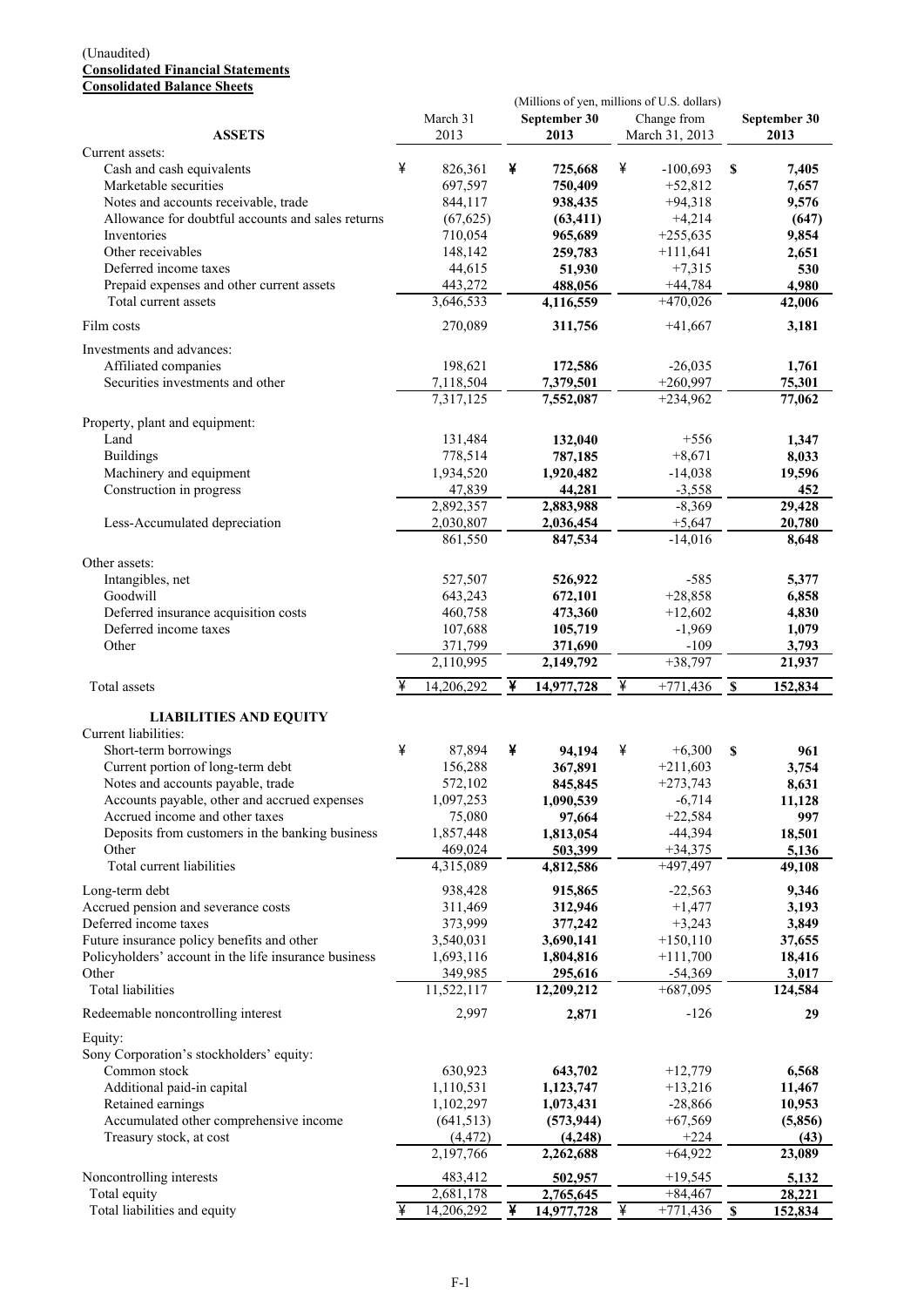### **Consolidated Statements of Income**

|                                                                                                        | (Millions of yen, millions of U.S. dollars, except per share amounts)<br>Three months ended September 30 |                    |   |                    |                  |                  |  |  |
|--------------------------------------------------------------------------------------------------------|----------------------------------------------------------------------------------------------------------|--------------------|---|--------------------|------------------|------------------|--|--|
|                                                                                                        |                                                                                                          | 2012               |   | 2013               | Change from 2012 | 2013             |  |  |
| Sales and operating revenue:                                                                           |                                                                                                          |                    |   |                    |                  |                  |  |  |
| Net sales                                                                                              | ¥                                                                                                        | 1,341,262          | ¥ | 1,511,040          | \$               | 15,419           |  |  |
| Financial services revenue                                                                             |                                                                                                          | 230,645            |   | 243,746            |                  | 2,487            |  |  |
| Other operating revenue                                                                                |                                                                                                          | 32,752             |   | 20,700             |                  | 211              |  |  |
|                                                                                                        |                                                                                                          | 1,604,659          |   | 1,775,486          | $+10.6%$         | 18,117           |  |  |
| Costs and expenses:                                                                                    |                                                                                                          |                    |   |                    |                  |                  |  |  |
| Cost of sales                                                                                          |                                                                                                          | 1,044,996          |   | 1,155,115          |                  | 11,786           |  |  |
| Selling, general and administrative                                                                    |                                                                                                          | 331,459            |   | 412,378            |                  | 4,208            |  |  |
| Financial services expenses                                                                            |                                                                                                          | 198,478            |   | 204,012            |                  | 2,082            |  |  |
| Other operating (income) expense, net                                                                  |                                                                                                          | (3,651)            |   | (12, 808)          |                  | (131)            |  |  |
|                                                                                                        |                                                                                                          | 1,571,282          |   | 1,758,697          | $+11.9$          | 17,945           |  |  |
| Equity in net loss of affiliated companies                                                             |                                                                                                          | (3, 126)           |   | (2,025)            |                  | (21)             |  |  |
| <b>Operating income</b>                                                                                |                                                                                                          | 30,251             |   | 14,764             | $-51.2$          | 151              |  |  |
| Other income:                                                                                          |                                                                                                          |                    |   |                    |                  |                  |  |  |
| Interest and dividends                                                                                 |                                                                                                          | 3,198              |   | 5,557              |                  | 57               |  |  |
| Other                                                                                                  |                                                                                                          | 953                |   | 1,024              |                  | 10               |  |  |
|                                                                                                        |                                                                                                          | 4,151              |   | 6,581              | $+58.5$          | 67               |  |  |
| Other expenses:                                                                                        |                                                                                                          |                    |   |                    |                  |                  |  |  |
| Interest                                                                                               |                                                                                                          | 5,912              |   | 7,092              |                  | 72               |  |  |
| Foreign exchange loss, net                                                                             |                                                                                                          | 7,114              |   | 5,744              |                  | 59               |  |  |
| Other                                                                                                  |                                                                                                          | 1,726              |   | 2,545              |                  | 26               |  |  |
|                                                                                                        |                                                                                                          | 14,752             |   | 15,381             | $+4.3$           | 157              |  |  |
| Income before income taxes                                                                             |                                                                                                          | 19,650             |   | 5,964              | $-69.6$          | 61               |  |  |
| Income taxes                                                                                           |                                                                                                          | 22,008             |   | 11,601             |                  | 119              |  |  |
| <b>Net loss</b>                                                                                        |                                                                                                          | (2,358)            |   | (5,637)            |                  | (58)             |  |  |
| Less - Net income attributable to noncontrolling interests                                             |                                                                                                          | 13,112             |   | 13,650             |                  | 139              |  |  |
| Net loss attributable to Sony Corporation's<br>stockholders                                            | ¥                                                                                                        | (15, 470)          | ¥ | (19, 287)          | $-$ % \$         | (197)            |  |  |
| Per share data:<br>Net loss attributable to Sony Corporation's<br>stockholders<br>— Basic<br>— Diluted | ¥                                                                                                        | (15.41)<br>(15.41) | ¥ | (18.91)<br>(18.91) | %S               | (0.19)<br>(0.19) |  |  |

### **Consolidated Statements of Comprehensive Income**

|                                                                                                                                                                                                                 | (Millions of yen, millions of U.S. dollars)<br>Three months ended September 30 |                                  |   |                              |                  |                |  |  |  |  |
|-----------------------------------------------------------------------------------------------------------------------------------------------------------------------------------------------------------------|--------------------------------------------------------------------------------|----------------------------------|---|------------------------------|------------------|----------------|--|--|--|--|
|                                                                                                                                                                                                                 |                                                                                | 2012                             |   | 2013                         | Change from 2012 | 2013           |  |  |  |  |
| Net loss                                                                                                                                                                                                        | ¥                                                                              | (2,358)                          | ¥ | (5,637)                      | $-$ % \$         | (58)           |  |  |  |  |
| Other comprehensive income, net of $tax -$<br>Unrealized gains on securities<br>Unrealized gains (losses) on derivative instruments<br>Pension liability adjustment<br>Foreign currency translation adjustments |                                                                                | 18,545<br>(29)<br>436<br>(6,190) |   | 16,807<br>402<br>63<br>1,423 |                  | 171<br>4<br>15 |  |  |  |  |
| Total comprehensive income                                                                                                                                                                                      |                                                                                | 10,404                           |   | 13,058                       | $+25.5$          | 133            |  |  |  |  |
| Less - Comprehensive income attributable<br>to noncontrolling interests                                                                                                                                         |                                                                                | 16,821                           |   | 19,365                       |                  | 197            |  |  |  |  |
| Comprehensive loss attributable<br>to Sony Corporation's stockholders                                                                                                                                           | ¥                                                                              | (6, 417)                         |   | (6,307)                      | $-$ % \$         | (64)           |  |  |  |  |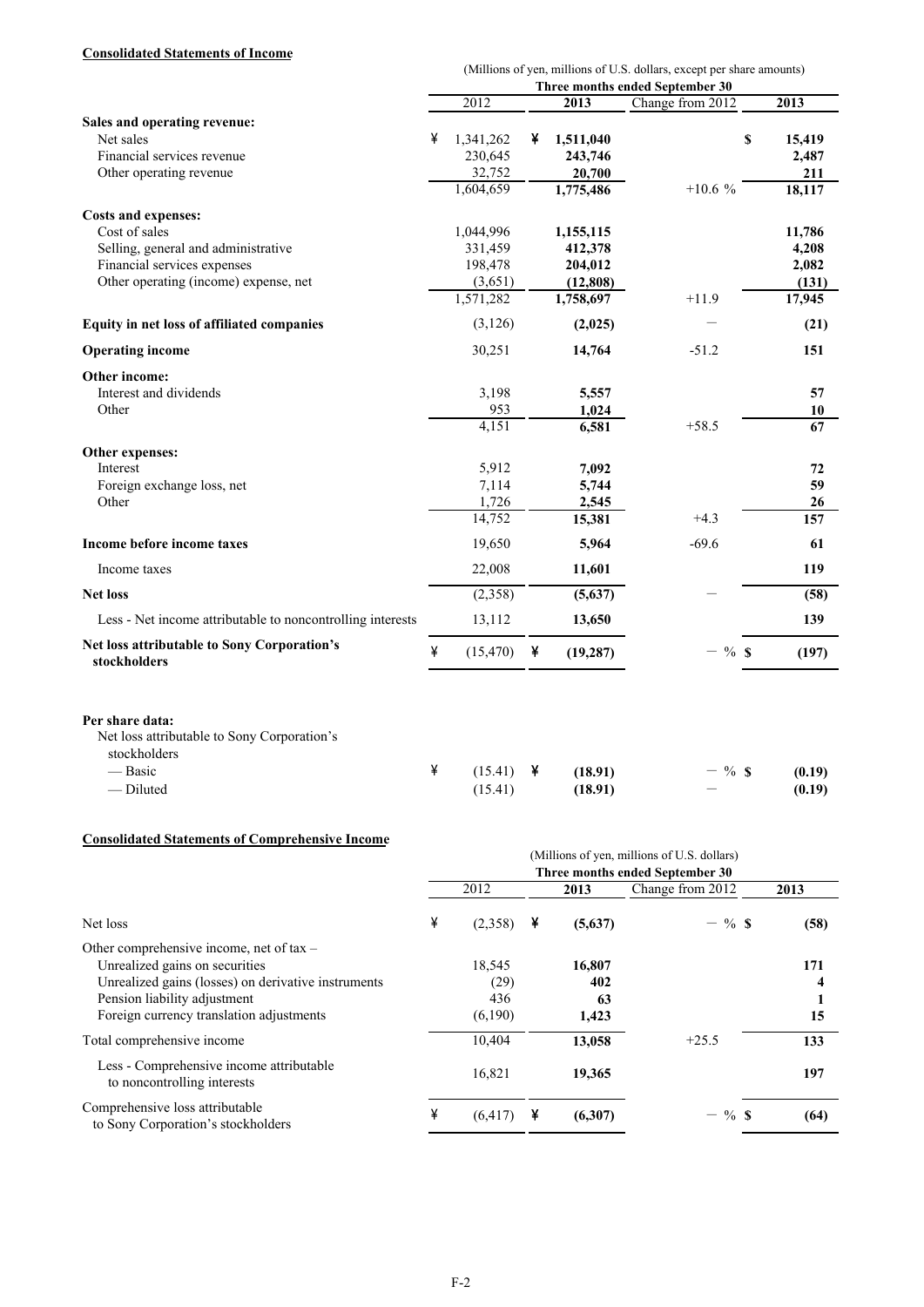#### **Consolidated Statements of Income**

| <u>Consonuateu statements of filcome</u>                                                               |   |                    |   |                    |                                                                       |                  |
|--------------------------------------------------------------------------------------------------------|---|--------------------|---|--------------------|-----------------------------------------------------------------------|------------------|
|                                                                                                        |   |                    |   |                    | (Millions of yen, millions of U.S. dollars, except per share amounts) |                  |
|                                                                                                        |   |                    |   |                    | Six months ended September 30                                         |                  |
|                                                                                                        |   | 2012               |   | 2013               | Change from 2012                                                      | 2013             |
| Sales and operating revenue:                                                                           |   |                    |   |                    |                                                                       |                  |
| Net sales                                                                                              | ¥ | 2,636,714          |   | 2,949,976          | \$                                                                    | 30,102           |
| Financial services revenue                                                                             |   | 424,362            |   | 495,209            |                                                                       | 5,053            |
| Other operating revenue                                                                                |   | 58,766             |   | 43,013             |                                                                       | 439              |
|                                                                                                        |   | 3,119,842          |   | 3,488,198          | $+11.8%$                                                              | 35,594           |
| Costs and expenses:                                                                                    |   |                    |   |                    |                                                                       |                  |
| Cost of sales                                                                                          |   | 2,051,409          |   | 2,253,995          |                                                                       | 23,000           |
| Selling, general and administrative                                                                    |   | 678,209            |   | 797,371            |                                                                       | 8,136            |
| Financial services expenses                                                                            |   | 364,130            |   | 408,742            |                                                                       | 4,171            |
| Other operating (income) expense, net                                                                  |   | (13, 837)          |   | (25, 481)          |                                                                       | (260)            |
|                                                                                                        |   | 3,079,911          |   | 3,434,627          | $+11.5$                                                               | 35,047           |
| Equity in net loss of affiliated companies                                                             |   | (3,405)            |   | (2,450)            |                                                                       | (25)             |
| <b>Operating income</b>                                                                                |   | 36,526             |   | 51,121             | $+40.0$                                                               | 522              |
| Other income:                                                                                          |   |                    |   |                    |                                                                       |                  |
| Interest and dividends                                                                                 |   | 8,908              |   | 9,444              |                                                                       | 96               |
| Foreign exchange gain, net                                                                             |   |                    |   | 447                |                                                                       | 5                |
| Other                                                                                                  |   | 2.150              |   | 9.986              |                                                                       | 102              |
|                                                                                                        |   | 11,058             |   | 19,877             | $+79.8$                                                               | 203              |
|                                                                                                        |   |                    |   |                    |                                                                       |                  |
| Other expenses:                                                                                        |   |                    |   |                    |                                                                       |                  |
| Interest                                                                                               |   | 13,475             |   | 14,048             |                                                                       | 143              |
| Foreign exchange loss, net<br>Other                                                                    |   | 1,692<br>3,354     |   |                    |                                                                       | 49               |
|                                                                                                        |   | 18,521             |   | 4,733<br>18,781    | $+1.4$                                                                | 192              |
|                                                                                                        |   |                    |   |                    |                                                                       |                  |
| Income before income taxes                                                                             |   | 29,063             |   | 52,217             | $+79.7$                                                               | 533              |
| Income taxes                                                                                           |   | 42,010             |   | 38,341             |                                                                       | 391              |
| Net income (loss)                                                                                      |   | (12, 947)          |   | 13,876             |                                                                       | 142              |
| Less - Net income attributable to noncontrolling interests                                             |   | 27,164             |   | 29,683             |                                                                       | 303              |
| Net loss attributable to Sony Corporation's<br>stockholders                                            | ¥ | (40, 111)          | ¥ | (15, 807)          | $-$ % \$                                                              | (161)            |
| Per share data:<br>Net loss attributable to Sony Corporation's<br>stockholders<br>— Basic<br>— Diluted | ¥ | (39.97)<br>(39.97) | ¥ | (15.57)<br>(15.57) | % S                                                                   | (0.16)<br>(0.16) |

### **Consolidated Statements of Comprehensive Income**

| Consonuattu stattintiits of Comprentisive Intoine                                                                                                                                                      | (Millions of yen, millions of U.S. dollars)<br>Six months ended September 30 |                                    |    |                                    |                  |                        |  |  |  |  |
|--------------------------------------------------------------------------------------------------------------------------------------------------------------------------------------------------------|------------------------------------------------------------------------------|------------------------------------|----|------------------------------------|------------------|------------------------|--|--|--|--|
|                                                                                                                                                                                                        |                                                                              | 2012                               |    | 2013                               | Change from 2012 | 2013                   |  |  |  |  |
| Net income (loss)                                                                                                                                                                                      | ¥                                                                            | (12,947)                           | ¥  | 13,876                             | $-$ % \$         | 142                    |  |  |  |  |
| Other comprehensive income, net of $tax -$<br>Unrealized gains on securities<br>Unrealized gains on derivative instruments<br>Pension liability adjustment<br>Foreign currency translation adjustments |                                                                              | 18,652<br>137<br>2,046<br>(85,329) |    | 2,876<br>595<br>(3, 184)<br>63,795 |                  | 29<br>6<br>(33)<br>651 |  |  |  |  |
| Total comprehensive income (loss)                                                                                                                                                                      |                                                                              | (77, 441)                          |    | 77,958                             |                  | 795                    |  |  |  |  |
| Less - Comprehensive income attributable<br>to noncontrolling interests                                                                                                                                |                                                                              | 30,690                             |    | 26,196                             |                  | 267                    |  |  |  |  |
| Comprehensive income (loss) attributable<br>to Sony Corporation's stockholders                                                                                                                         | ¥                                                                            | (108, 131)                         | —¥ | 51,762                             | $-$ % \$         | 528                    |  |  |  |  |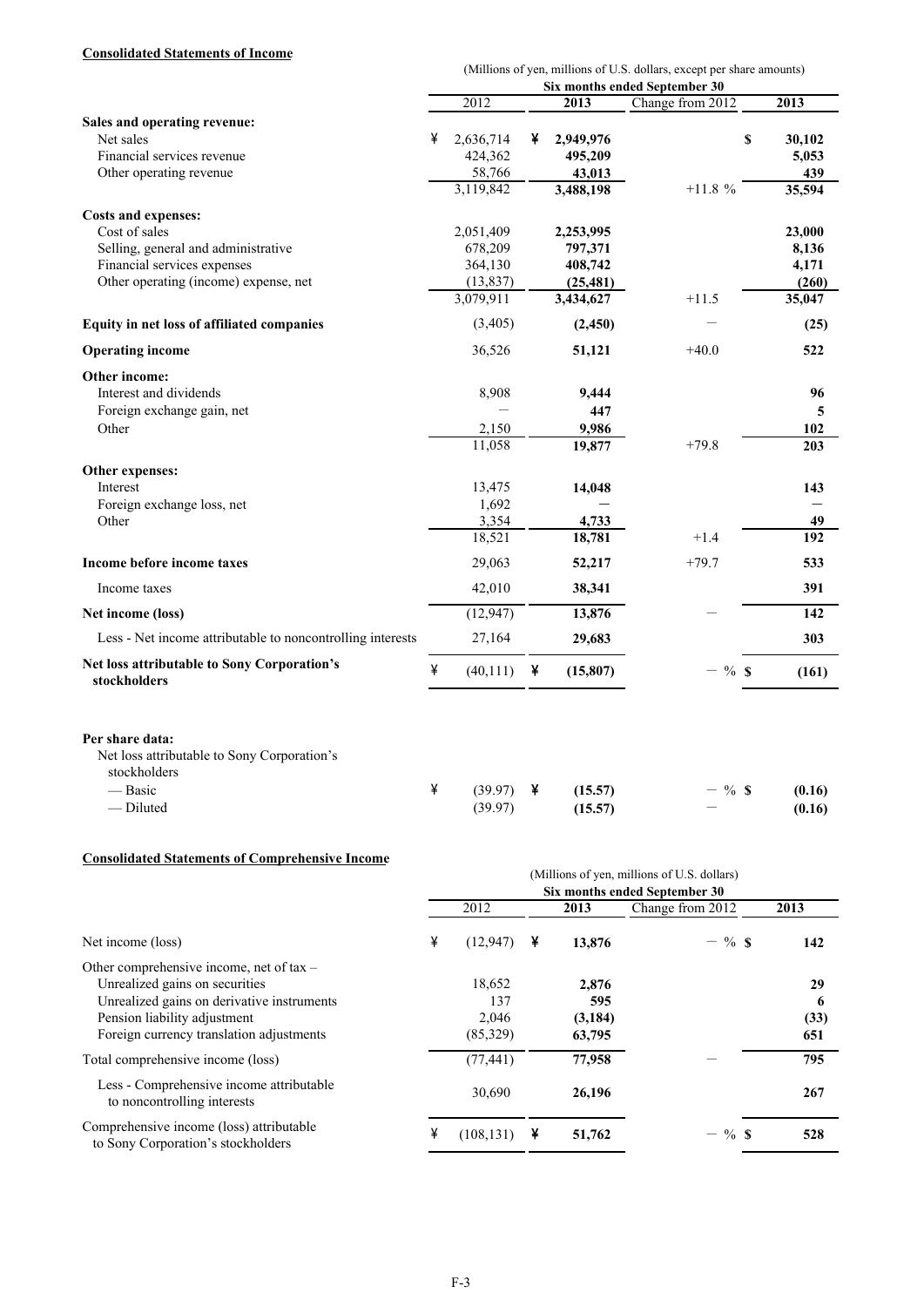|                                                                   |   |                      |   | (Millions of yen, millions of U.S. dollars) |   |              |
|-------------------------------------------------------------------|---|----------------------|---|---------------------------------------------|---|--------------|
|                                                                   |   | Sony Corporation's   |   | Noncontrolling                              |   |              |
|                                                                   |   | stockholders' equity |   | interests                                   |   | Total equity |
| Balance at March 31, 2012                                         | ¥ | 2,028,891            | ¥ | 461,216                                     | ¥ | 2,490,107    |
| Exercise of stock acquisition rights                              |   |                      |   | 79                                          |   | 79           |
| Stock based compensation                                          |   | 730                  |   |                                             |   | 730          |
| Comprehensive income:                                             |   |                      |   |                                             |   |              |
| Net income (loss)                                                 |   | (40, 111)            |   | 27,164                                      |   | (12, 947)    |
| Other comprehensive income, net of tax -                          |   |                      |   |                                             |   |              |
| Unrealized gains on securities                                    |   | 12,901               |   | 5,751                                       |   | 18,652       |
| Unrealized gains on derivative instruments                        |   | 137                  |   |                                             |   | 137          |
| Pension liability adjustment                                      |   | 3,506                |   | (1,460)                                     |   | 2,046        |
| Foreign currency translation adjustments                          |   | (84, 564)            |   | (765)                                       |   | (85, 329)    |
| Total comprehensive income (loss)                                 |   | (108, 131)           |   | 30,690                                      |   | (77, 441)    |
| Dividends declared                                                |   | (12, 545)            |   | (7, 350)                                    |   | (19, 895)    |
| Transactions with noncontrolling interests shareholders and other |   | (33, 599)            |   | (31,752)                                    |   | (65,351)     |
| Balance at September 30, 2012                                     | ¥ | 1,875,346            | ¥ | 452,883                                     | ¥ | 2,328,229    |
| Balance at March 31, 2013                                         | ¥ | 2,197,766            | ¥ | 483,412                                     | ¥ | 2,681,178    |
| Exercise of stock acquisition rights                              |   | 38                   |   |                                             |   | 38           |
| Conversion of zero coupon convertible bonds                       |   | 25,520               |   |                                             |   | 25,520       |
| Stock based compensation                                          |   | 471                  |   |                                             |   | 471          |
| Comprehensive income:                                             |   |                      |   |                                             |   |              |
| Net income (loss)                                                 |   | (15, 807)            |   | 29,683                                      |   | 13,876       |
| Other comprehensive income, net of tax -                          |   |                      |   |                                             |   |              |
| Unrealized gains (losses) on securities                           |   | 6,509                |   | (3, 633)                                    |   | 2,876        |
| Unrealized gains on derivative instruments                        |   | 595                  |   |                                             |   | 595          |
| Pension liability adjustment                                      |   | (3, 191)             |   | 7                                           |   | (3, 184)     |
| Foreign currency translation adjustments                          |   | 63,656               |   | 139                                         |   | 63,795       |
| Total comprehensive income                                        |   | 51,762               |   | 26,196                                      |   | 77,958       |
| Dividends declared                                                |   | (12,970)             |   | (6, 878)                                    |   | (19, 848)    |
| Transactions with noncontrolling interests shareholders and other |   | 101                  |   | 227                                         |   | 328          |
| Balance at September 30, 2013                                     | ¥ | 2,262,688            | ¥ | 502,957                                     | ¥ | 2,765,645    |

Sony Corporation conducted a tender offer in September 2012 to purchase an additional 96,511 common shares of its subsidiary Sonet Entertainment Corporation, which was recorded as an equity transaction with noncontrolling interests, and resulted in a decrease in additional paid-in capital of 33,638 million yen. So-net Entertainment Corporation subsequently changed its name to So-net Corporation, effective July 1, 2013.

|                                                                   |   | Sony Corporation's   |   | Noncontrolling |   | Total equity |
|-------------------------------------------------------------------|---|----------------------|---|----------------|---|--------------|
|                                                                   |   | stockholders' equity |   | interests      |   |              |
| Balance at March 31, 2013                                         | ъ | 22,426               | S | 4,933          | S | 27,359       |
| Exercise of stock acquisition rights                              |   | 0                    |   |                |   |              |
| Conversion of zero coupon convertible bonds                       |   | 260                  |   |                |   | 260          |
| Stock based compensation                                          |   |                      |   |                |   |              |
| Comprehensive income:                                             |   |                      |   |                |   |              |
| Net income (loss)                                                 |   | (161)                |   | 303            |   | 142          |
| Other comprehensive income, net of tax -                          |   |                      |   |                |   |              |
| Unrealized gains (losses) on securities                           |   | 66                   |   | (37)           |   | 29           |
| Unrealized gains on derivative instruments                        |   | 6                    |   |                |   |              |
| Pension liability adjustment                                      |   | (33)                 |   | 0              |   | (33)         |
| Foreign currency translation adjustments                          |   | 650                  |   |                |   | 651          |
| Total comprehensive income                                        |   | 528                  |   | 267            |   | 795          |
| Dividends declared                                                |   | (132)                |   | (70)           |   | (202)        |
| Transactions with noncontrolling interests shareholders and other |   |                      |   |                |   |              |
| Balance at September 30, 2013                                     |   | 23,089               |   | 5,132          |   | 28,221       |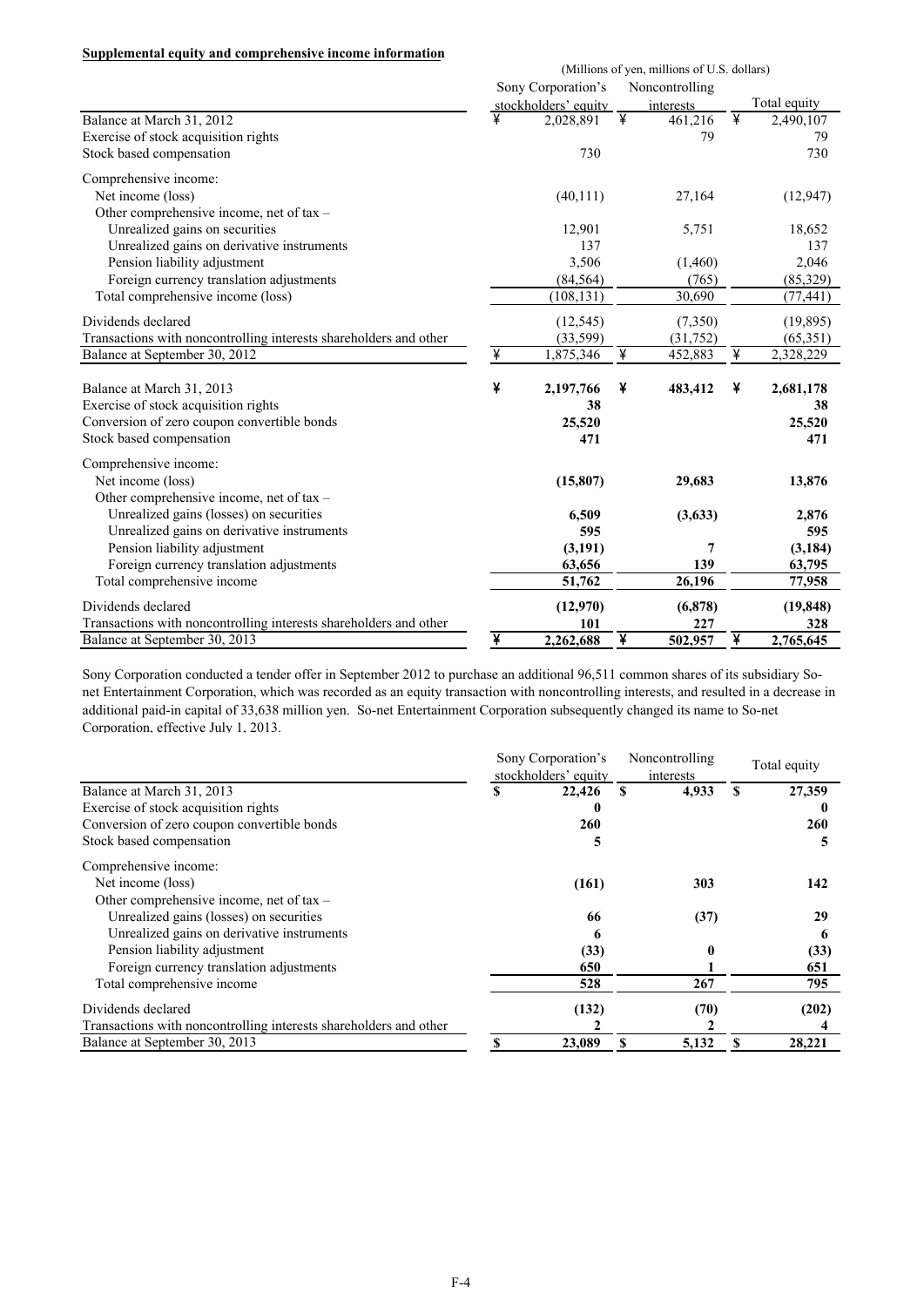### **Consolidated Statements of Cash Flows**

|                                                                             | (Millions of yen, millions of U.S. dollars) |               |   |                               |          |          |
|-----------------------------------------------------------------------------|---------------------------------------------|---------------|---|-------------------------------|----------|----------|
|                                                                             |                                             |               |   | Six months ended September 30 |          |          |
|                                                                             |                                             | 2012          |   | 2013                          |          | 2013     |
| Cash flows from operating activities:                                       |                                             |               |   |                               |          |          |
| Net income (loss)                                                           | ¥                                           | (12, 947)     | ¥ | 13,876                        | \$       | 142      |
| Adjustments to reconcile net income (loss) to net cash                      |                                             |               |   |                               |          |          |
| provided by (used in) operating activities:                                 |                                             |               |   |                               |          |          |
| Depreciation and amortization, including amortization of deferred           |                                             | 163,521       |   | 164,789                       |          | 1,682    |
| insurance acquisition costs                                                 |                                             |               |   |                               |          |          |
| Amortization of film costs                                                  |                                             | 85,707<br>764 |   | 116,847                       |          | 1,192    |
| Stock-based compensation expense                                            |                                             |               |   | 612                           |          | 6        |
| Accrual for pension and severance costs, less payments                      |                                             | (3, 120)      |   | (3,672)                       |          | (37)     |
| Other operating (income) expense, net                                       |                                             | (13, 837)     |   | (25, 481)                     |          | (260)    |
| (Gain) loss on sale or devaluation of securities investments, net           |                                             | 189           |   | (531)                         |          | (5)      |
| (Gain) loss on revaluation of marketable securities held in the financial   |                                             | 16,538        |   | (35,062)                      |          | (358)    |
| services business for trading purposes, net                                 |                                             |               |   |                               |          |          |
| (Gain) loss on revaluation or impairment of securities investments held     |                                             | 3,175         |   | (2,778)                       |          | (28)     |
| in the financial services business, net                                     |                                             |               |   |                               |          |          |
| Deferred income taxes                                                       |                                             | 3,905         |   | (11, 131)                     |          | (114)    |
| Equity in net loss of affiliated companies, net of dividends                |                                             | 3,734         |   | 4,145                         |          | 42       |
| Changes in assets and liabilities:                                          |                                             |               |   |                               |          |          |
| Increase in notes and accounts receivable, trade                            |                                             | (16, 944)     |   | (70, 549)                     |          | (720)    |
| Increase in inventories                                                     |                                             | (159, 456)    |   | (240, 382)                    |          | (2, 453) |
| Increase in film costs                                                      |                                             | (84, 164)     |   | (148, 661)                    |          | (1,517)  |
| Increase (decrease) in notes and accounts payable, trade                    |                                             | (55, 729)     |   | 260,074                       |          | 2,654    |
| Increase (decrease) in accrued income and other taxes                       |                                             | (5,786)       |   | 16,556                        |          | 169      |
| Increase in future insurance policy benefits and other                      |                                             | 161,526       |   | 205,633                       |          | 2,098    |
| Increase in deferred insurance acquisition costs                            |                                             | (36,011)      |   | (37,982)                      |          | (388)    |
| Increase in marketable securities held in the financial services            |                                             | (13, 725)     |   | (14, 469)                     |          | (148)    |
| business for trading purposes                                               |                                             |               |   |                               |          |          |
| (Increase) decrease in other current assets                                 |                                             | 3,863         |   | (151,311)                     |          | (1, 544) |
| Decrease in other current liabilities                                       |                                             | (48, 879)     |   | (39,003)                      |          | (398)    |
| Other                                                                       |                                             | 57,113        |   | (11, 736)                     |          | (120)    |
| Net cash provided by (used in) operating activities                         |                                             | 49,437        |   | (10, 216)                     |          | (105)    |
|                                                                             |                                             |               |   |                               |          |          |
| Cash flows from investing activities:                                       |                                             |               |   |                               |          |          |
| Payments for purchases of fixed assets                                      |                                             | (151, 314)    |   | (135, 857)                    |          | (1,386)  |
| Proceeds from sales of fixed assets                                         |                                             | 17,801        |   | 85,088                        |          | 868      |
| Payments for investments and advances by financial services business        |                                             | (528, 155)    |   | (470, 121)                    |          | (4,797)  |
| Payments for investments and advances                                       |                                             | (33, 884)     |   | (4,059)                       |          | (41)     |
| (other than financial services business)                                    |                                             |               |   |                               |          |          |
| Proceeds from sales or return of investments and collections of advances    |                                             | 178,266       |   | 242,294                       |          | 2,472    |
| by financial services business                                              |                                             |               |   |                               |          |          |
| Proceeds from sales or return of investments and collections of advances    |                                             | 21,403        |   | 42,260                        |          | 431      |
| (other than financial services business)                                    |                                             |               |   |                               |          |          |
| Proceeds from sales of businesses                                           |                                             | 51,831        |   | 1,668                         |          | 17       |
| Other                                                                       |                                             | (26,774)      |   | 14,616                        |          | 149      |
| Net cash used in investing activities                                       |                                             | (470, 826)    |   | (224, 111)                    |          | (2, 287) |
|                                                                             |                                             |               |   |                               |          |          |
| Cash flows from financing activities:                                       |                                             |               |   |                               |          |          |
| Proceeds from issuance of long-term debt                                    |                                             | 149,521       |   | 167,961                       |          | 1,714    |
| Payments of long-term debt                                                  |                                             | (227, 185)    |   | (44, 106)                     |          | (450)    |
| Increase in short-term borrowings, net                                      |                                             | 185,580       |   | 10,508                        |          | 107      |
| Increase in deposits from customers in the financial services business, net |                                             | 115,590       |   | 14,116                        |          | 144      |
| Dividends paid                                                              |                                             | (12, 488)     |   | (12,588)                      |          | (128)    |
| Payment for purchase of So-net shares from noncontrolling interests         |                                             | (54, 920)     |   |                               |          |          |
| Other                                                                       |                                             | (8, 124)      |   | (27, 248)                     |          | (278)    |
| Net cash provided by financing activities                                   |                                             | 147,974       |   | 108,643                       |          | 1,109    |
|                                                                             |                                             |               |   |                               |          |          |
| Effect of exchange rate changes on cash and cash equivalents                |                                             | (32, 334)     |   | 24,991                        |          | 256      |
|                                                                             |                                             |               |   |                               |          |          |
| Net decrease in cash and cash equivalents                                   |                                             | (305,749)     |   | (100, 693)                    |          | (1,027)  |
| Cash and cash equivalents at beginning of the fiscal year                   |                                             | 894,576       |   | 826,361                       |          | 8,432    |
|                                                                             |                                             |               |   |                               |          |          |
| Cash and cash equivalents at end of the period                              | ¥                                           | 588,827       | ¥ | 725,668                       | <b>S</b> | 7,405    |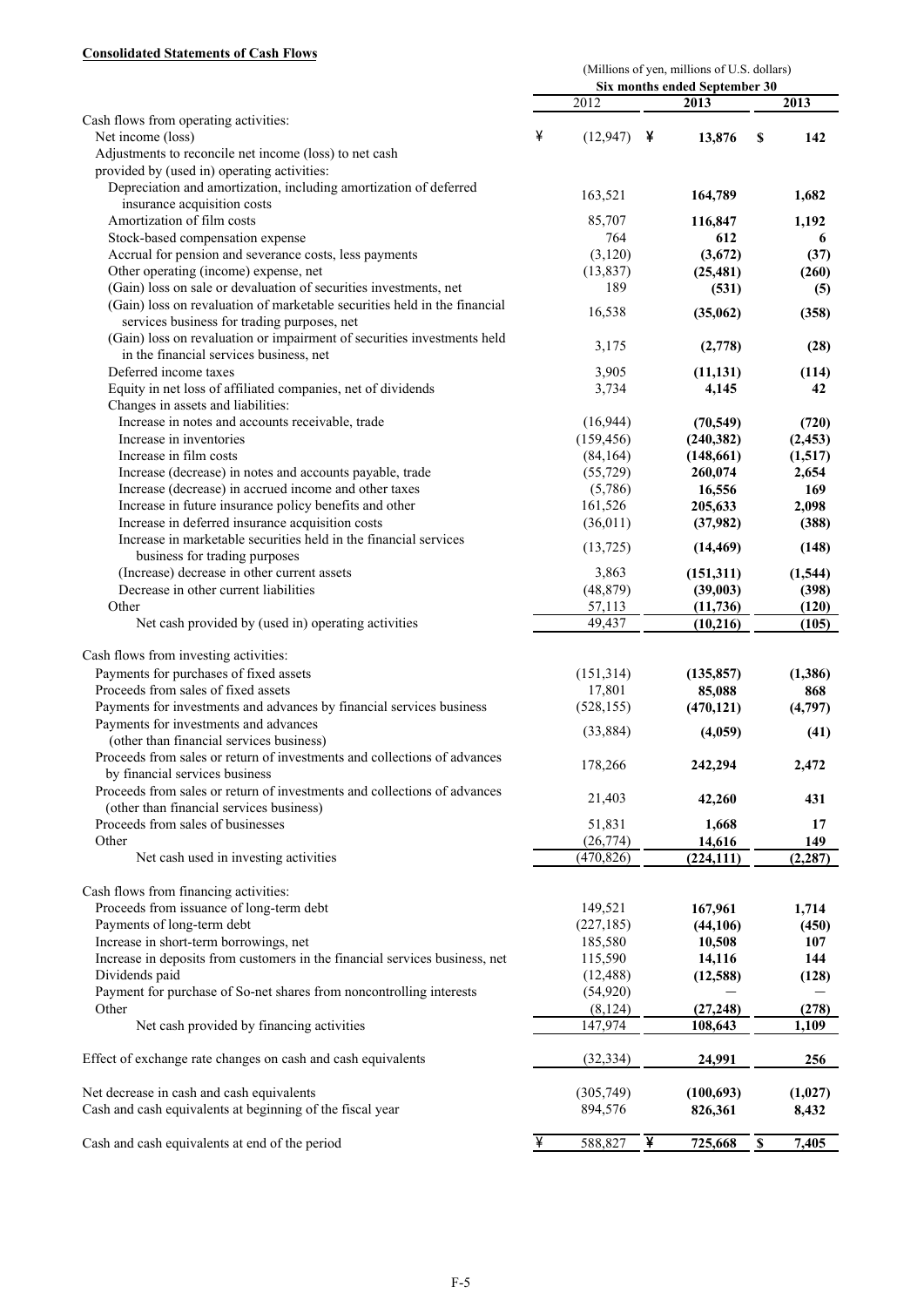#### **Business Segment Information**

|                                  | (Millions of yen, millions of U.S. dollars)<br>Three months ended September 30 |                      |   |            |            |                           |         |  |  |  |
|----------------------------------|--------------------------------------------------------------------------------|----------------------|---|------------|------------|---------------------------|---------|--|--|--|
| Sales and operating revenue      |                                                                                | 2012                 |   | 2013       | Change     |                           |         |  |  |  |
| Imaging Products & Solutions     |                                                                                |                      |   |            |            |                           | 2013    |  |  |  |
| Customers                        | ¥                                                                              | 187,378              | ¥ | 174,624    | $-6.8 \%$  | S                         | 1,782   |  |  |  |
| Intersegment                     |                                                                                | 1,209                |   | 882        |            |                           | 9       |  |  |  |
| Total                            |                                                                                | 188,587              |   | 175,506    | $-6.9$     |                           | 1,791   |  |  |  |
| Game                             |                                                                                |                      |   |            |            |                           |         |  |  |  |
| Customers                        |                                                                                | 106,451              |   | 104,915    | $-1.4$     |                           | 1,071   |  |  |  |
| Intersegment                     |                                                                                | 41,702               |   | 50,742     |            |                           | 517     |  |  |  |
| Total                            |                                                                                | 148,153              |   | 155,657    | $+5.1$     |                           | 1,588   |  |  |  |
| Mobile Products & Communications |                                                                                |                      |   |            |            |                           |         |  |  |  |
| Customers                        |                                                                                | 293,755              |   | 418,180    | $+42.4$    |                           | 4,267   |  |  |  |
| Intersegment                     |                                                                                | 6,618                |   | 385        |            |                           |         |  |  |  |
| Total                            |                                                                                | 300,373              |   | 418,565    | $+39.3$    |                           | 4,271   |  |  |  |
| Home Entertainment & Sound       |                                                                                |                      |   |            |            |                           |         |  |  |  |
| Customers                        |                                                                                | 235,966              |   | 263,383    | $+11.6$    |                           | 2,688   |  |  |  |
| Intersegment                     |                                                                                | 39                   |   | 397        |            |                           | 4       |  |  |  |
| Total                            |                                                                                | 236,005              |   | 263,780    | $+11.8$    |                           | 2,692   |  |  |  |
| Devices                          |                                                                                |                      |   |            |            |                           |         |  |  |  |
| Customers                        |                                                                                | 162,358              |   | 146,414    | $-9.8$     |                           | 1,494   |  |  |  |
| Intersegment                     |                                                                                | 87,537               |   | 61,686     |            |                           | 629     |  |  |  |
| Total                            |                                                                                | 249,895              |   | 208,100    | $-16.7$    |                           | 2,123   |  |  |  |
| Pictures                         |                                                                                |                      |   |            |            |                           |         |  |  |  |
| Customers                        |                                                                                | 162,846              |   | 177,720    | $+9.1$     |                           | 1,813   |  |  |  |
| Intersegment                     |                                                                                | 146                  |   | 120        |            |                           | 2       |  |  |  |
| Total                            |                                                                                | 162,992              |   | 177,840    | $+9.1$     |                           | 1,815   |  |  |  |
| Music                            |                                                                                |                      |   |            |            |                           |         |  |  |  |
| Customers                        |                                                                                | 96,770               |   | 112,731    | $+16.5$    |                           | 1,150   |  |  |  |
| Intersegment                     |                                                                                | 2,462                |   | 2,240      |            |                           | 23      |  |  |  |
| Total                            |                                                                                | 99,232               |   | 114,971    | $+15.9$    |                           | 1,173   |  |  |  |
| <b>Financial Services</b>        |                                                                                |                      |   |            |            |                           |         |  |  |  |
| Customers                        |                                                                                | 230,645              |   | 243,746    | $+5.7$     |                           | 2,487   |  |  |  |
| Intersegment                     |                                                                                | 776                  |   | 1,219      |            |                           | 13      |  |  |  |
| Total                            |                                                                                | $\overline{231,}421$ |   | 244,965    | $+5.9$     |                           | 2,500   |  |  |  |
| All Other                        |                                                                                |                      |   |            |            |                           |         |  |  |  |
| Customers                        |                                                                                | 115,509              |   | 118,159    | $+2.3$     |                           | 1,206   |  |  |  |
| Intersegment                     |                                                                                | 13,234               |   | 13,229     |            |                           | 135     |  |  |  |
| Total                            |                                                                                | 128,743              |   | 131,388    | $+2.1$     |                           | 1,341   |  |  |  |
| Corporate and elimination        |                                                                                | (140, 742)           |   | (115, 286) |            |                           | (1,177) |  |  |  |
| Consolidated total               | ¥                                                                              | 1,604,659            | ¥ | 1,775,486  | $+10.6~\%$ | $\boldsymbol{\mathsf{S}}$ | 18,117  |  |  |  |

Game intersegment amounts primarily consist of transactions with All Other.

Devices intersegment amounts primarily consist of transactions with the Game segment and the Imaging Products & Solutions ("IP&S") segment. All Other intersegment amounts primarily consist of transactions with the Pictures segment, the Music segment and the Game segment. Corporate and elimination includes certain brand and patent royalty income.

|                                  | (Millions of yen, millions of U.S. dollars)<br>Three months ended September 30 |           |   |           |            |    |       |  |  |  |
|----------------------------------|--------------------------------------------------------------------------------|-----------|---|-----------|------------|----|-------|--|--|--|
|                                  |                                                                                |           |   |           |            |    |       |  |  |  |
| <b>Operating income (loss)</b>   |                                                                                | 2012      |   | 2013      | Change     |    | 2013  |  |  |  |
| Imaging Products & Solutions     | ¥                                                                              | 2,239     | ¥ | (2,308)   | $-$ %      | -S | (24)  |  |  |  |
| Game                             |                                                                                | 2.279     |   | (783)     |            |    | (8)   |  |  |  |
| Mobile Products & Communications |                                                                                | (23,098)  |   | (925)     |            |    | (9)   |  |  |  |
| Home Entertainment & Sound       |                                                                                | (15, 812) |   | (12,094)  |            |    | (123) |  |  |  |
| Devices                          |                                                                                | 29,775    |   | 11.920    | $-60.0$    |    | 122   |  |  |  |
| Pictures                         |                                                                                | 7.877     |   | (17,756)  |            |    | (181) |  |  |  |
| Music                            |                                                                                | 7,850     |   | 9,696     | $+23.5$    |    | 99    |  |  |  |
| <b>Financial Services</b>        |                                                                                | 31,207    |   | 39,223    | $+25.7$    |    | 400   |  |  |  |
| All Other                        |                                                                                | (3,771)   |   | 3,832     |            |    | 38    |  |  |  |
| Total                            |                                                                                | 38,546    |   | 30.805    | $-20.1$    |    | 314   |  |  |  |
| Corporate and elimination        |                                                                                | (8,295)   |   | (16, 041) |            |    | (163) |  |  |  |
| Consolidated total               |                                                                                | 30.251    |   | 14.764    | $-51.2 \%$ |    | 151   |  |  |  |

Operating income (loss) is sales and operating revenue less costs and expenses, and includes equity in net income (loss) of affiliated companies. Corporate and elimination includes headquarters restructuring costs and certain other corporate expenses, including the amortization of certain intellectual property assets such as the cross-licensing of intangible assets acquired from Ericsson at the time of the Sony Mobile Communications acquisition, which are not allocated to segments.

Within the Home Entertainment & Sound ("HE&S") segment, the operating loss of Televisions, which primarily consists of LCD televisions, for the three months ended September 30, 2012 and 2013 was 10,175 million yen and 9,262 million yen, respectively. The operating loss of Televisions excludes restructuring charges which are included in the overall segment results and not allocated to product categories.

Due to certain changes in the organizational structure, sales and operating revenue of the IP&S segment and All Other and operating income (loss) of the IP&S segment, All Other and Corporate and elimination for the comparable period have been restated to conform to the current presentation.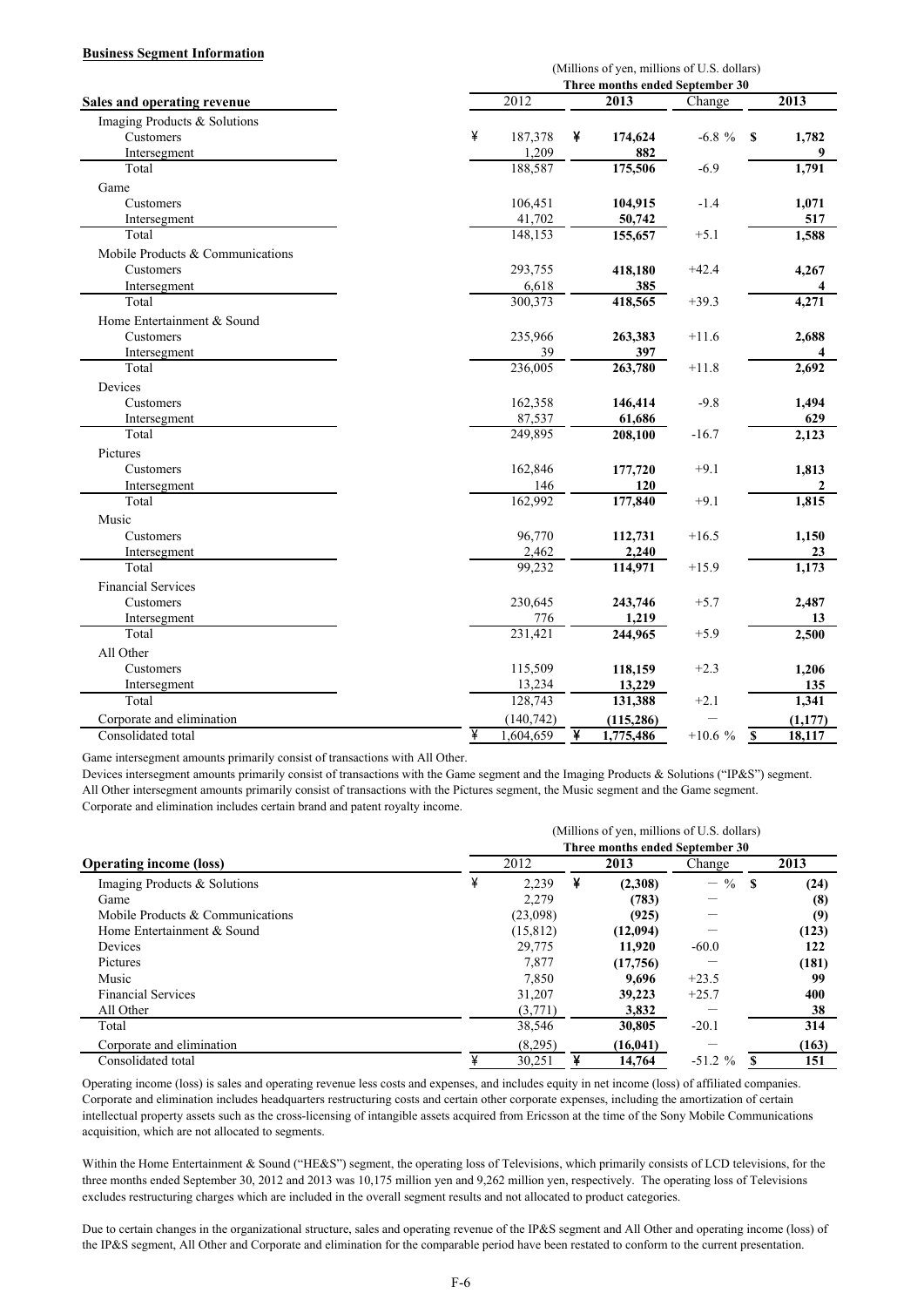#### **Business Segment Information**

|                                  |   |            |   | (Millions of yen, millions of U.S. dollars) |           |             |              |
|----------------------------------|---|------------|---|---------------------------------------------|-----------|-------------|--------------|
|                                  |   |            |   | Six months ended September 30               |           |             |              |
| Sales and operating revenue      |   | 2012       |   | 2013                                        | Change    |             | 2013         |
| Imaging Products & Solutions     |   |            |   |                                             |           |             |              |
| Customers                        | ¥ | 386,488    | ¥ | 354,449                                     | $-8.3 \%$ | S           | 3,617        |
| Intersegment                     |   | 1,671      |   | 1,945                                       |           |             | 20           |
| Total                            |   | 388,159    |   | 356,394                                     | $-8.2$    |             | 3,637        |
| Game                             |   |            |   |                                             |           |             |              |
| Customers                        |   | 189,340    |   | 181,872                                     | $-3.9$    |             | 1,856        |
| Intersegment                     |   | 76,794     |   | 91,719                                      |           |             | 936          |
| Total                            |   | 266, 134   |   | 273,591                                     | $+2.8$    |             | 2,792        |
| Mobile Products & Communications |   |            |   |                                             |           |             |              |
| Customers                        |   | 575,874    |   | 807,115                                     | $+40.2$   |             | 8,236        |
| Intersegment                     |   | 10,120     |   | 418                                         |           |             | 4            |
| Total                            |   | 585,994    |   | 807,533                                     | $+37.8$   |             | 8,240        |
| Home Entertainment & Sound       |   |            |   |                                             |           |             |              |
| Customers                        |   | 487,671    |   | 537,497                                     | $+10.2$   |             | 5,485        |
| Intersegment                     |   | 122        |   | 1,459                                       |           |             | 15           |
| Total                            |   | 487,793    |   | 538,956                                     | $+10.5$   |             | 5,500        |
| Devices                          |   |            |   |                                             |           |             |              |
| Customers                        |   | 300,240    |   | 293,627                                     | $-2.2$    |             | 2,996        |
| Intersegment                     |   | 166,940    |   | 110,713                                     |           |             | 1,130        |
| Total                            |   | 467,180    |   | $\overline{404,}340$                        | $-13.5$   |             | 4,126        |
| Pictures                         |   |            |   |                                             |           |             |              |
| Customers                        |   | 316,144    |   | 336,522                                     | $+6.4$    |             | 3,434        |
| Intersegment                     |   | 235        |   | 233                                         |           |             | $\mathbf{2}$ |
| Total                            |   | 316,379    |   | 336,755                                     | $+6.4$    |             | 3,436        |
| Music                            |   |            |   |                                             |           |             |              |
| Customers                        |   | 193,472    |   | 221,906                                     | $+14.7$   |             | 2,264        |
| Intersegment                     |   | 4,602      |   | 5,024                                       |           |             | 52           |
| Total                            |   | 198,074    |   | 226,930                                     | $+14.6$   |             | 2,316        |
| <b>Financial Services</b>        |   |            |   |                                             |           |             |              |
| Customers                        |   | 424,362    |   | 495,209                                     | $+16.7$   |             | 5,053        |
| Intersegment                     |   | 1,554      |   | 2,454                                       |           |             | 25           |
| Total                            |   | 425,916    |   | 497,663                                     | $+16.8$   |             | 5,078        |
| All Other                        |   |            |   |                                             |           |             |              |
| Customers                        |   | 221,527    |   | 228,966                                     | $+3.4$    |             | 2,336        |
| Intersegment                     |   | 25,741     |   | 25,677                                      |           |             | 262          |
| Total                            |   | 247,268    |   | 254,643                                     | $+3.0$    |             | 2,598        |
| Corporate and elimination        |   | (263, 055) |   | (208,607)                                   |           |             | (2,129)      |
| Consolidated total               | ¥ | 3,119,842  | ¥ | 3,488,198                                   | $+11.8%$  | $\mathbf S$ | 35,594       |

Game intersegment amounts primarily consist of transactions with All Other.

Devices intersegment amounts primarily consist of transactions with the Game segment and the IP&S segment.

All Other intersegment amounts primarily consist of transactions with the Pictures segment, the Music segment and the Game segment. Corporate and elimination includes certain brand and patent royalty income.

|                                  |   |           |   | (Millions of yen, millions of U.S. dollars) |               |       |
|----------------------------------|---|-----------|---|---------------------------------------------|---------------|-------|
|                                  |   |           |   | Six months ended September 30               |               |       |
| <b>Operating income (loss)</b>   |   | 2012      |   | 2013                                        | Change        | 2013  |
| Imaging Products & Solutions     | ¥ | 14.864    | ¥ | 6,789                                       | $-54.3 \%$ \$ | 69    |
| Game                             |   | (1,270)   |   | (15,577)                                    |               | (159) |
| Mobile Products & Communications |   | (51, 237) |   | 4,987                                       |               | 51    |
| Home Entertainment & Sound       |   | (25,798)  |   | (8, 727)                                    |               | (89)  |
| Devices                          |   | 45,721    |   | 22,766                                      | $-50.2$       | 232   |
| Pictures                         |   | 3.005     |   | (14, 014)                                   |               | (143) |
| Music                            |   | 15,125    |   | 20,467                                      | $+35.3$       | 209   |
| <b>Financial Services</b>        |   | 58,792    |   | 85,192                                      | $+44.9$       | 869   |
| All Other                        |   | (10,997)  |   | (8,012)                                     |               | (81)  |
| Total                            |   | 48,205    |   | 93,871                                      | $+94.7$       | 958   |
| Corporate and elimination        |   | (11,679)  |   | (42,750)                                    |               | (436) |
| Consolidated total               |   | 36,526    | ¥ | 51,121                                      | $+40.0%$      | 522   |

Operating income (loss) is sales and operating revenue less costs and expenses, and includes equity in net income (loss) of affiliated companies. Corporate and elimination includes headquarters restructuring costs and certain other corporate expenses, including the amortization of certain intellectual property assets such as the cross-licensing of intangible assets acquired from Ericsson at the time of the Sony Mobile Communications acquisition, which are not allocated to segments.

Within the HE&S segment, the operating loss of Televisions, which primarily consists of LCD televisions, for the six months ended September 30, 2012 and 2013 was 16,814 million yen and 4,055 million yen, respectively. The operating loss of Televisions excludes restructuring charges which are included in the overall segment results and not allocated to product categories.

Due to certain changes in the organizational structure, sales and operating revenue of the IP&S segment and All Other and operating income (loss) of the IP&S segment, All Other and Corporate and elimination for the comparable period have been restated to conform to the current presentation.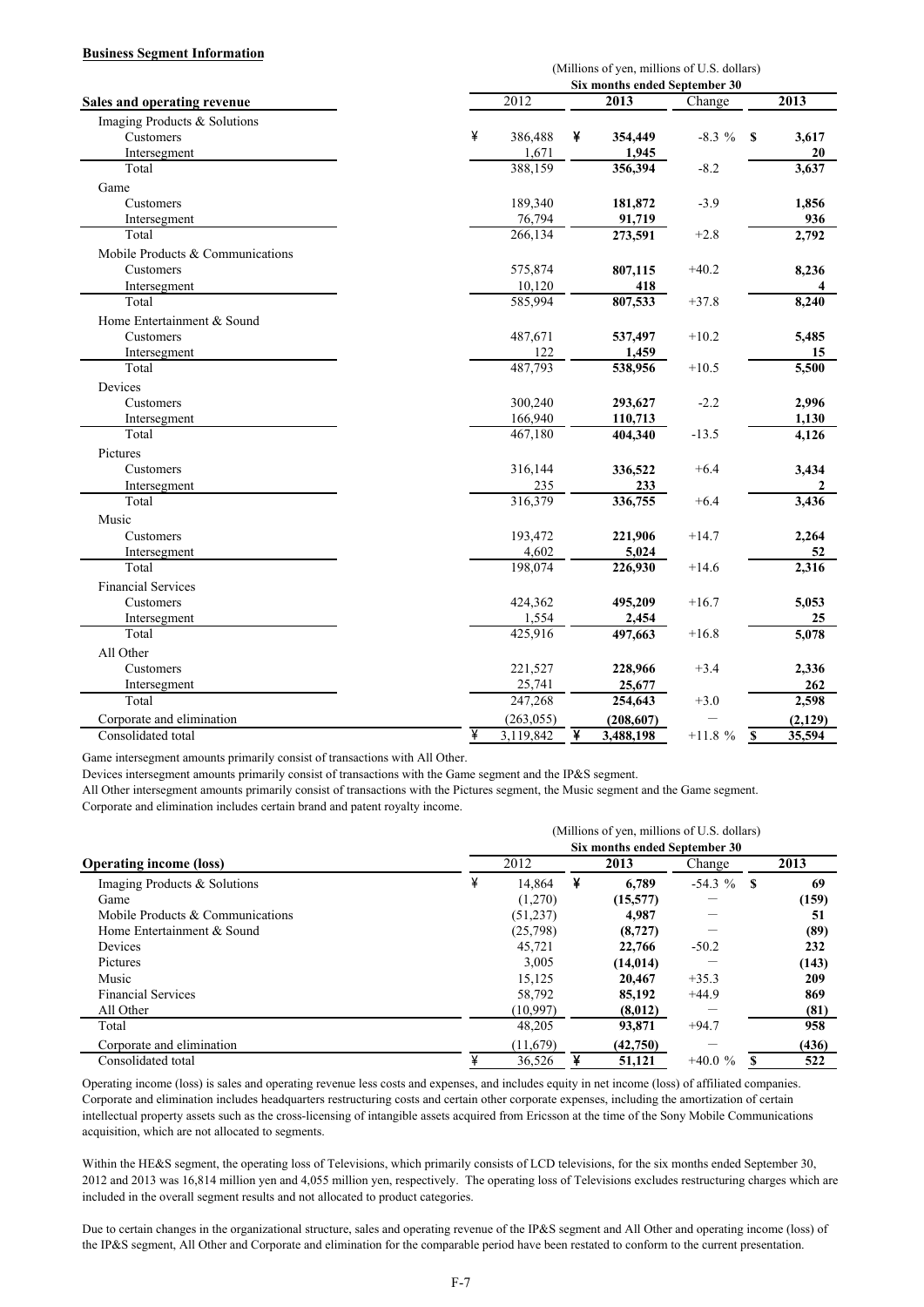#### **Sales to Customers by Product Category**

|                                                     |   |           | (Millions of yen, millions of U.S. dollars)<br>Three months ended September 30 |           |           |    |        |  |  |
|-----------------------------------------------------|---|-----------|--------------------------------------------------------------------------------|-----------|-----------|----|--------|--|--|
|                                                     |   |           |                                                                                |           |           |    |        |  |  |
| Sales and operating revenue (to external customers) |   | 2012      |                                                                                | 2013      | Change    |    | 2013   |  |  |
| Imaging Products & Solutions                        |   |           |                                                                                |           |           |    |        |  |  |
| <b>Digital Imaging Products</b>                     | ¥ | 108,570   | ¥                                                                              | 98,457    | $-9.3 \%$ | \$ | 1,005  |  |  |
| <b>Professional Solutions</b>                       |   | 72,195    |                                                                                | 72,992    | $+1.1$    |    | 745    |  |  |
| Other                                               |   | 6,613     |                                                                                | 3,175     | $-52.0$   |    | 32     |  |  |
| Total                                               |   | 187,378   |                                                                                | 174,624   | $-6.8$    |    | 1,782  |  |  |
| Game                                                |   | 106,451   |                                                                                | 104,915   | $-1.4$    |    | 1,071  |  |  |
| Mobile Products & Communications                    |   |           |                                                                                |           |           |    |        |  |  |
| Mobile Communications                               |   | 181,045   |                                                                                | 304,536   | $+68.2$   |    | 3,107  |  |  |
| Personal and Mobile Products                        |   | 111,361   |                                                                                | 112,980   | $+1.5$    |    | 1,153  |  |  |
| Other                                               |   | 1,349     |                                                                                | 664       | $-50.8$   |    | 7      |  |  |
| Total                                               |   | 293,755   |                                                                                | 418,180   | $+42.4$   |    | 4,267  |  |  |
| Home Entertainment & Sound                          |   |           |                                                                                |           |           |    |        |  |  |
| <b>Televisions</b>                                  |   | 146,682   |                                                                                | 174,113   | $+18.7$   |    | 1,777  |  |  |
| Audio and Video                                     |   | 87,197    |                                                                                | 87,567    | $+0.4$    |    | 894    |  |  |
| Other                                               |   | 2,087     |                                                                                | 1,703     | $-18.4$   |    | 17     |  |  |
| Total                                               |   | 235,966   |                                                                                | 263,383   | $+11.6$   |    | 2,688  |  |  |
| Devices                                             |   |           |                                                                                |           |           |    |        |  |  |
| Semiconductors                                      |   | 76,321    |                                                                                | 83,342    | $+9.2$    |    | 850    |  |  |
| Components                                          |   | 79,257    |                                                                                | 62,430    | $-21.2$   |    | 637    |  |  |
| Other                                               |   | 6,780     |                                                                                | 642       | $-90.5$   |    | 7      |  |  |
| Total                                               |   | 162,358   |                                                                                | 146,414   | $-9.8$    |    | 1,494  |  |  |
| Pictures                                            |   |           |                                                                                |           |           |    |        |  |  |
| <b>Motion Pictures</b>                              |   | 104,718   |                                                                                | 97,556    | $-6.8$    |    | 995    |  |  |
| <b>Television Productions</b>                       |   | 32,034    |                                                                                | 45,288    | $+41.4$   |    | 462    |  |  |
| Media Networks                                      |   | 26,094    |                                                                                | 34,876    | $+33.7$   |    | 356    |  |  |
| Total                                               |   | 162,846   |                                                                                | 177,720   | $+9.1$    |    | 1,813  |  |  |
| Music                                               |   |           |                                                                                |           |           |    |        |  |  |
| Recorded Music                                      |   | 63,565    |                                                                                | 78,057    | $+22.8$   |    | 797    |  |  |
| Music Publishing                                    |   | 14,815    |                                                                                | 18,273    | $+23.3$   |    | 186    |  |  |
| Visual Media and Platform                           |   | 18,390    |                                                                                | 16,401    | $-10.8$   |    | 167    |  |  |
| Total                                               |   | 96,770    |                                                                                | 112,731   | $+16.5$   |    | 1,150  |  |  |
| <b>Financial Services</b>                           |   | 230,645   |                                                                                | 243,746   | $+5.7$    |    | 2,487  |  |  |
| All Other                                           |   | 115,509   |                                                                                | 118,159   | $+2.3$    |    | 1,206  |  |  |
| Corporate                                           |   | 12,981    |                                                                                | 15,614    | $+20.3$   |    | 159    |  |  |
| Consolidated total                                  | ¥ | 1,604,659 | ¥                                                                              | 1,775,486 | $+10.6%$  | S  | 18,117 |  |  |

The above table includes a breakdown of sales and operating revenue to external customers for certain segments shown in the Business Segment Information on page F-6. Sony management views each segment as a single operating segment. However, Sony believes that the breakdown of sales and operating revenue to external customers for the segments in this table is useful to investors in understanding sales by product category.

In the IP&S segment, Digital Imaging Products includes compact digital cameras, video cameras and interchangeable single lens cameras; Professional Solutions includes broadcast- and professional-use products. In the Mobile Products & Communications ("MP&C") segment, Mobile Communications includes mobile phones; Personal and Mobile Products includes personal computers. In the HE&S segment, Televisions includes LCD televisions; Audio and Video includes home audio, Blu-ray disc players and recorders, and memory-based portable audio devices. In the Devices segment, Semiconductors includes image sensors; Components includes batteries, recording media and data recording systems. In the Pictures segment, Motion Pictures includes the production, acquisition and distribution of motion pictures; Television Productions includes the production, acquisition and distribution of television programming; Media Networks includes the operation of television and digital networks. In the Music segment, Recorded Music includes the distribution of physical and digital recorded music and revenue derived from artists' live performances; Music Publishing includes the management and licensing of the words and music of songs; Visual Media and Platform includes the production and distribution of animated videos and the solution offering for music and visual products.

Due to certain changes in the organizational structure, sales and operating revenue to external customers of the IP&S segment and All Other for the comparable period have been restated to conform to the current presentation.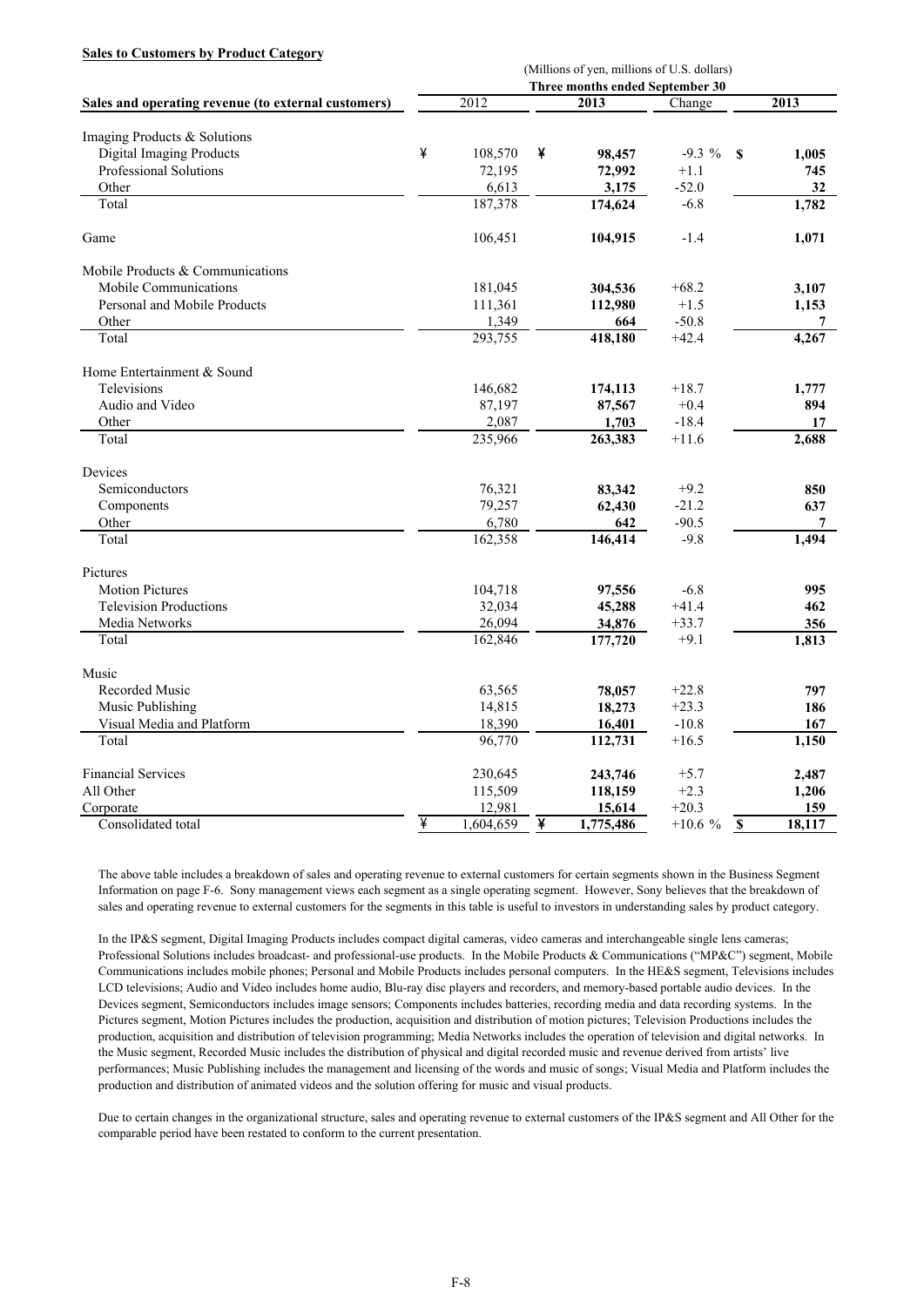#### **Sales to Customers by Product Category**

| (Millions of yen, millions of U.S. dollars)<br>Six months ended September 30 |   |           |   |           |            |    |        |
|------------------------------------------------------------------------------|---|-----------|---|-----------|------------|----|--------|
|                                                                              |   |           |   |           |            |    |        |
| Sales and operating revenue (to external customers)                          |   | 2012      |   | 2013      | Change     |    | 2013   |
| Imaging Products & Solutions                                                 |   |           |   |           |            |    |        |
| <b>Digital Imaging Products</b>                                              | ¥ | 238,486   | ¥ | 206,215   | $-13.5 \%$ | \$ | 2,104  |
| <b>Professional Solutions</b>                                                |   | 138,799   |   | 141,118   | $+1.7$     |    | 1,440  |
| Other                                                                        |   | 9,203     |   | 7,116     | $-22.7$    |    | 73     |
| Total                                                                        |   | 386,488   |   | 354,449   | $-8.3$     |    | 3,617  |
| Game                                                                         |   | 189,340   |   | 181,872   | $-3.9$     |    | 1,856  |
| Mobile Products & Communications                                             |   |           |   |           |            |    |        |
| Mobile Communications                                                        |   | 352,149   |   | 589,993   | $+67.5$    |    | 6,020  |
| Personal and Mobile Products                                                 |   | 220,996   |   | 215,196   | $-2.6$     |    | 2,196  |
| Other                                                                        |   | 2,729     |   | 1,926     | $-29.4$    |    | 20     |
| Total                                                                        |   | 575,874   |   | 807,115   | $+40.2$    |    | 8,236  |
| Home Entertainment & Sound                                                   |   |           |   |           |            |    |        |
| Televisions                                                                  |   | 303,698   |   | 359,692   | $+18.4$    |    | 3,671  |
| Audio and Video                                                              |   | 180,947   |   | 174,948   | $-3.3$     |    | 1,785  |
| Other                                                                        |   | 3,026     |   | 2,857     | $-5.6$     |    | 29     |
| Total                                                                        |   | 487,671   |   | 537,497   | $+10.2$    |    | 5,485  |
| Devices                                                                      |   |           |   |           |            |    |        |
| Semiconductors                                                               |   | 145,806   |   | 168,599   | $+15.6$    |    | 1,720  |
| Components                                                                   |   | 147,398   |   | 123,862   | $-16.0$    |    | 1,264  |
| Other                                                                        |   | 7,036     |   | 1,166     | $-83.4$    |    | 12     |
| Total                                                                        |   | 300,240   |   | 293,627   | $-2.2$     |    | 2,996  |
| Pictures                                                                     |   |           |   |           |            |    |        |
| <b>Motion Pictures</b>                                                       |   | 190,363   |   | 168,791   | $-11.3$    |    | 1,722  |
| <b>Television Productions</b>                                                |   | 66,295    |   | 85,318    | $+28.7$    |    | 871    |
| Media Networks                                                               |   | 59,486    |   | 82,413    | $+38.5$    |    | 841    |
| Total                                                                        |   | 316,144   |   | 336,522   | $+6.4$     |    | 3,434  |
| Music                                                                        |   |           |   |           |            |    |        |
| Recorded Music                                                               |   | 133,016   |   | 158,731   | $+19.3$    |    | 1,619  |
| Music Publishing                                                             |   | 25,123    |   | 30,854    | $+22.8$    |    | 315    |
| Visual Media and Platform                                                    |   | 35,333    |   | 32,321    | $-8.5$     |    | 330    |
| Total                                                                        |   | 193,472   |   | 221,906   | $+14.7$    |    | 2,264  |
| <b>Financial Services</b>                                                    |   | 424,362   |   | 495,209   | $+16.7$    |    | 5,053  |
| All Other                                                                    |   | 221,527   |   | 228,966   | $+3.4$     |    | 2,336  |
| Corporate                                                                    |   | 24,724    |   | 31,035    | $+25.5$    |    | 317    |
| Consolidated total                                                           | ¥ | 3.119.842 | ¥ | 3,488,198 | $+11.8%$   | S  | 35,594 |

The above table includes a breakdown of sales and operating revenue to external customers for certain segments shown in the Business Segment Information on page F-7. Sony management views each segment as a single operating segment. However, Sony believes that the breakdown of sales and operating revenue to external customers for the segments in this table is useful to investors in understanding sales by product category.

In the IP&S segment, Digital Imaging Products includes compact digital cameras, video cameras and interchangeable single lens cameras; Professional Solutions includes broadcast- and professional-use products. In the MP&C segment, Mobile Communications includes mobile phones; Personal and Mobile Products includes personal computers. In the HE&S segment, Televisions includes LCD televisions; Audio and Video includes home audio, Blu-ray disc players and recorders, and memory-based portable audio devices. In the Devices segment, Semiconductors includes image sensors; Components includes batteries, recording media and data recording systems. In the Pictures segment, Motion Pictures includes the production, acquisition and distribution of motion pictures; Television Productions includes the production, acquisition and distribution of television programming; Media Networks includes the operation of television and digital networks. In the Music segment, Recorded Music includes the distribution of physical and digital recorded music and revenue derived from artists' live performances; Music Publishing includes the management and licensing of the words and music of songs; Visual Media and Platform includes the production and distribution of animated videos and the solution offering for music and visual products.

Due to certain changes in the organizational structure, sales and operating revenue to external customers of the IP&S segment and All Other for the comparable period have been restated to conform to the current presentation.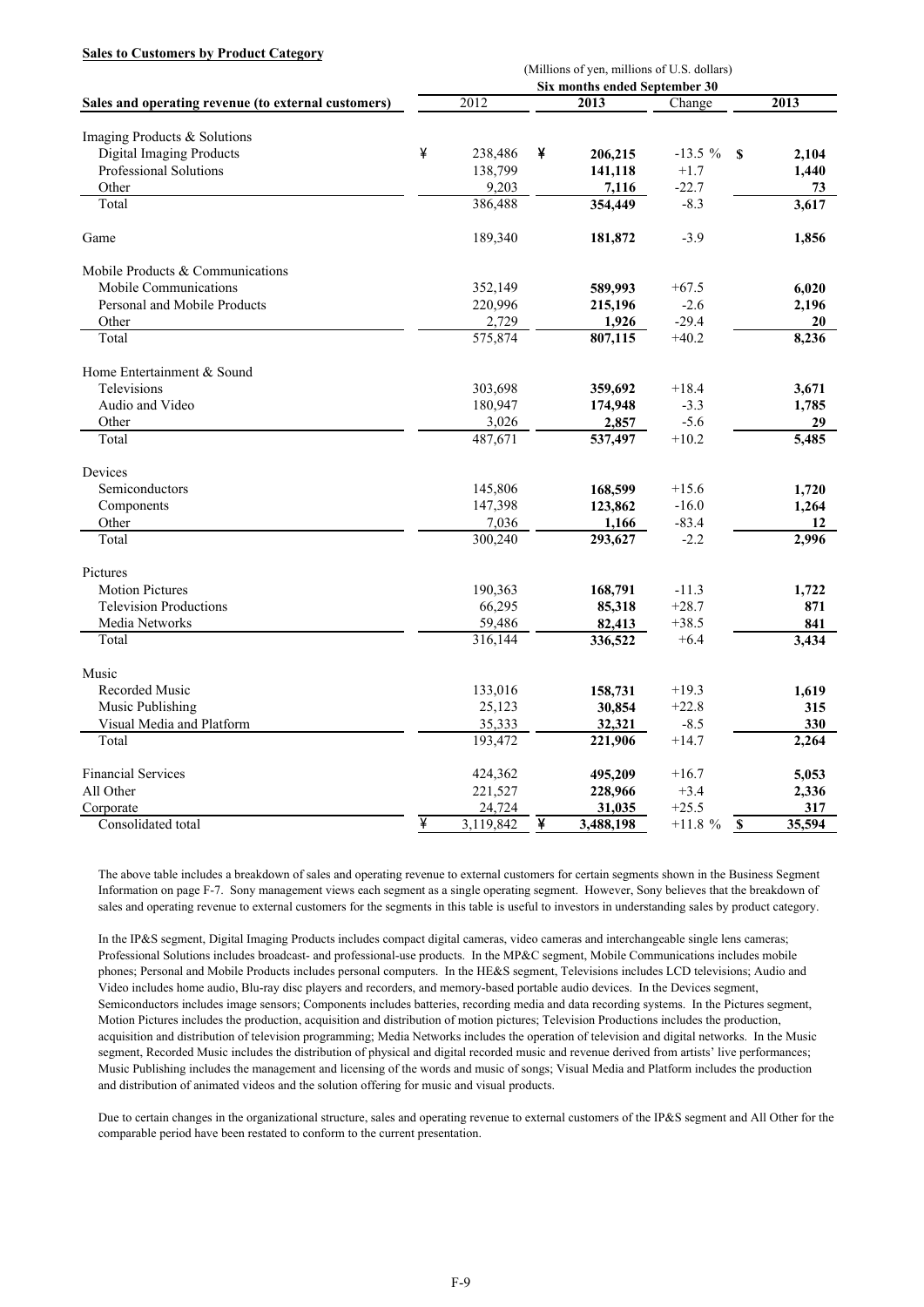#### **Other Items**

|                                                                    |   |        |   | (Millions of yen, millions of U.S. dollars) |              |      |
|--------------------------------------------------------------------|---|--------|---|---------------------------------------------|--------------|------|
|                                                                    |   |        |   | Three months ended September 30             |              |      |
| <b>Depreciation and amortization</b>                               |   | 2012   |   | 2013                                        | Change       | 2013 |
| Imaging Products & Solutions                                       | ¥ | 8.014  | ¥ | 8,659                                       | $+8.0 \%$ \$ | 88   |
| Game                                                               |   | 2,403  |   | 3,576                                       | $+48.8$      | 37   |
| Mobile Products & Communications                                   |   | 5,326  |   | 7,128                                       | $+33.8$      | 73   |
| Home Entertainment & Sound                                         |   | 5,752  |   | 5.682                                       | $-1.2$       | 58   |
| <b>Devices</b>                                                     |   | 26,665 |   | 25,704                                      | $-3.6$       | 262  |
| Pictures                                                           |   | 2.443  |   | 3,368                                       | $+37.9$      | 34   |
| Music                                                              |   | 2,692  |   | 3.219                                       | $+19.6$      | 33   |
| Financial Services, including deferred insurance acquisition costs |   | 14,122 |   | 13,692                                      | $-3.0$       | 140  |
| All Other                                                          |   | 4,031  |   | 4,157                                       | $+3.1$       | 42   |
| Total                                                              |   | 71,448 |   | 75,185                                      | $+5.2$       | 767  |
| Corporate                                                          |   | 7.022  |   | 8,734                                       | $+24.4$      | 89   |
| Consolidated total                                                 |   | 78,470 |   | 83.919                                      | $+6.9%$      | 856  |

|                                  |        |       | (Millions of yen, millions of U.S. dollars) |      |      |
|----------------------------------|--------|-------|---------------------------------------------|------|------|
|                                  |        |       | Three months ended September 30             |      |      |
| <b>Restructuring charges</b>     | 2012   | 2013  | Change                                      |      | 2013 |
| Imaging Products & Solutions     | 873    | 1,555 | $+78.1%$                                    | - \$ | 16   |
| Game                             | 98     | 381   | $+288.8$                                    |      |      |
| Mobile Products & Communications | 1,170  | 2.734 | $+133.7$                                    |      | 28   |
| Home Entertainment & Sound       | 3,637  | 553   | $-84.8$                                     |      |      |
| Devices                          | 3,468  | 1.053 | $-69.6$                                     |      | 11   |
| Pictures                         |        | 456   |                                             |      |      |
| Music                            | 238    | 78    | $-67.2$                                     |      |      |
| <b>Financial Services</b>        |        |       |                                             |      |      |
| All Other and Corporate          | 1.624  | 886   | $-45.4$                                     |      |      |
| Total net charges                | 11,108 | 7.696 | $-30.7%$                                    |      | 79   |

In addition to the restructuring charges in the table above, Sony recorded in cost of sales 372 million yen and 110 million yen of non-cash charges related to depreciation associated with restructured assets in the three months ended September 30, 2012 and 2013, respectively. Depreciation associated with restructured assets as used in the context of the disclosures regarding restructuring activities refers to the increase in depreciation expense caused by revising the useful life and the salvage value of depreciable fixed assets to coincide with the earlier end of production under an approved restructuring plan. Any impairment of the assets is recognized immediately in the period it is identified.

### **Geographic Information**

| --- <del>-</del> ---------------                    |   |          | (Millions of yen, millions of U.S. dollars) |            |    |        |
|-----------------------------------------------------|---|----------|---------------------------------------------|------------|----|--------|
|                                                     |   |          | Three months ended September 30             |            |    |        |
| Sales and operating revenue (to external customers) |   | 2012     | 2013                                        | Change     |    | 2013   |
| Japan                                               | ¥ | 525,109  | 512,088                                     | $-2.5 \%$  | -8 | 5,225  |
| <b>United States</b>                                |   | 230,531  | 266,872                                     | $+15.8$    |    | 2,723  |
| Europe                                              |   | 300,238  | 379,851                                     | $+26.5$    |    | 3,876  |
| China                                               |   | 137,807  | 145,883                                     | $+5.9$     |    | 1,489  |
| Asia-Pacific                                        |   | 190.926  | 245,377                                     | $+28.5$    |    | 2,504  |
| Other Areas                                         |   | 220,048  | 225,415                                     | $+2.4$     |    | 2,300  |
| Total                                               | ¥ | .604.659 | 1,775,486                                   | $+10.6 \%$ |    | 18,117 |

Geographic Information shows sales and operating revenue recognized by location of customers.

Major areas in each geographic segment excluding Japan, United States and China are as follows:

(1) Europe: United Kingdom, France, Germany, Russia, Spain and Sweden

(2) Asia-Pacific: India, South Korea and Oceania

(3) Other Areas: The Middle East/Africa, Brazil, Mexico and Canada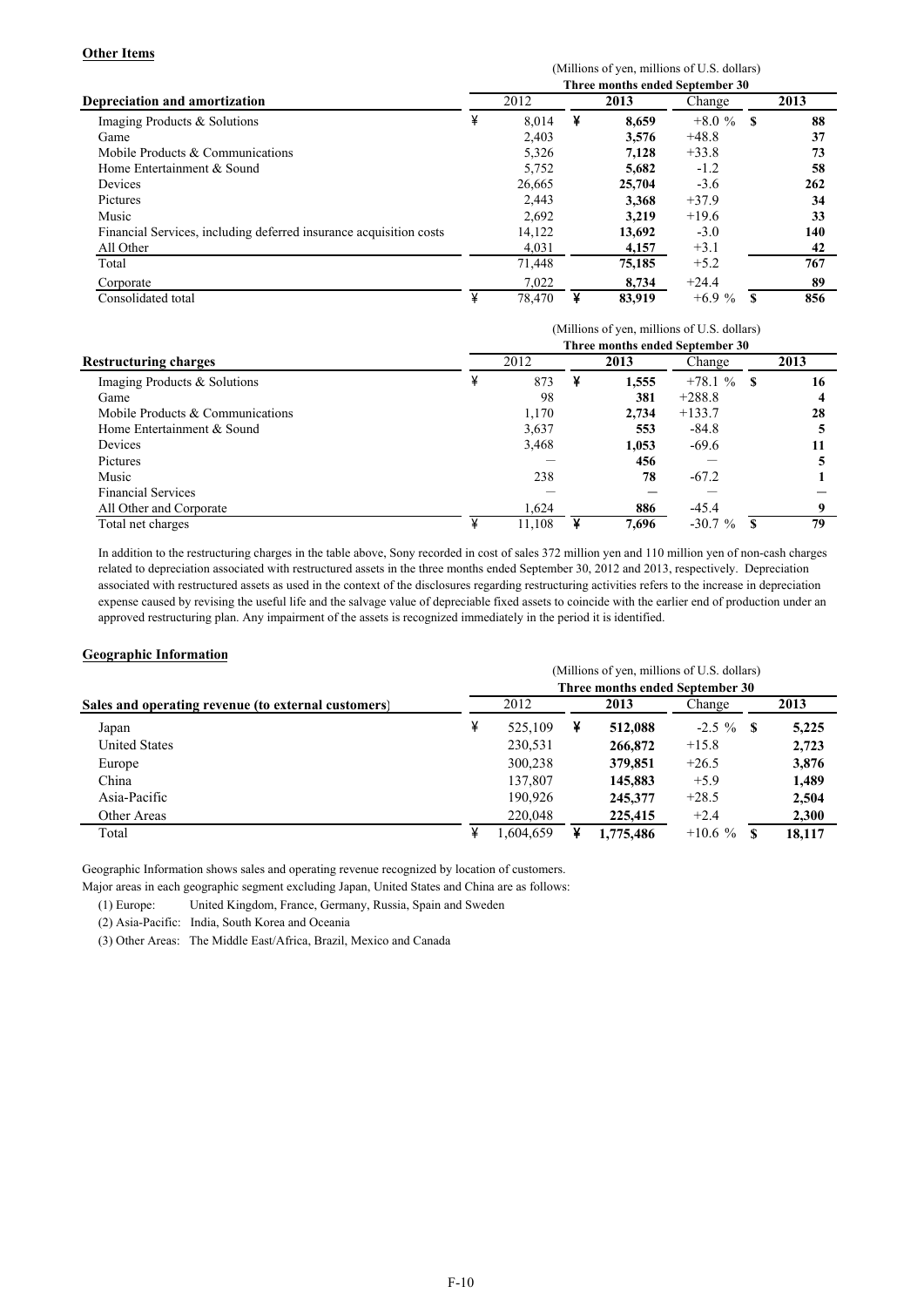#### **Other Items**

|                                                                    |   |         |   | (Millions of yen, millions of U.S. dollars) |            |       |
|--------------------------------------------------------------------|---|---------|---|---------------------------------------------|------------|-------|
|                                                                    |   |         |   | Six months ended September 30               |            |       |
| <b>Depreciation and amortization</b>                               |   | 2012    |   | 2013                                        | Change     | 2013  |
| Imaging Products & Solutions                                       | ¥ | 16.982  | ¥ | 17,657                                      | $+4.0%$ \$ | 180   |
| Game                                                               |   | 4,637   |   | 6.603                                       | $+42.4$    | 67    |
| Mobile Products & Communications                                   |   | 11,107  |   | 14,037                                      | $+26.4$    | 143   |
| Home Entertainment & Sound                                         |   | 11,642  |   | 11.330                                      | $-2.7$     | 116   |
| Devices                                                            |   | 53,956  |   | 50,907                                      | $-5.7$     | 519   |
| Pictures                                                           |   | 4.944   |   | 6.383                                       | $+29.1$    | 65    |
| Music                                                              |   | 5,414   |   | 6,426                                       | $+18.7$    | 66    |
| Financial Services, including deferred insurance acquisition costs |   | 32,039  |   | 25,861                                      | $-19.3$    | 264   |
| All Other                                                          |   | 8,535   |   | 8,449                                       | $-1.0$     | 87    |
| Total                                                              |   | 149,256 |   | 147,653                                     | $-1.1$     | 1,507 |
| Corporate                                                          |   | 14.265  |   | 17,136                                      | $+20.1$    | 175   |
| Consolidated total                                                 |   | 163,521 |   | 164,789                                     | $+0.8 \%$  | 1.682 |

|                                  |   |        | (Millions of yen, millions of U.S. dollars) |          |    |      |
|----------------------------------|---|--------|---------------------------------------------|----------|----|------|
|                                  |   |        | Six months ended September 30               |          |    |      |
| <b>Restructuring charges</b>     |   | 2012   | 2013                                        | Change   |    | 2013 |
| Imaging Products & Solutions     | ¥ | 1,865  | 2.383                                       | $+27.8%$ | -8 | 24   |
| Game                             |   | 253    | 382                                         | $+51.0$  |    |      |
| Mobile Products & Communications |   | 2.074  | 3.649                                       | $+75.9$  |    | 37   |
| Home Entertainment & Sound       |   | 5,214  | 713                                         | $-86.3$  |    |      |
| <b>Devices</b>                   |   | 8,775  | 2,429                                       | $-72.3$  |    | 25   |
| Pictures                         |   |        | 871                                         |          |    | Q    |
| Music                            |   | (90)   | 104                                         |          |    |      |
| <b>Financial Services</b>        |   |        |                                             |          |    |      |
| All Other and Corporate          |   | 3,901  | 1.566                                       | $-59.9$  |    | 16   |
| Total net charges                |   | 21,992 | 12.097                                      | $-45.0%$ |    | 123  |

In addition to the restructuring charges in the table above, Sony recorded in cost of sales 759 million yen and 363 million yen of non-cash charges related to depreciation associated with restructured assets in the six months ended September 30, 2012 and 2013, respectively. Depreciation associated with restructured assets as used in the context of the disclosures regarding restructuring activities refers to the increase in depreciation expense caused by revising the useful life and the salvage value of depreciable fixed assets to coincide with the earlier end of production under an approved restructuring plan. Any impairment of the assets is recognized immediately in the period it is identified.

### **Geographic Information**

|                                                     |   |           | (Millions of yen, millions of U.S. dollars) |            |     |        |
|-----------------------------------------------------|---|-----------|---------------------------------------------|------------|-----|--------|
|                                                     |   |           | Six months ended September 30               |            |     |        |
| Sales and operating revenue (to external customers) |   | 2012      | 2013                                        | Change     |     | 2013   |
| Japan                                               | ¥ | 996.620   | 1,045,131                                   | $+4.9%$    | -SS | 10,665 |
| <b>United States</b>                                |   | 472,946   | 519,415                                     | $+9.8$     |     | 5,300  |
| Europe                                              |   | 593,279   | 708,055                                     | $+19.3$    |     | 7,225  |
| China                                               |   | 259,599   | 269,114                                     | $+3.7$     |     | 2,746  |
| Asia-Pacific                                        |   | 382,128   | 502,787                                     | $+31.6$    |     | 5,130  |
| Other Areas                                         |   | 415,270   | 443,696                                     | $+6.8$     |     | 4,528  |
| Total                                               | ¥ | 3.119.842 | 3,488,198                                   | $+11.8 \%$ |     | 35,594 |

Geographic Information shows sales and operating revenue recognized by location of customers.

Major areas in each geographic segment excluding Japan, United States and China are as follows:

(1) Europe: United Kingdom, France, Germany, Russia, Spain and Sweden

(2) Asia-Pacific: India, South Korea and Oceania

(3) Other Areas: The Middle East/Africa, Brazil, Mexico and Canada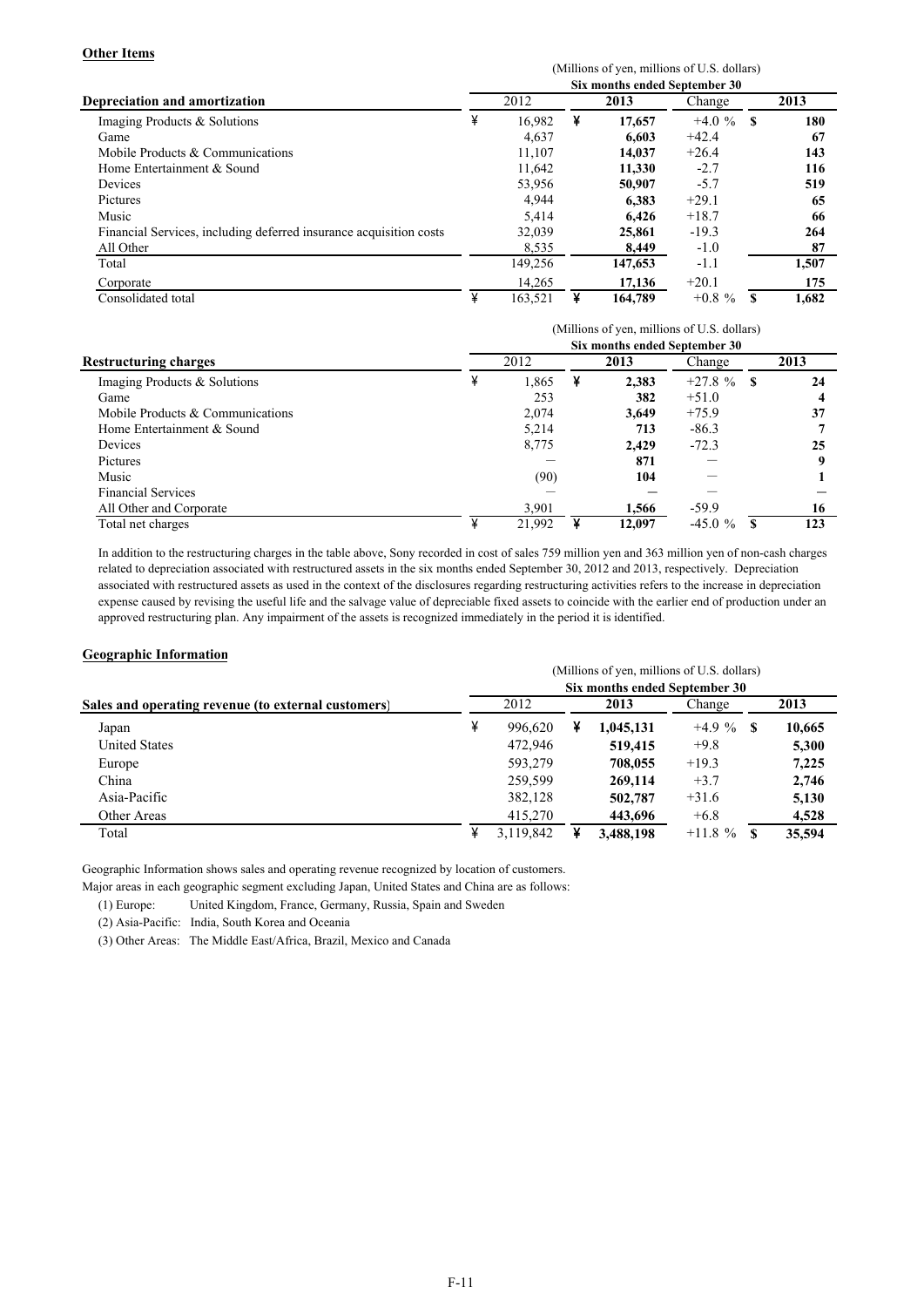#### **Condensed Financial Services Financial Statements**

The results of the Financial Services segment are included in Sony's consolidated financial statements. The following schedules show unaudited condensed financial statements for the Financial Services segment and all other segments excluding Financial Services. These presentations are not in accordance with accounting principles generally accepted in the United States of America ("U.S. GAAP"), which is used by Sony to prepare its consolidated financial statements. However, because the Financial Services segment is different in nature from Sony's other segments, Sony believes that a comparative presentation may be useful in understanding and analyzing Sony's consolidated financial statements. Transactions between the Financial Services segment and Sony without the Financial Services segment, including noncontrolling interests, are included in those respective presentations, then eliminated in the consolidated figures shown below.

#### **Condensed Balance Sheets**

|                                                       |   |           |   | (Millions of yen, millions of U.S. dollars) |                           |        |  |
|-------------------------------------------------------|---|-----------|---|---------------------------------------------|---------------------------|--------|--|
| <b>Financial Services</b>                             |   | March 31  |   |                                             | September 30              |        |  |
|                                                       |   | 2013      |   | $\sqrt{2013}$                               |                           | 2013   |  |
| <b>ASSETS</b>                                         |   |           |   |                                             |                           |        |  |
| Current assets:                                       |   |           |   |                                             |                           |        |  |
| Cash and cash equivalents                             | ¥ | 201,550   | ¥ | 197,640                                     | \$                        | 2,017  |  |
| Marketable securities                                 |   | 694,130   |   | 746,885                                     |                           | 7,621  |  |
| Other                                                 |   | 156,310   |   | 147,110                                     |                           | 1,501  |  |
|                                                       |   | 1,051,990 |   | 1,091,635                                   |                           | 11,139 |  |
| Investments and advances                              |   | 6,985,918 |   | 7,212,781                                   |                           | 73,600 |  |
| Property, plant and equipment                         |   | 14,886    |   | 15,773                                      |                           | 161    |  |
| Other assets:                                         |   |           |   |                                             |                           |        |  |
| Deferred insurance acquisition costs                  |   | 460,758   |   | 473,360                                     |                           | 4,830  |  |
| Other                                                 |   | 51,788    |   | 48,457                                      |                           | 495    |  |
|                                                       |   | 512,546   |   | 521,817                                     |                           | 5,325  |  |
| Total assets                                          | ¥ | 8,565,340 | ¥ | 8,842,006                                   | $\mathbf{s}$              | 90,225 |  |
| <b>LIABILITIES AND EQUITY</b>                         |   |           |   |                                             |                           |        |  |
| Current liabilities:                                  |   |           |   |                                             |                           |        |  |
| Short-term borrowings                                 | ¥ | 10,322    | ¥ | 16,360                                      | \$                        | 167    |  |
| Deposits from customers in the banking business       |   | 1,857,448 |   | 1,813,054                                   |                           | 18,501 |  |
| Other                                                 |   | 172,979   |   | 189,299                                     |                           | 1,932  |  |
|                                                       |   | 2,040,749 |   | 2,018,713                                   |                           | 20,600 |  |
| Long-term debt                                        |   | 27,008    |   | 34,860                                      |                           | 356    |  |
| Future insurance policy benefits and other            |   | 3,540,031 |   | 3,690,141                                   |                           | 37,655 |  |
| Policyholders' account in the life insurance business |   | 1,693,116 |   | 1,804,816                                   |                           | 18,416 |  |
| Other                                                 |   | 282,482   |   | 273,938                                     |                           | 2,795  |  |
| <b>Total liabilities</b>                              |   | 7,583,386 |   | 7,822,468                                   |                           | 79,822 |  |
| Equity:                                               |   |           |   |                                             |                           |        |  |
| Stockholders' equity of Financial Services            |   | 980,051   |   | 1,017,650                                   |                           | 10,384 |  |
| Noncontrolling interests                              |   | 1,903     |   | 1,888                                       |                           | 19     |  |
| Total equity                                          |   | 981,954   |   | 1,019,538                                   |                           | 10,403 |  |
| Total liabilities and equity                          | ¥ | 8,565,340 | ¥ | 8,842,006                                   | $\boldsymbol{\mathsf{S}}$ | 90,225 |  |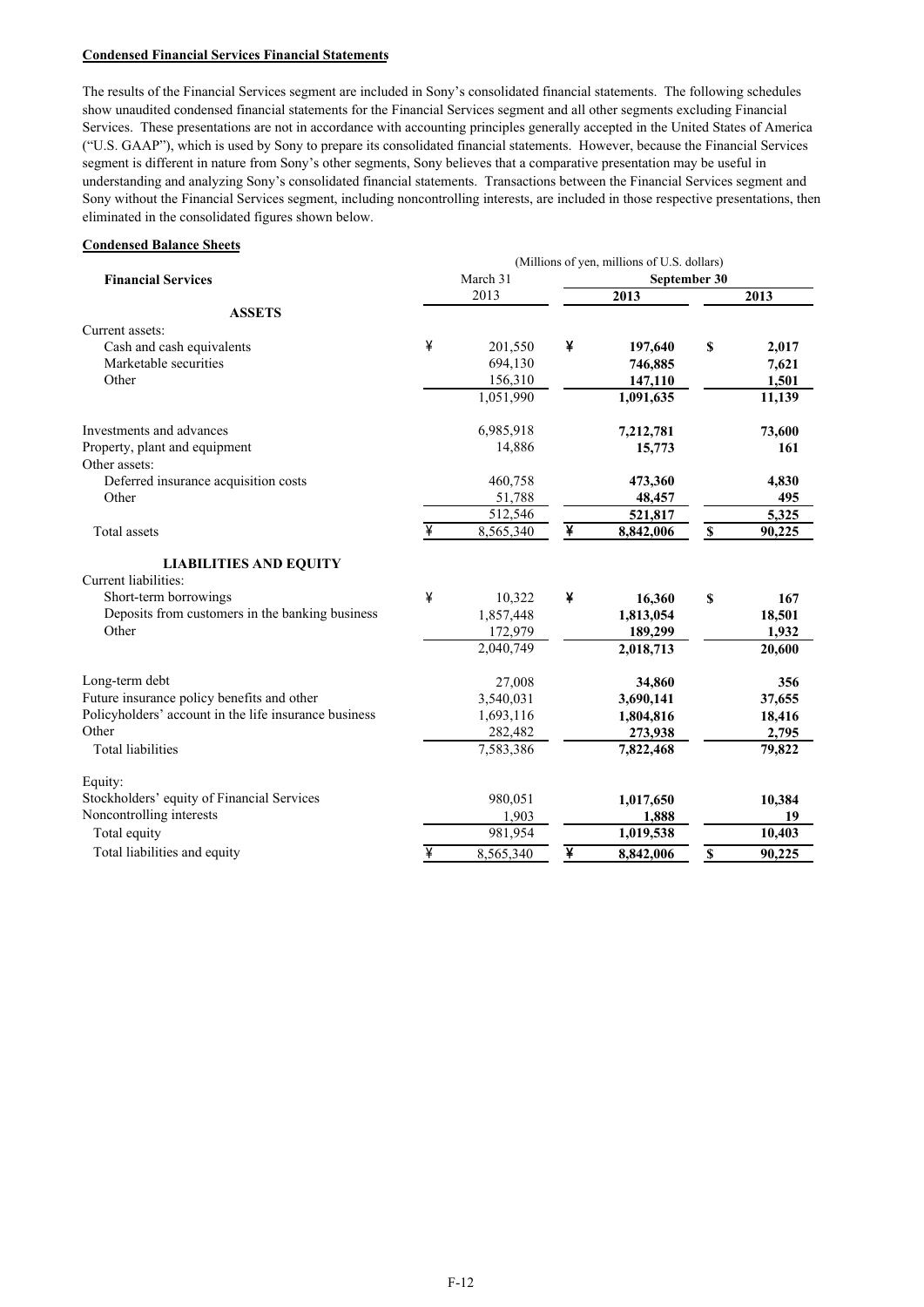|                                                            |   |                         |   | (Millions of yen, millions of U.S. dollars) |              |                   |
|------------------------------------------------------------|---|-------------------------|---|---------------------------------------------|--------------|-------------------|
| <b>Sony without Financial Services</b>                     |   | March 31<br>2013        |   | 2013                                        | September 30 | 2013              |
| <b>ASSETS</b>                                              |   |                         |   |                                             |              |                   |
| Current assets:                                            |   |                         |   |                                             |              |                   |
| Cash and cash equivalents                                  | ¥ | 624,811                 | ¥ | 528,028                                     | \$           | 5,388             |
| Marketable securities                                      |   | 3,467                   |   | 3,524                                       |              | 36                |
| Notes and accounts receivable, trade                       |   | 773,784                 |   | 868,767                                     |              | 8,865             |
| Other                                                      |   | 1,197,108               |   | 1,626,447                                   |              | 16,596            |
|                                                            |   | 2,599,170               |   | 3,026,766                                   |              | 30,885            |
| Film costs                                                 |   | 270,089                 |   | 311,756                                     |              | 3,181             |
| Investments and advances                                   |   | 362,188                 |   | 369,491                                     |              | 3,770             |
| Investments in Financial Services, at cost                 |   | 111,476                 |   | 111,476                                     |              | 1,138             |
| Property, plant and equipment                              |   | 846,664                 |   | 831,761                                     |              | 8,487             |
| Other assets                                               |   | 1,602,061               |   | 1,630,843                                   |              | 16,642            |
| Total assets                                               | ¥ | 5,791,648               | ¥ | 6,282,093                                   | $\mathbb S$  | 64,103            |
| <b>LIABILITIES AND EQUITY</b>                              |   |                         |   |                                             |              |                   |
| Current liabilities:                                       |   |                         |   |                                             |              |                   |
| Short-term borrowings                                      | ¥ | 233,859                 | ¥ | 445,725                                     | \$           | 4,548             |
| Notes and accounts payable, trade                          |   | 572,102                 |   | 845,845                                     |              | 8,631             |
| Other                                                      |   | 1,473,007               |   | 1,504,144                                   |              | 15,349            |
|                                                            |   | 2,278,968               |   | 2,795,714                                   |              | 28,528            |
| Long-term debt                                             |   | 915,032                 |   | 884,476                                     |              | 9,025             |
| Accrued pension and severance costs                        |   | 290,274                 |   | 291,167                                     |              | 2,971             |
| Other                                                      |   | 493,677                 |   | 450,883                                     |              | 4,601             |
| <b>Total liabilities</b>                                   |   | 3,977,951               |   | 4,422,240                                   |              | 45,125            |
|                                                            |   |                         |   |                                             |              |                   |
| Redeemable noncontrolling interest                         |   | 2,997                   |   | 2,871                                       |              | 29                |
| Equity:                                                    |   |                         |   |                                             |              |                   |
| Stockholders' equity of Sony without Financial Services    |   | 1,722,296               |   | 1,764,145                                   |              | 18,001            |
| Noncontrolling interests                                   |   | 88,404                  |   | 92,837                                      |              | 948               |
| Total equity                                               |   | 1,810,700               |   | 1,856,982                                   |              | 18,949            |
| Total liabilities and equity                               | ¥ | 5,791,648               | ¥ | 6,282,093                                   | $\mathbf{s}$ | 64,103            |
|                                                            |   |                         |   | (Millions of yen, millions of U.S. dollars) |              |                   |
| Consolidated                                               |   | March 31                |   |                                             | September 30 |                   |
|                                                            |   | 2013                    |   | 2013                                        |              | 2013              |
| <b>ASSETS</b>                                              |   |                         |   |                                             |              |                   |
| Current assets:                                            |   |                         |   |                                             |              |                   |
| Cash and cash equivalents                                  | ¥ | 826,361                 | ¥ | 725,668                                     | \$           | 7,405             |
| Marketable securities                                      |   |                         |   |                                             |              |                   |
|                                                            |   | 697,597                 |   | 750,409                                     |              | 7,657             |
| Notes and accounts receivable, trade                       |   | 776,492                 |   | 875,024                                     |              | 8,929             |
| Other                                                      |   | 1,346,083               |   | 1,765,458                                   |              | 18,015            |
|                                                            |   | 3,646,533               |   | 4,116,559                                   |              | 42,006            |
| Film costs                                                 |   | 270,089                 |   | 311,756                                     |              | 3,181             |
| Investments and advances                                   |   | 7,317,125               |   | 7,552,087                                   |              | 77,062            |
| Property, plant and equipment                              |   | 861,550                 |   | 847,534                                     |              | 8,648             |
| Other assets:                                              |   |                         |   |                                             |              |                   |
| Deferred insurance acquisition costs                       |   | 460,758                 |   | 473,360                                     |              | 4,830             |
| Other                                                      |   | 1,650,237               |   | 1,676,432                                   |              | 17,107            |
|                                                            |   | 2,110,995               |   | 2,149,792                                   |              | 21,937            |
| Total assets                                               |   | 14,206,292              | ¥ | 14,977,728                                  | \$           | 152,834           |
|                                                            |   |                         |   |                                             |              |                   |
| <b>LIABILITIES AND EQUITY</b><br>Current liabilities:      |   |                         |   |                                             |              |                   |
|                                                            | ¥ |                         | ¥ |                                             |              |                   |
| Short-term borrowings<br>Notes and accounts payable, trade |   | 244,182<br>572,102      |   | 462,085                                     | \$           | 4,715             |
| Deposits from customers in the banking business            |   | 1,857,448               |   | 845,845<br>1,813,054                        |              | 8,631<br>18,501   |
| Other                                                      |   | 1,641,357               |   | 1,691,602                                   |              | 17,261            |
|                                                            |   | 4,315,089               |   | 4,812,586                                   |              | 49,108            |
| Long-term debt                                             |   | 938,428                 |   | 915,865                                     |              | 9,346             |
| Accrued pension and severance costs                        |   | 311,469                 |   | 312,946                                     |              | 3,193             |
| Future insurance policy benefits and other                 |   | 3,540,031               |   | 3,690,141                                   |              | 37,655            |
| Policyholders' account in the life insurance business      |   | 1,693,116               |   | 1,804,816                                   |              | 18,416            |
| Other                                                      |   | 723,984                 |   | 672,858                                     |              | 6,866             |
| <b>Total liabilities</b>                                   |   | 11,522,117              |   | 12,209,212                                  |              | 124,584           |
|                                                            |   | 2,997                   |   |                                             |              | 29                |
| Redeemable noncontrolling interest                         |   |                         |   | 2,871                                       |              |                   |
| Equity:                                                    |   |                         |   |                                             |              |                   |
| Sony Corporation's stockholders' equity                    |   | 2,197,766               |   | 2,262,688                                   |              | 23,089            |
| Noncontrolling interests                                   |   | 483,412                 |   | 502,957                                     |              | 5,132             |
| Total equity<br>Total liabilities and equity               | ¥ | 2,681,178<br>14,206,292 | ¥ | 2,765,645<br>14,977,728                     | \$           | 28,221<br>152,834 |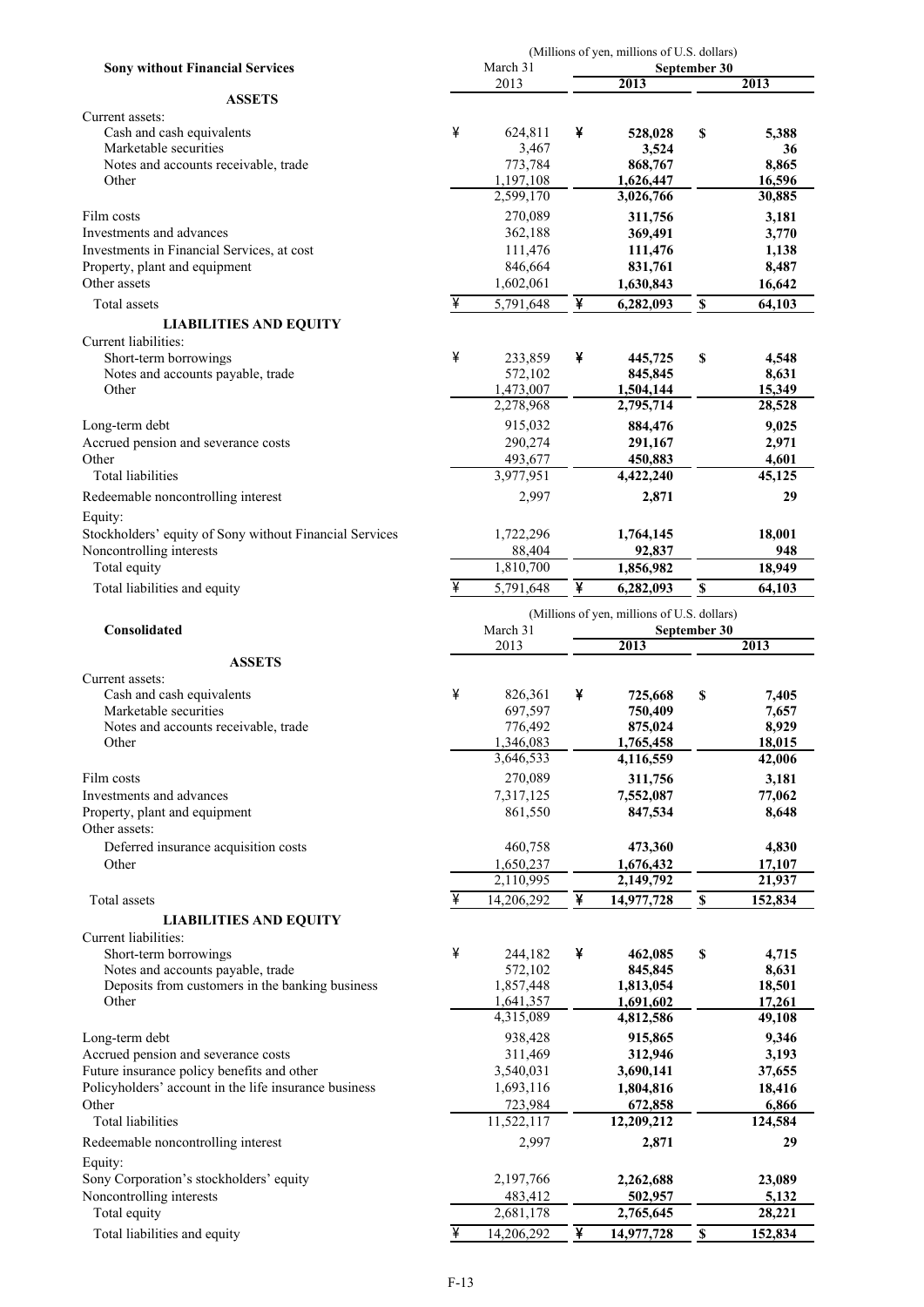# **Condensed Statements of Income**

|                                            | (Millions of yen, millions of U.S. dollars) |         |      |         |               |       |  |  |  |  |
|--------------------------------------------|---------------------------------------------|---------|------|---------|---------------|-------|--|--|--|--|
|                                            | Three months ended September 30             |         |      |         |               |       |  |  |  |  |
| <b>Financial Services</b>                  |                                             | 2012    | 2013 |         | Change        | 2013  |  |  |  |  |
| Financial services revenue                 | ¥                                           | 231.421 | ¥    | 244,965 | $+5.9 \%$ \$  | 2,500 |  |  |  |  |
| Financial services expenses                |                                             | 199,675 |      | 205,239 | $+2.8$        | 2,095 |  |  |  |  |
| Equity in net loss of affiliated companies |                                             | (539)   |      | (503)   |               | (5)   |  |  |  |  |
| <b>Operating income</b>                    |                                             | 31,207  |      | 39,223  | $+25.7$       | 400   |  |  |  |  |
| Other income (expenses), net               |                                             | 29      |      | 63      | $+117.2$      |       |  |  |  |  |
| Income before income taxes                 |                                             | 31.236  |      | 39,286  | $+25.8$       | 401   |  |  |  |  |
| Income taxes and other                     |                                             | 10,026  |      | 12,626  | $+25.9$       | 129   |  |  |  |  |
| <b>Net income of Financial Services</b>    |                                             | 21,210  |      | 26,660  | $+25.7 \%$ \$ | 272   |  |  |  |  |

|                                                    | (Millions of yen, millions of U.S. dollars) |           |   |           |               |        |  |  |  |
|----------------------------------------------------|---------------------------------------------|-----------|---|-----------|---------------|--------|--|--|--|
|                                                    | Three months ended September 30             |           |   |           |               |        |  |  |  |
| <b>Sony without Financial Services</b>             |                                             | 2012      |   | 2013      | Change        | 2013   |  |  |  |
| Net sales and operating revenue                    | ¥                                           | 1.374.859 | ¥ | 1,532,614 | $+11.5 \%$ \$ | 15,639 |  |  |  |
| Costs and expenses                                 |                                             | 1,373,823 |   | 1,556,069 | $+13.3$       | 15,878 |  |  |  |
| Equity in net loss of affiliated companies         |                                             | (2,587)   |   | (1,522)   |               | (16)   |  |  |  |
| <b>Operating loss</b>                              |                                             | (1, 551)  |   | (24, 977) |               | (255)  |  |  |  |
| Other income (expenses), net                       |                                             | (10, 035) |   | (8,345)   |               | (85)   |  |  |  |
| Loss before income taxes                           |                                             | (11, 586) |   | (33,322)  |               | (340)  |  |  |  |
| Income taxes and other                             |                                             | 16,612    |   | 1,873     | $-88.7$       | 19     |  |  |  |
| <b>Net loss of Sony without Financial Services</b> |                                             | (28, 198) |   | (35, 195) | —             | (359)  |  |  |  |

|                                                          | (Millions of yen, millions of U.S. dollars) |           |   |           |                         |        |  |  |  |  |
|----------------------------------------------------------|---------------------------------------------|-----------|---|-----------|-------------------------|--------|--|--|--|--|
|                                                          | Three months ended September 30             |           |   |           |                         |        |  |  |  |  |
| <b>Consolidated</b>                                      |                                             | 2012      |   | 2013      | Change                  | 2013   |  |  |  |  |
| Financial services revenue                               | ¥                                           | 230,645   | ¥ | 243,746   | $+5.7 \%$ \$            | 2,487  |  |  |  |  |
| Net sales and operating revenue                          |                                             | 1,374,014 |   | 1,531,740 | $+11.5$                 | 15,630 |  |  |  |  |
|                                                          |                                             | 1,604,659 |   | 1,775,486 | $+10.6$                 | 18,117 |  |  |  |  |
| Costs and expenses                                       |                                             | 1,571,282 |   | 1,758,697 | $+11.9$                 | 17,945 |  |  |  |  |
| Equity in net loss of affiliated companies               |                                             | (3,126)   |   | (2,025)   |                         | (21)   |  |  |  |  |
| <b>Operating income</b>                                  |                                             | 30.251    |   | 14,764    | $-51.2$                 | 151    |  |  |  |  |
| Other income (expenses), net                             |                                             | (10,601)  |   | (8,800)   |                         | (90)   |  |  |  |  |
| Income before income taxes                               |                                             | 19,650    |   | 5.964     | $-69.6$                 | -61    |  |  |  |  |
| Income taxes and other                                   |                                             | 35,120    |   | 25,251    | $-28.1$                 | 258    |  |  |  |  |
| Net loss attributable to Sony Corporation's stockholders |                                             | (15, 470) |   | (19, 287) | %S<br>$\qquad \qquad -$ | (197)  |  |  |  |  |

## F-14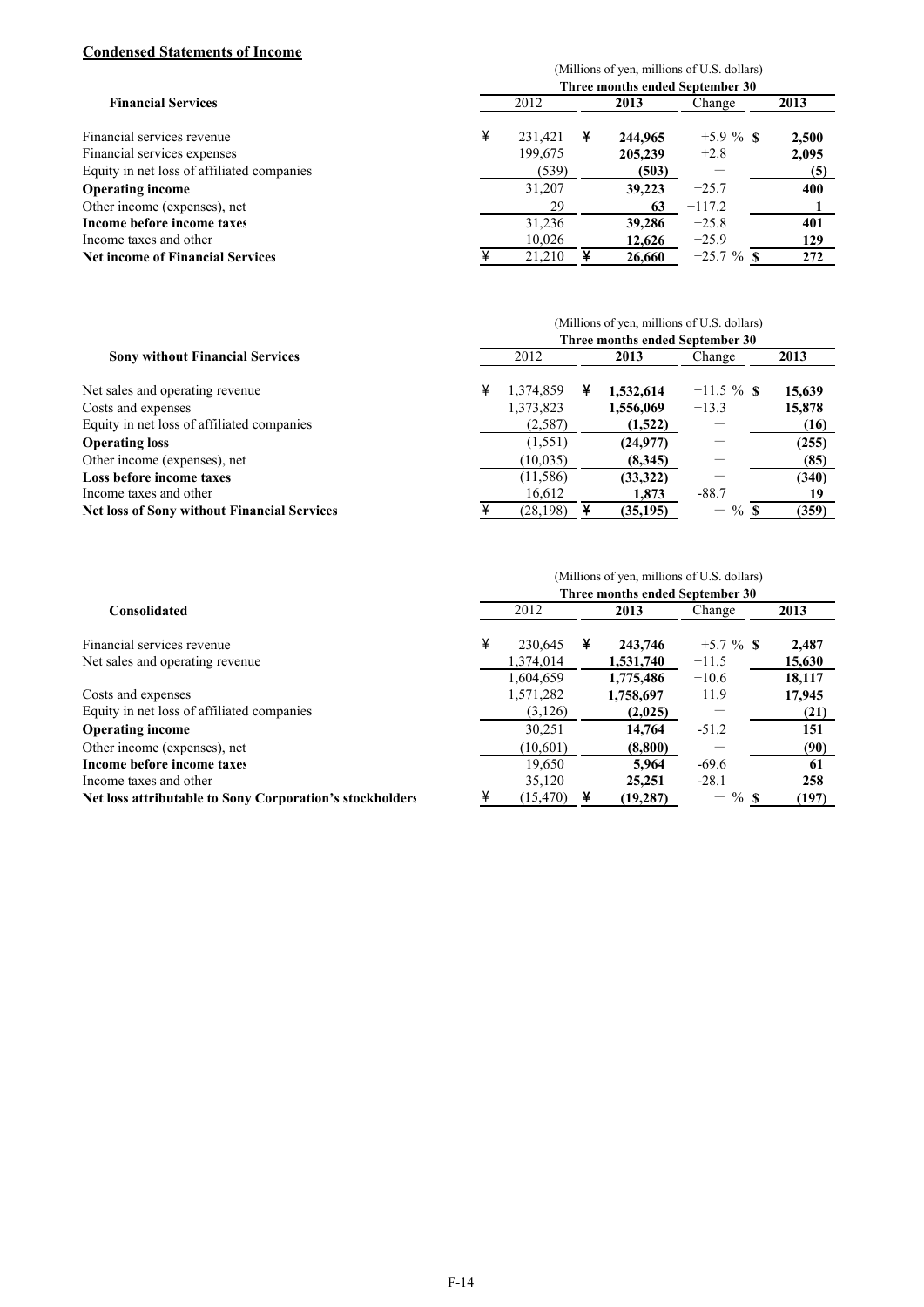# **Condensed Statements of Income**

|                                            | (Millions of yen, millions of U.S. dollars) |                               |      |         |               |       |  |  |  |  |
|--------------------------------------------|---------------------------------------------|-------------------------------|------|---------|---------------|-------|--|--|--|--|
|                                            |                                             | Six months ended September 30 |      |         |               |       |  |  |  |  |
| <b>Financial Services</b>                  |                                             | 2012                          | 2013 |         | Change        | 2013  |  |  |  |  |
| Financial services revenue                 | ¥                                           | 425.916                       | ¥    | 497,663 | $+16.8 \%$ \$ | 5,078 |  |  |  |  |
| Financial services expenses                |                                             | 366,212                       |      | 411,221 | $+12.3$       | 4,196 |  |  |  |  |
| Equity in net loss of affiliated companies |                                             | (912)                         |      | (1,250) |               | (13)  |  |  |  |  |
| <b>Operating income</b>                    |                                             | 58,792                        |      | 85,192  | $+44.9$       | 869   |  |  |  |  |
| Other income (expenses), net               |                                             | 56                            |      | 120     | $+114.3$      |       |  |  |  |  |
| Income before income taxes                 |                                             | 58,848                        |      | 85,312  | $+45.0$       | 871   |  |  |  |  |
| Income taxes and other                     |                                             | 18,510                        |      | 27,803  | $+50.2$       | 284   |  |  |  |  |
| <b>Net income of Financial Services</b>    |                                             | 40,338                        |      | 57,509  | $+42.6%$ \$   | 587   |  |  |  |  |

|                                                    | (Millions of yen, millions of U.S. dollars) |           |   |           |                   |        |  |  |  |  |
|----------------------------------------------------|---------------------------------------------|-----------|---|-----------|-------------------|--------|--|--|--|--|
|                                                    | Six months ended September 30               |           |   |           |                   |        |  |  |  |  |
| <b>Sony without Financial Services</b>             |                                             | 2012      |   | 2013      | Change            | 2013   |  |  |  |  |
| Net sales and operating revenue                    | ¥                                           | 2,697,071 | ¥ | 2,994,168 | $+11.0 \%$ \$     | 30,553 |  |  |  |  |
| Costs and expenses                                 |                                             | 2,718,056 |   | 3,028,038 | $+11.4$           | 30,899 |  |  |  |  |
| Equity in net loss of affiliated companies         |                                             | (2, 493)  |   | (1,200)   |                   | (12)   |  |  |  |  |
| <b>Operating loss</b>                              |                                             | (23, 478) |   | (35,070)  |                   | (358)  |  |  |  |  |
| Other income (expenses), net                       |                                             | (1,087)   |   | 8,500     |                   | 87     |  |  |  |  |
| Loss before income taxes                           |                                             | (24, 565) |   | (26, 570) |                   | (271)  |  |  |  |  |
| Income taxes and other                             |                                             | 34,530    |   | 17,129    | $-50.4$           | 175    |  |  |  |  |
| <b>Net loss of Sony without Financial Services</b> |                                             | (59,095)  |   | (43,699)  | $\qquad \qquad -$ | (446)  |  |  |  |  |

| (Millions of yen, millions of U.S. dollars) |  |  |  |  |
|---------------------------------------------|--|--|--|--|
|                                             |  |  |  |  |

|                                                          | Six months ended September 30 |           |   |           |                         |        |  |  |  |
|----------------------------------------------------------|-------------------------------|-----------|---|-----------|-------------------------|--------|--|--|--|
| Consolidated                                             |                               | 2012      |   | 2013      | Change                  | 2013   |  |  |  |
| Financial services revenue                               | ¥                             | 424.362   | ¥ | 495,209   | $+16.7 \%$ \$           | 5,053  |  |  |  |
| Net sales and operating revenue                          |                               | 2,695,480 |   | 2.992.989 | $+11.0$                 | 30,541 |  |  |  |
|                                                          |                               | 3,119,842 |   | 3,488,198 | $+11.8$                 | 35,594 |  |  |  |
| Costs and expenses                                       |                               | 3,079,911 |   | 3,434,627 | $+11.5$                 | 35,047 |  |  |  |
| Equity in net loss of affiliated companies               |                               | (3,405)   |   | (2,450)   |                         | (25)   |  |  |  |
| <b>Operating income</b>                                  |                               | 36,526    |   | 51,121    | $+40.0$                 | 522    |  |  |  |
| Other income (expenses), net                             |                               | (7, 463)  |   | 1,096     |                         | 11     |  |  |  |
| Income before income taxes                               |                               | 29,063    |   | 52,217    | $+79.7$                 | 533    |  |  |  |
| Income taxes and other                                   |                               | 69,174    |   | 68,024    | $-1.7$                  | 694    |  |  |  |
| Net loss attributable to Sony Corporation's stockholders |                               | (40, 111) |   | (15, 807) | %S<br>$\qquad \qquad -$ | (161)  |  |  |  |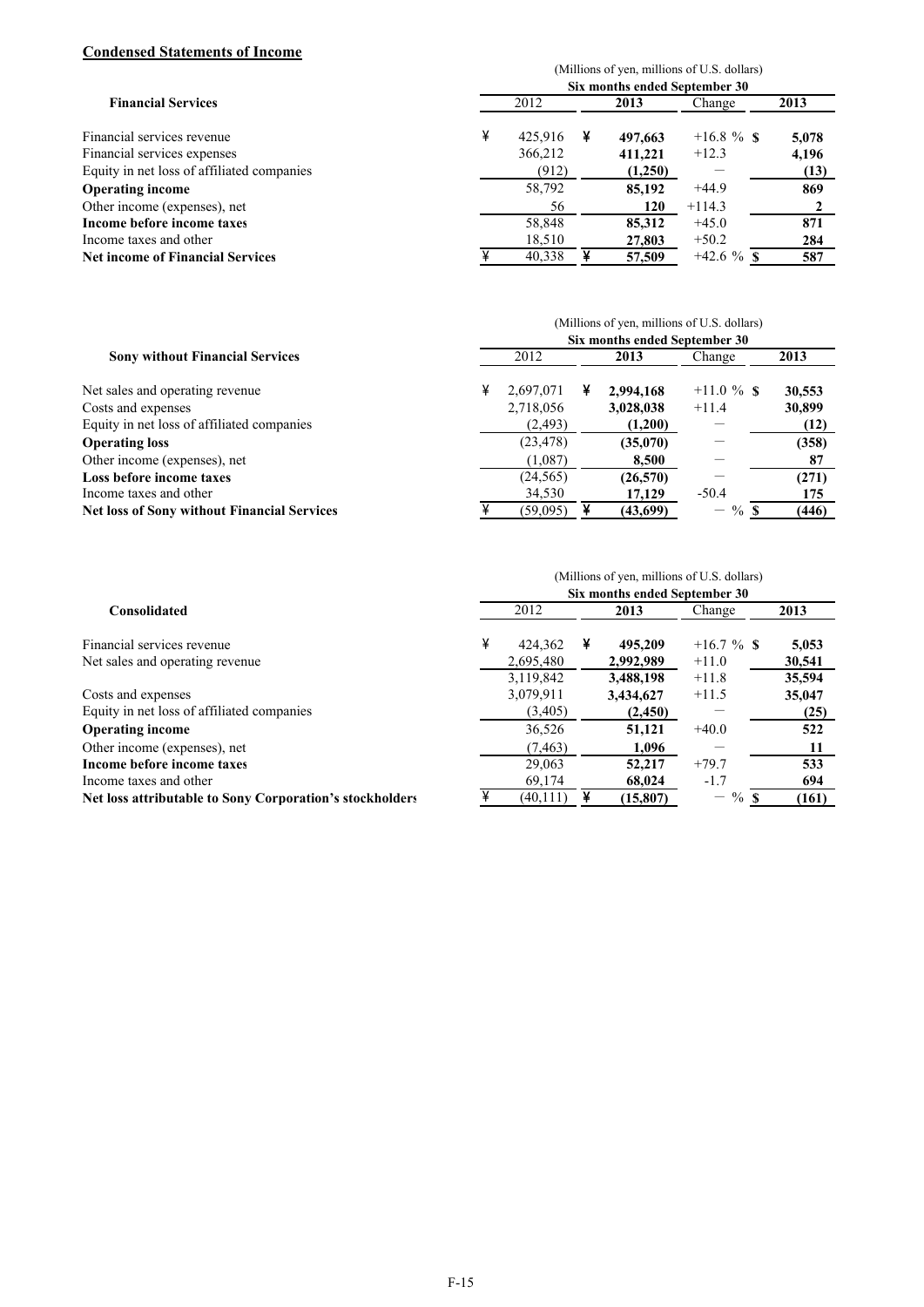### **Condensed Statements of Cash Flows**

| <b>Financial Services</b>                                 |            | (Millions of yen, millions of U.S. dollars)<br>Six months ended September 30 |      |         |  |  |  |  |  |
|-----------------------------------------------------------|------------|------------------------------------------------------------------------------|------|---------|--|--|--|--|--|
|                                                           | 2012       | 2013                                                                         | 2013 |         |  |  |  |  |  |
| Net cash provided by operating activities                 | 238.524    | 210,726                                                                      | S    | 2,150   |  |  |  |  |  |
| Net cash used in investing activities                     | (354, 109) | (231,767)                                                                    |      | (2,365) |  |  |  |  |  |
| Net cash provided by financing activities                 | 106,766    | 17,131                                                                       |      | 175     |  |  |  |  |  |
| Net decrease in cash and cash equivalents                 | (8, 819)   | (3,910)                                                                      |      | (40)    |  |  |  |  |  |
| Cash and cash equivalents at beginning of the fiscal year | 175,151    | 201,550                                                                      |      | 2,057   |  |  |  |  |  |
| Cash and cash equivalents at end of the period            | 166,332    | 197,640                                                                      |      | 2,017   |  |  |  |  |  |

| <b>Sony without Financial Services</b>                       | (Millions of yen, millions of U.S. dollars)<br>Six months ended September 30 |            |  |            |      |         |  |  |
|--------------------------------------------------------------|------------------------------------------------------------------------------|------------|--|------------|------|---------|--|--|
|                                                              |                                                                              | 2012       |  | 2013       | 2013 |         |  |  |
| Net cash used in operating activities                        |                                                                              | (182, 672) |  | (214, 273) | S    | (2,187) |  |  |
| Net cash provided by (used in) investing activities          |                                                                              | (117, 835) |  | 7.652      |      | 78      |  |  |
| Net cash provided by financing activities                    |                                                                              | 35.911     |  | 84,847     |      | 866     |  |  |
| Effect of exchange rate changes on cash and cash equivalents |                                                                              | (32, 334)  |  | 24,991     |      | 256     |  |  |
| Net decrease in cash and cash equivalents                    |                                                                              | (296,930)  |  | (96, 783)  |      | (987)   |  |  |
| Cash and cash equivalents at beginning of the fiscal year    |                                                                              | 719.425    |  | 624,811    |      | 6,375   |  |  |
| Cash and cash equivalents at end of the period               |                                                                              | 422,495    |  | 528,028    |      | 5,388   |  |  |

| Consolidated                                                 | (Millions of yen, millions of U.S. dollars)<br>Six months ended September 30 |            |  |            |      |          |  |  |
|--------------------------------------------------------------|------------------------------------------------------------------------------|------------|--|------------|------|----------|--|--|
|                                                              |                                                                              | 2012       |  | 2013       | 2013 |          |  |  |
| Net cash provided by (used in) operating activities          |                                                                              | 49.437     |  | (10,216)   |      | (105)    |  |  |
| Net cash used in investing activities                        |                                                                              | (470, 826) |  | (224, 111) |      | (2, 287) |  |  |
| Net cash provided by financing activities                    |                                                                              | 147,974    |  | 108,643    |      | 1,109    |  |  |
| Effect of exchange rate changes on cash and cash equivalents |                                                                              | (32, 334)  |  | 24.991     |      | 256      |  |  |
| Net decrease in cash and cash equivalents                    |                                                                              | (305,749)  |  | (100, 693) |      | (1,027)  |  |  |
| Cash and cash equivalents at beginning of the fiscal year    |                                                                              | 894,576    |  | 826,361    |      | 8,432    |  |  |
| Cash and cash equivalents at end of the period               |                                                                              | 588,827    |  | 725,668    |      | 7,405    |  |  |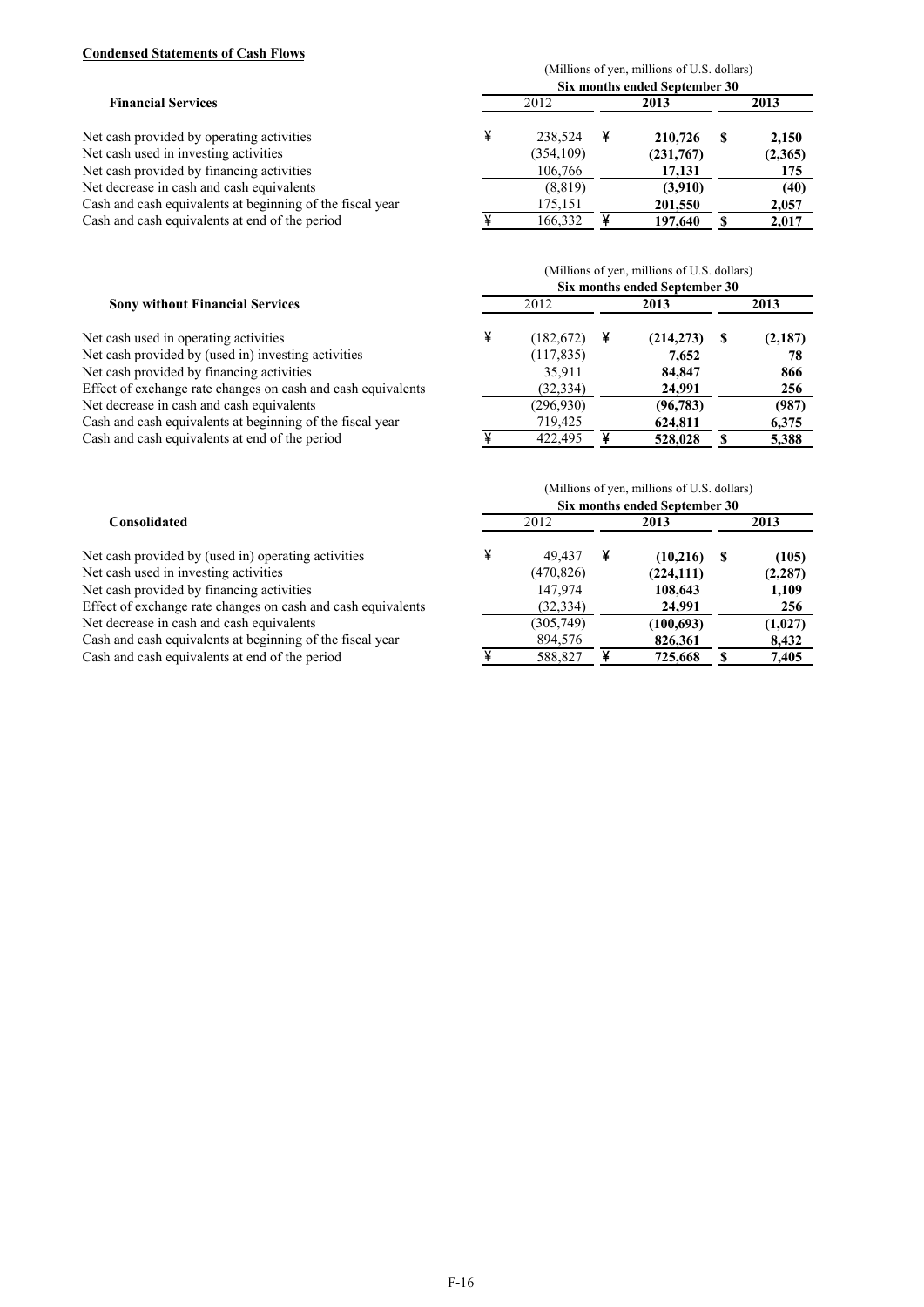#### (Notes)

- 1. U.S. dollar amounts have been translated from yen, for convenience only, at the rate of ¥98 = U.S. \$1, the approximate Tokyo foreign exchange market rate as of September 30, 2013.
- 2. As of September 30, 2013, Sony had 1,305 consolidated subsidiaries (including variable interest entities) and 103 affiliated companies accounted for under the equity method.
- 3. The weighted-average number of outstanding shares used for the computation of earnings per share of common stock are as follows:

| Weighted-average number of outstanding shares            |                               | (Thousands of shares)           |
|----------------------------------------------------------|-------------------------------|---------------------------------|
|                                                          |                               | Three months ended September 30 |
| Net loss attributable to Sony Corporation's stockholders | 2012                          | 2013                            |
| — Basic                                                  | 1,003,591                     | 1,019,875                       |
| — Diluted                                                | 1,003,591                     | 1,019,875                       |
| Weighted-average number of outstanding shares            |                               | (Thousands of shares)           |
|                                                          | Six months ended September 30 |                                 |
| Net loss attributable to Sony Corporation's stockholders | 2012                          | 2013                            |
| — Basic                                                  | 1,003,583                     | 1,015,395                       |
| — Diluted                                                | 1,003,583                     | 1,015,395                       |

All potential shares were excluded as anti-dilutive for the three and six months ended September 30, 2012 and 2013 due to Sony incurring a net loss attributable to Sony Corporation's stockholders for the respective periods.

#### 4. Recently adopted accounting pronouncements:

#### Disclosure about balance sheet offsetting -

In December 2011, the Financial Accounting Standards Board ("FASB") issued new accounting guidance which requires entities to disclose information about offsetting and related arrangements to enable financial statement users to understand the effect of such arrangements on their financial position as well as to improve comparability of balance sheets prepared under U.S. GAAP and International Financial Reporting Standards. Subsequently, in January 2013, the FASB issued updated accounting guidance clarifying the scope of disclosures about offsetting assets and liabilities. The new guidance is required to be applied retrospectively and was effective for Sony as of April 1, 2013. Since this guidance impacts disclosures only, its adoption did not have an impact on Sony's results of operations and financial position.

#### Testing indefinite lived intangible assets for impairment -

In July 2012, the FASB issued new accounting guidance to simplify how entities test indefinite lived intangible assets for impairment. The new guidance allows entities an option to first assess qualitative factors to determine whether it is more likely than not that indefinite lived intangible assets are impaired as a basis for determining if it is necessary to perform the quantitative impairment test. Under the new guidance, entities are no longer required to calculate the fair value of the assets unless the entities determine, based on the qualitative assessment, that it is more likely than not that indefinite lived intangible assets are impaired. The new guidance is effective for annual and interim impairment tests performed for fiscal years beginning after September 15, 2012. This guidance was effective for Sony as of April 1, 2013. The adoption of this guidance is not expected to have a material impact on Sony's results of operations and financial position.

#### Presentation of amounts reclassified out of accumulated other comprehensive income -

In February 2013, the FASB issued new accounting guidance for reporting of amounts reclassified out of accumulated other comprehensive income. The amendments require entities to report the significant reclassifications out of accumulated other comprehensive income if the amount is required to be reclassified in its entirety to net income. For other amounts that are not required to be reclassified in their entirety to net income in the same reporting period, entities are required to cross-reference other disclosures required that provide additional detail about those amounts. This guidance was effective for Sony as of April 1, 2013. Sony applied this guidance prospectively from the date of adoption. Since this guidance impacts disclosure only, its adoption did not have an impact on Sony's results of operations and financial position.